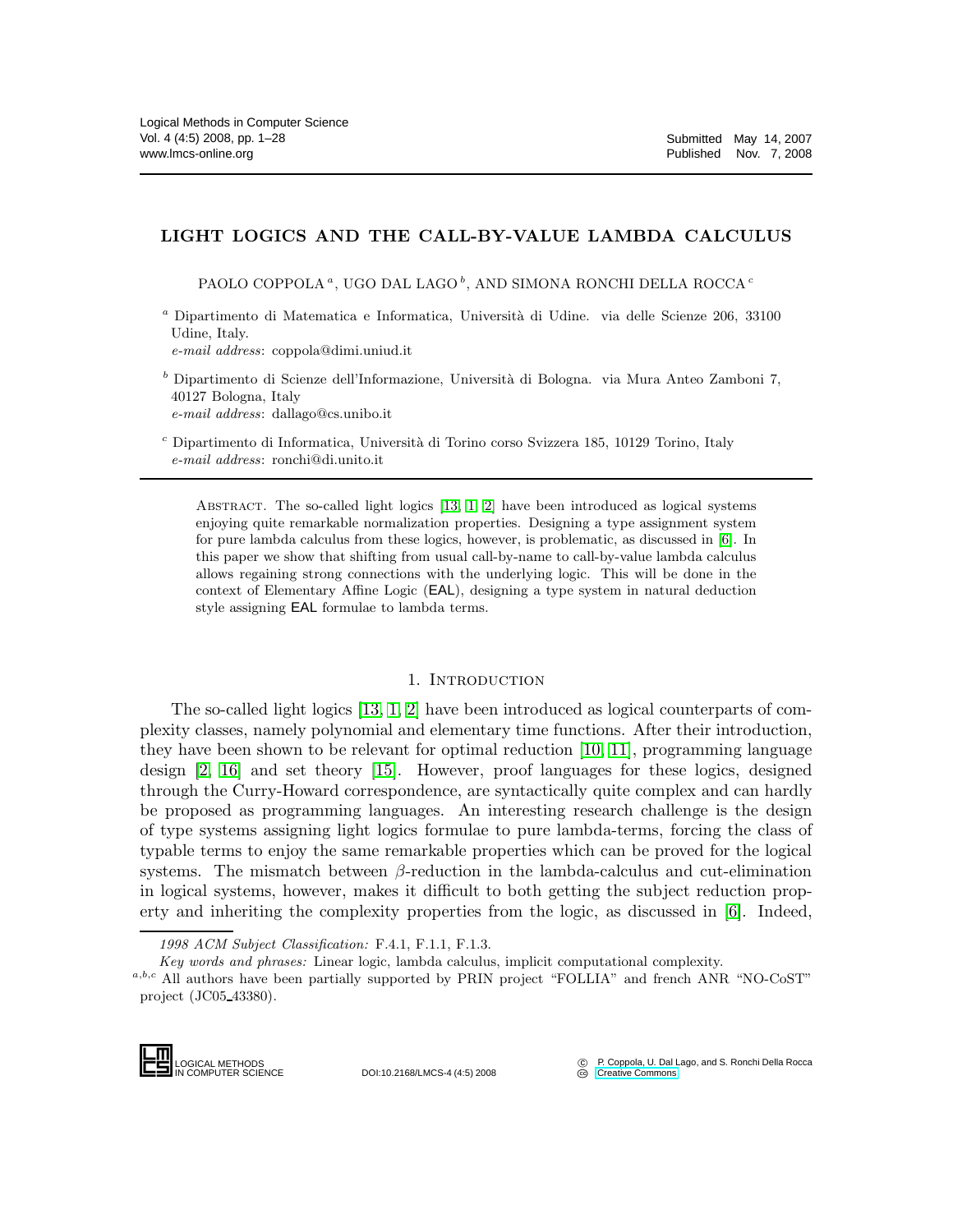$\beta$ -reduction is more permissive than the restrictive copying discipline governing calculi directly derived from light logics. Consider, for example, the following expression in  $\Lambda_{\mathsf{LA}}$  $(see [16])$  $(see [16])$  $(see [16])$ :

# *let* M *be* !x *in* N

This rewrites to  $N\{x/P\}$  if M is  $\mathcal{P}$ , but is not a redex if M is, say, an application. It is not possible to map this mechanism into pure lambda calculus. The solution proposed by Baillot and Terui  $[6]$  in the context of Light Affine Logic (LAL, see  $[1, 2]$  $[1, 2]$ ) consists in defining a type-system which is strictly more restrictive than the one induced by the logic. In this way, they both achieve subject reduction and a strong notion of polynomial time soundness.

Now, notice that mapping the above let expression to the application

### $(\lambda x.N)M$

is not meaningless if we shift from the usual call-by-name lambda calculus to the call-byvalue lambda calculus, where  $(\lambda x.N)M$  is not necessarily a redex. In this paper, we make the best of this idea, introducing a type assignment system, that we call ETAS, assigning formulae of Elementary Affine Logic (EAL) to lambda-terms. ETAS enjoys the following remarkable properties:

- The language of types coincides with the language of EAL formulae.
- Every proof of EAL can be mapped into a type derivation in ETAS.
- (Call-by-value) subject reduction holds.
- Elementary bounds can be given on the length of any reduction sequence involving a typable term. A similar bound holds on the size of terms involved in the reduction.
- Type inference is decidable and the principal typings can be inferred in polynomial time.

The basic idea underlying ETAS consists in partitioning premises into three classes, depending on whether they are used once, or more than once, or they are in an intermediate status. We believe this approach can work for other light logics too, and some hints will be given.

The proposed system is the first one satisfying the above properties for light logics. A notion of typability for lambda calculus has been defined in [\[10,](#page-26-4) [11,](#page-26-5) [7\]](#page-26-6) for EAL, and in [\[4\]](#page-26-7) for LAL. Type inference has been proved to be decidable. In both cases, however, the notion of typability is not preserved by  $\beta$ -reduction.

Noticeably, the proposed approach can be extended to Light Affine Logic and Soft Affine Logic  $(SAL, \text{see } [5, 14])$  $(SAL, \text{see } [5, 14])$  $(SAL, \text{see } [5, 14])$  $(SAL, \text{see } [5, 14])$ .

A preliminary version of the present paper is [\[9\]](#page-26-9): here some results have been improved. In particular a new type inference algorithm is presented, and its complexity is analyzed: it turns out that our type inference algorithm for EAL has a complexity of the same order than the type inference for simple types. Moreover some discussions about possible extensions of this method have been added.

The paper is organized as follows: in Section [2](#page-2-0) a comparison with existing work is made, in Section [3](#page-2-1) some preliminary notions about EAL and lambda calculus are recalled, in Section [4](#page-5-0) the ETAS system is introduced, and in Section [5](#page-10-0) and [6](#page-15-0) its main properties, namely complexity bounds and a type inference algorithm, are explained. Section [7](#page-22-0) presents two possible extensions, allowing to reach completeness for elementary functions, and in Section [8](#page-25-0) some hints on how to apply our idea to other light logics are given. Section [9](#page-26-10) contains a short summary of the obtained results.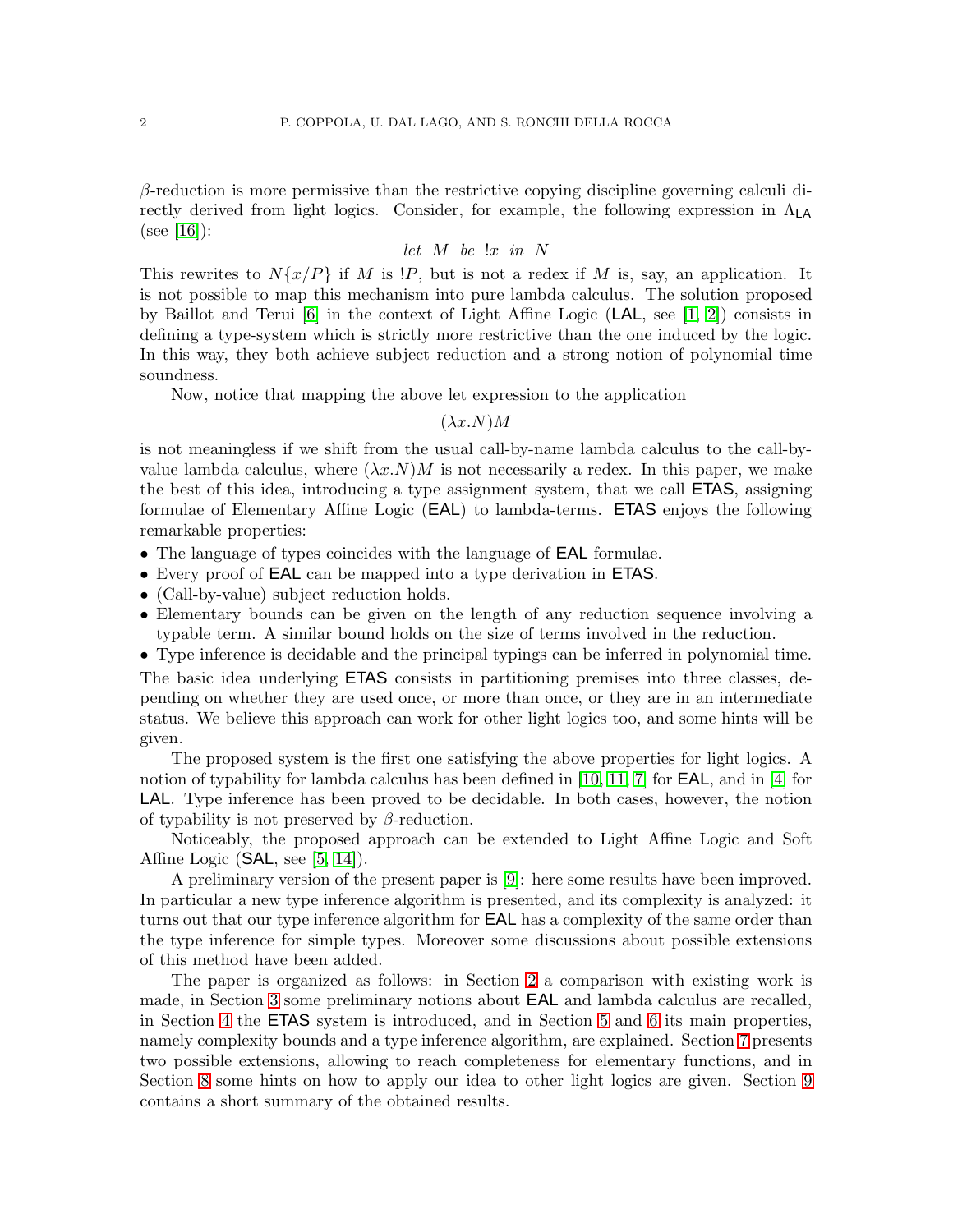### 2. Comparison with Existing Work

<span id="page-2-0"></span>This work is not the first contribution on type systems derived from light logics. We should mention works on (principal) type inference for Elementary Affine Logic and Light Affine Logic by Baillot, Coppola, Martini and Ronchi Della Rocca [\[10,](#page-26-4) [4,](#page-26-7) [11\]](#page-26-5). There, the goal was basically proving decidability of type inference. The proposed type systems were the ones directly induced from logical systems. Typable lambda terms can be efficiently reduced using Lamping's abstract algorithm, although basic properties like subject reduction and complexity bounds were not necessarily verified.

Baillot and Terui [\[6\]](#page-26-3) proposed a type system inspired by light logics and enjoying subject reduction and polynomial time normalization, called Dual Light Affine Logic (DLAL). The underlying term system is ordinary lambda-calculus with usual, call-by-name reduction. They've recently proved [\[3\]](#page-26-11) that system F terms can be decorated with light types in polynomial time, following similar work for Elementary Affine Logic [\[7\]](#page-26-6).

Our approach should be understood as complementary to the one proposed by Baillot and Terui [\[6\]](#page-26-3): we exploit call-by-value evaluation and this allows us to stay closer to logical systems. On the other hand, the way our type system is formulated prevents us from getting the full power of second-order quantification. Nevertheless, second-order quantification is not as crucial with call-by-value as with usual call-by-name, where data can be encoded in Church-style, following Berarducci and Böhm [\[8\]](#page-26-12).

### 3. Preliminaries

<span id="page-2-1"></span>In this section we recall the proof calculus for Elementary Affine Logic,  $\Lambda^{EA}$ . Then relations with the lambda calculus will be discussed.

Definition 3.1 (Terms, Types, Contexts).

- i) The set  $\Lambda$  of terms of the lambda calculus is defined by the grammar  $M ::= x \mid MM \mid$  $\lambda x.M$ , where  $x \in Var$ , a countable set of variables.
- ii) The grammar generating the set  $\Lambda^{\text{EA}}$  of terms of the Elementary Lambda Calculus (EA*-terms* for short) is obtained from the previous one by adding rules

$$
M ::= !(M) \left[ \begin{matrix} M/ x , \ldots , M/x \end{matrix} \right] | [M]_{M=x,y}
$$

and by constraining all variables to occur at most once. These two constructs interpret promotion and contraction, respectively.

- iii) EA*-types* are formulae of (Propositional) Elementary Affine Logic (hereby EAL), and are generated by the grammar  $A ::= a | A \rightarrow A | A$  where a belongs to a countable set of basic type constants. **EA-types** will be ranged over by  $A, B, C$ .
- iv) EA*-contexts* are finite subsets of EA-type assignments to variables, where all variables are different. Contexts are ranged over by  $\Phi$ ,  $\Psi$ . If  $\Phi = \{x_1 : A_1, \ldots, x_n : A_n\}$ , then  $dom(\Phi) = \{x_1, \ldots, x_n\}$ . Two contexts are *disjoint* if their domains have empty intersection.
- v) The type assignment system in natural-deduction style for  $\mathsf{EA}\text{-terms}$  ( $\vdash_{\mathsf{NEAL}}$  for short) assigns EA-types to EA-terms. The system is given in Table [1.](#page-3-0) With a slight abuse of notation, we will denote by **NEAL** the set of typable terms in  $\Lambda^{EA}$ .

Both  $\Lambda^{EA}$  and  $\Lambda$  are ranged over by  $M, N, P, Q$ . The context should help avoiding ambiguities. Symbol ≡ denotes syntactic identity on both types and terms. The identity on terms is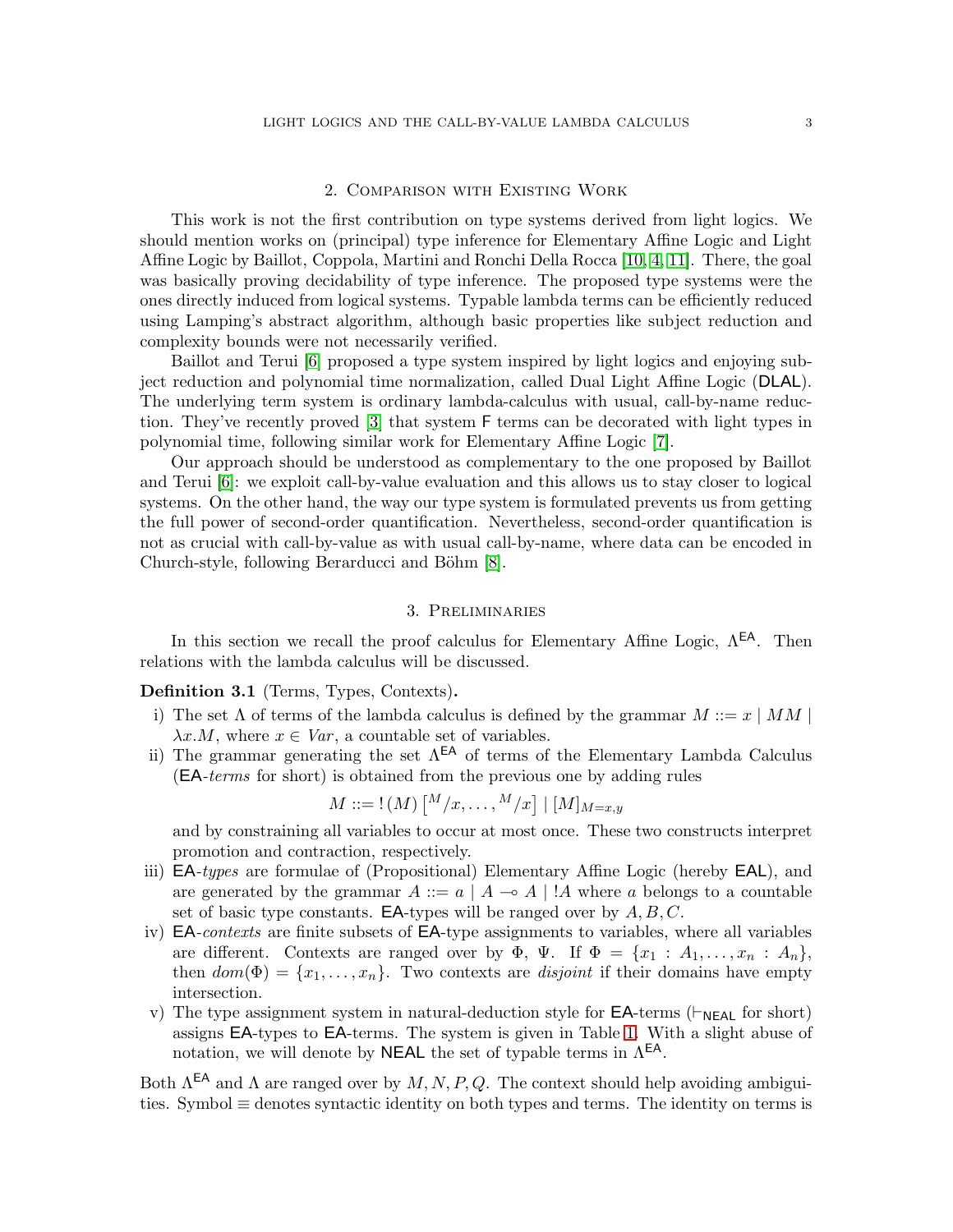$$
\frac{\Phi \vdash_{\mathsf{NEAL}} M \mathrel{:} A \quad \Psi, x \mathrel{:} A, y \mathrel{:} A \vdash_{\mathsf{NEAL}} N \mathrel{:} B}{\Phi, x \mathrel{:} A \vdash_{\mathsf{NEAL}} M \mathrel{:} A} \quad \frac{\Phi \vdash_{\mathsf{NEAL}} M \mathrel{:} A \quad \Psi, x \mathrel{:} A, y \mathrel{:} A \vdash_{\mathsf{NEAL}} N \mathrel{:} B}{\Phi \vdash_{\mathsf{NEAL}} M \mathrel{:} B} \quad C
$$
\n
$$
\frac{\Phi, x \mathrel{:} A \vdash_{\mathsf{NEAL}} M \mathrel{:} B}{\Phi \vdash_{\mathsf{NEAL}} M \mathrel{:} A \multimap B} \quad \frac{\Phi \vdash_{\mathsf{NEAL}} M \mathrel{:} A \multimap B \quad \Psi \vdash_{\mathsf{NEAL}} N \mathrel{:} A}{\Phi, \Psi \vdash_{\mathsf{NEAL}} M \quad N \mathrel{:} B} \quad E_{\multimap}
$$
\n
$$
\frac{\Psi_1 \vdash_{\mathsf{NEAL}} M_1 \mathrel{:} A_1 \quad \cdots \quad \Psi_n \vdash_{\mathsf{NEAL}} M_n \mathrel{:} A_n \quad x_1 \mathrel{:} A_1, \ldots, x_n \mathrel{:} A_n \vdash_{\mathsf{NEAL}} N \mathrel{:} B}{\Phi, \Psi_1, \ldots, \Psi_n \vdash_{\mathsf{NEAL}}! (N) \left[ \frac{M_1}{x_1}, \ldots, \frac{M_n}{x_n} \right] \mathrel{:} B} \quad \mathrel{!} B
$$

<span id="page-3-0"></span>Table 1: Type assignment system for EA-terms. Contexts with different names are intended to be disjoint.

$$
(\lambda x.M \ N) \rightarrow_{\beta} M\{N/x\}
$$
\n
$$
[N]_{!(M)}[M_{1/x_{1},...,M_{n}/x_{n}}] = x,y \rightarrow_{\text{dup}}
$$
\n
$$
[... [N\{^{(M)}[{}^{x'_{1}}/x_{1},...,{}^{x'_{n}}/x_{n}]} / x\}\{^{(M')}[{}^{y'_{1}}/y_{1},...,{}^{y'_{n}}/y_{n}]} / y\}]_{M_{1}=x'_{1},y'_{1}} \cdots]_{M_{n}=x'_{n},y'_{n}}
$$
\n
$$
!(M)[^{M_{1}}/x_{1},...,{}^{(N)}[{}^{P_{1}}/y_{1},...,{}^{P_{m}}/y_{m}]} / x_{i},...,{}^{M_{n}}/x_{n}] \rightarrow_{l=1}
$$
\n
$$
[(M\{N/x_{i}\})[{}^{M_{1}}/x_{1},...,{}^{P_{1}}/y_{1},...,{}^{P_{m}}/y_{m},...,{}^{M_{n}}/x_{n}]
$$
\n
$$
([M]_{M_{1}=x_{1},x_{2}} N) \rightarrow_{\text{Q}-\text{c}} [(M\{x'_{1}/x_{1},x'_{2}/x_{2}\} N)]_{M_{1}=x'_{1},x'_{2}}
$$
\n
$$
[(M)[^{M_{1}}/x_{1},...,{}^{[M_{i}]N=y,z}/x_{i},...,{}^{M_{n}}/x_{n}] \rightarrow_{l=c}
$$
\n
$$
[(M)[^{M_{1}}/x_{1},...,{}^{[M_{i}]N=y,z}/x_{i},...,{}^{M_{n}}/x_{n}] \rightarrow_{l=c}
$$
\n
$$
[(M)[^{M_{1}}/x_{1},...,{}^{M_{i}\{y'/y,z'/z\}}/x_{i},...,{}^{M_{n}}/x_{n}]|_{N=y',z'}
$$
\n
$$
[M]_{N=p-y_{1},y_{2}=x_{1},x_{2}} \rightarrow_{\text{c}-\text{c}} [(M]_{N\{y'_{1}/y_{1},y'_{2}/y_{2}\}=x_{1},x_{2}]_{P=y'_{1},y'_{2}}
$$
\n
$$
\lambda x.[M]_{N=y,z} \rightarrow_{\lambda-\text{c}} [\lambda x.M]_{N=y,z} \text{ where } x \notin \text{FV}(N)
$$
\nwhere  $M'$  in the  $\rightarrow_{\text{dup}}$ -rule is obtained from <

ones  $(x_i$  is replaced with  $y_i$ );  $x'_1$  and  $x'_2$  in  $y'_1, y'_2$  in the  $\rightarrow_{\text{c-c}}$ -rule are fresh variables.

<span id="page-3-1"></span>Table 2: Normalization rules in  $\Lambda^{\textsf{EA}}.$ 

taken modulo names of bound variables and modulo permutation in the list  $^{M}/x, \cdots, ^{M}/x$ inside !  $(M)$   $[{^M}/x, \ldots, \, {^M}/x].$ 

On  $\Lambda$ , both the call-by-name and the call-by-value  $\beta$ -reduction will be used, according to the following definition.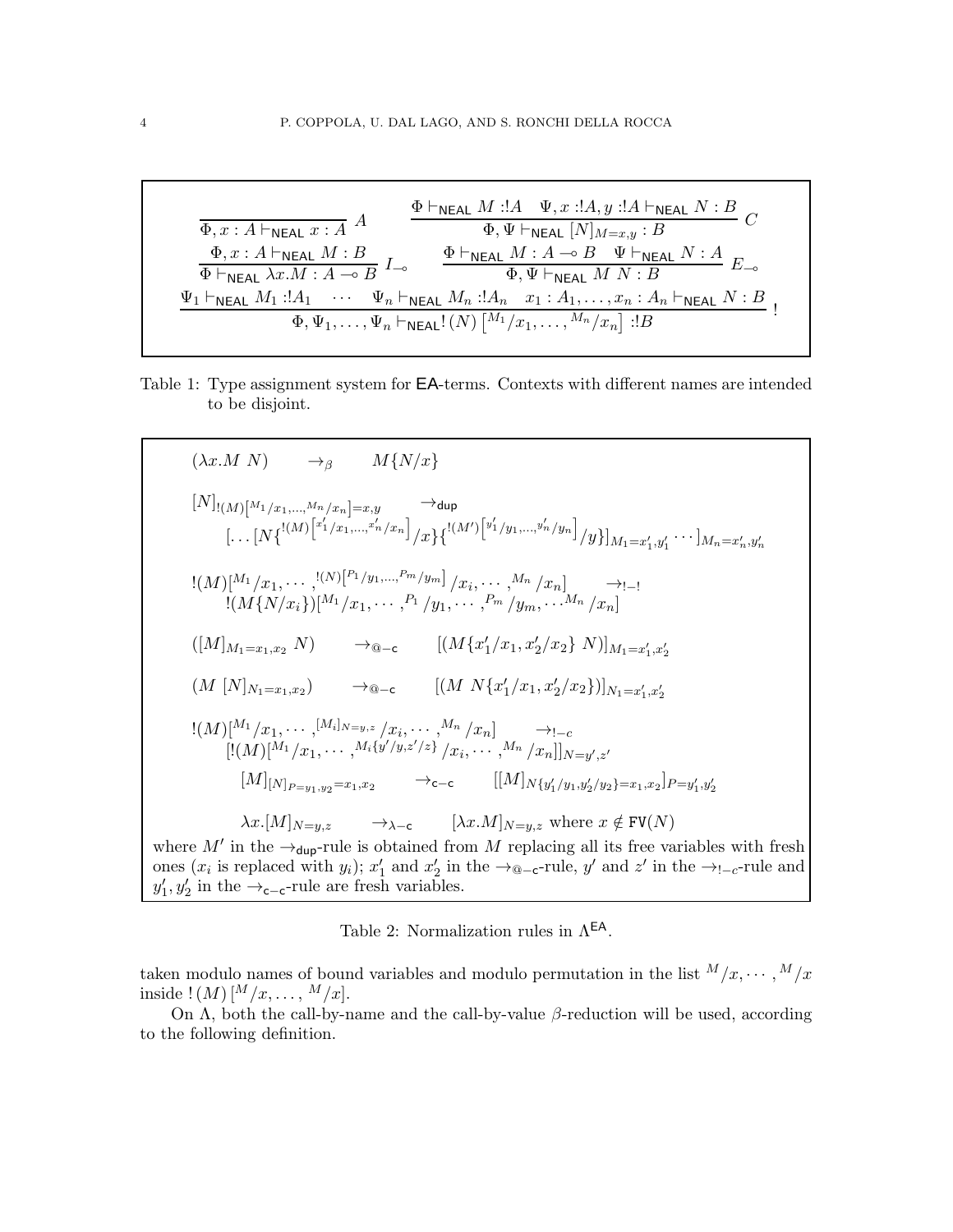### Definition 3.2 (Reduction).

- i) We refer to the contextual closure of the rule  $(\lambda x.M)N \rightarrow_n M\{N/x\}$ , where  $M\{N/x\}$ denotes the capture free substitution of N to the free occurrences of x in M, as the *call-by-name* β*-reduction*;
- ii) *Values* are generated by the grammar  $V ::= x \mid \lambda x.M$  where x ranges over *Var* and M ranges over  $\Lambda$ . V is the set of all values. Values are denoted by V, U, W. The *call-by-value* β-reduction is the contextual closure of the rule  $(\lambda x.M)V \rightarrow_v M{V /x}$ where *V* ranges over values.
- iii) Let  $t \in \{n, v\}$ ; symbols  $\rightarrow_t^+$  and  $\rightarrow_t^*$  denote the transitive closure and the symmetric and transitive closure of  $\rightarrow_t$ , respectively.

A term in  $\Lambda^{EA}$  can be transformed naturally to a term in  $\Lambda$  by performing the substitutions which are explicit in it, and forgetting the modality !. Formally, the translation function  $(\cdot)^* : \Lambda^{\text{EA}} \to \Lambda$  is defined by induction on the structure of **EA**-terms as follows:

$$
(x)^{*} = x
$$
  
\n
$$
(\lambda x.M)^{*} = \lambda x.(M)^{*}
$$
  
\n
$$
(MN)^{*} = (M)^{*}(N)^{*}
$$
  
\n
$$
([M]_{N=x_{1},x_{2}})^{*} = (M)^{*}\{(N)^{*}/x_{1}, (N)^{*}/x_{2}\}
$$
  
\n
$$
(! (N) [^{M_{1}}/x_{1},...,^{M_{n}}/x_{n}])^{*} = (N)^{*}\{(M_{1})^{*}/x_{1},..., (M_{n})^{*}/x_{n}\}
$$

where  $M\{M_1/x_1,\dots,M_n/x_n\}$  denotes the simultaneous substitution of all free occurrences of  $x_i$  by  $M_i$   $(1 \leq i \leq n)$ .

The map  $(\cdot)^*$  easily induces a type-assignment system  $NEAL^*$  for pure lambda-calculus: take NEAL and replace every occurrence of a term  $M$  by  $M^*$  in every rule. Normalization in NEAL(see Table [2\)](#page-3-1), however, is different from normalization in lambda-calculus — NEAL<sup>∗</sup> does not even satisfy subject-reduction. Moreover, lambda calculus does not provide any mechanism for sharing: the argument is duplicated as soon as  $\beta$ -reduction fires. This, in turn, prevents from analyzing normalization in the lambda calculus using the same techniques used in logical systems. This phenomenon has catastrophic consequences in the context of Light Affine Logic, where polynomial time bounds cannot be transferred from the logic to pure lambda-calculus [\[6\]](#page-26-3).

Consider now a different translation  $(\cdot)^\# : \Lambda^{\text{EA}} \to \Lambda$ :

$$
(x)^{\#} = x
$$
  
\n
$$
(\lambda x.M)^{\#} = \lambda x.(M)^{\#}
$$
  
\n
$$
(MN)^{\#} = (M)^{\#}(N)^{\#}
$$
  
\n
$$
([N]_{M=x,y})^{\#} = \begin{cases} (N)^{\#}\{M/x, M/y\} & \text{if } M \text{ is a variable} \\ (\lambda z.(N)^{\#}\{z/x, z/y\})(M)^{\#} & \text{otherwise} \end{cases}
$$
  
\n
$$
((N)^{M_1}/x_1, ..., M_n/x_n])^{\#} = \begin{cases} (N)^{\#} & \text{if } n = 0 \\ (!(N)^{M_2}/x_2, ..., M_n/x_n])^{\#}\{M_1/x_1\} \\ & \text{if } n \ge 1 \text{ and } M_1 \text{ is a variable} \\ (\lambda x_1.(!(N)^{M_2}/x_2, ..., M_n/x_n])^{\#})(M_1)^{\#} \\ & \text{if } n \ge 1 \text{ and } M_1 \text{ is not a variable} \end{cases}
$$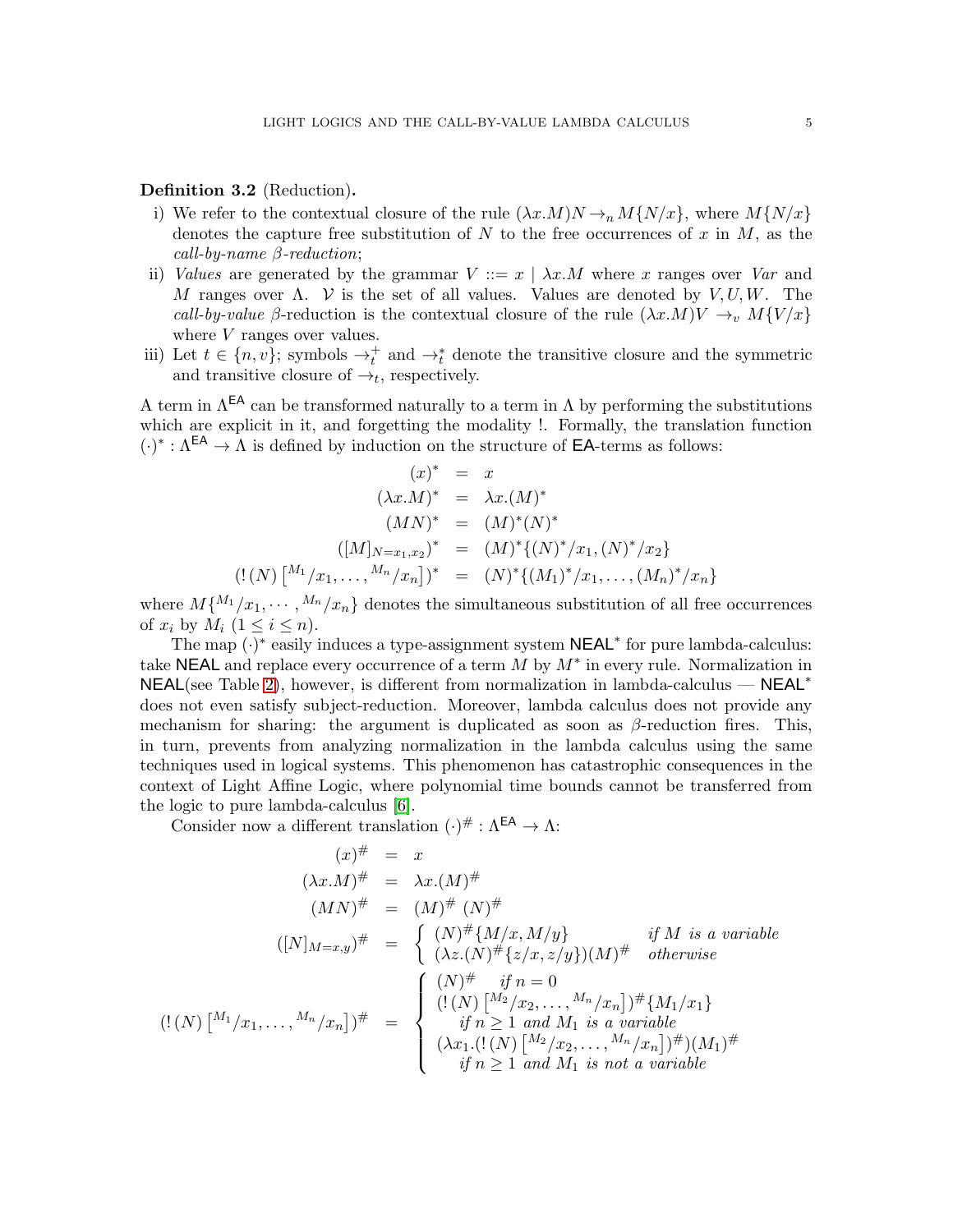Please observe that while  $(\cdot)^{\#}$  maps  $[N]_{M=x,y}$  and  $!(N)$   $\left[\frac{M_1}{x_1}, \dots, \frac{M_n}{x_n}\right]$  to applications (except when the arguments are variables),  $(\cdot)^*$  maps them to terms obtained by substitution. Indeed, if lambda calculus is endowed with ordinary  $\beta$ -reduction, the two translations are almost equivalent:

**Lemma 3.3.** *For every* **EA**-term  $M$ ,  $(M)^{\#} \to_{n}^{*} (M)^{*}$ .

*Proof.* By induction on M.

However, it is certainly not true that  $(M)^\# \to_v^* (M)^*$ . The map  $(\cdot)^\#$ , differently from (·) ∗ , does not cause an exponential blowup on the length of terms. The *length* L(M) of a term M is defined inductively as follows:

$$
L(x) = 1
$$
  
\n
$$
L(\lambda x.M) = 1 + L(M)
$$
  
\n
$$
L(M \ N) = 1 + L(M) + L(N)
$$

The same definition can be extended to EA-terms by way of the following equations:

$$
L(!(M)) = L(M) + 1
$$
  
\n
$$
L(!(M) \begin{bmatrix} M_1/x_1, \dots, M_n/x_n \end{bmatrix}) = L(!(M) \begin{bmatrix} M_1/x_1, \dots, M_{n-1}/x_{n-1} \end{bmatrix}) + L(M_n) + 1
$$
  
\n
$$
L([M]_{N=x,y}) = L(M) + L(N) + 1
$$

**Proposition 3.4.** *For every*  $N \in \Lambda^{\text{EA}}$ ,  $L(N^{\#}) \leq 2L(N)$ *.* 

*Proof.* By induction on N. The cases for variables, abstractions and applications are trivial. Let us now consider the other two inductive cases. Suppose  $N = [P]_{Q=x,y}$ . If Q is a variable, then  $L(N^{\#}) = L(P^{\#}) \leq 2L(P) \leq 2L(N)$ . If Q is not a variable, then  $L(N^{\#}) =$  $L(P^{\#}) + L(Q^{\#}) + 2 \leq 2L(P) + 2L(Q) + 2 = 2(L(P) + L(Q) + 1) = 2L(N)$ . If, on the other hand,  $N = \{ (M) \binom{M_1}{x_1}, \ldots, M_n}{x_n},$  then we can proceed by induction on n. If  $n = 0$ , then the inequality is trivially verified. If, on the other hand,  $n > 0$ , then we must distinguish two different cases: if  $M_n$  is a variable, then the inequality is trivially satisfied; if  $M_n$  is not a variable, then  $N^{\#}$  is  $(\lambda x_n.((M) \begin{bmatrix} M_1/x_1, \ldots, M_{n-1}/x_{n-1} \end{bmatrix})^{\#}))M_n^{\#}$  and, by the induction hypothesis on n and  $M_n$ , we get

$$
L(N^{\#}) = 2 + L(((M) \binom{M_1}{x_1}, \dots, \binom{M_{n-1}}{x_{n-1}})^{\#}) + L(M_n^{\#})
$$
  
\n
$$
\leq 2 + 2L(!(M) \binom{M_1}{x_1}, \dots, \binom{M_{n-1}}{x_{n-1}}) + 2L(M_n^{\#})
$$
  
\n
$$
= 2L(N)
$$

<span id="page-5-0"></span>This concludes the proof.

#### $\Box$

 $\Box$ 

#### 4. The Elementary Type Assignment System

In this section we will define a type assignment system typing lambda-terms with EAL formulae. We want the system to be *almost* syntax directed, the difficulty being the handling of C and ! rules. This is solved by splitting the context into three parts, the *linear* context, the *modal* context, and the *parking* context. In particular the parking context is used to keep track of premises which must become modal in the future.

#### Definition 4.1.

i) An **EAL** formula A is *modal* if  $A \equiv B$  for some B, it is *linear* otherwise.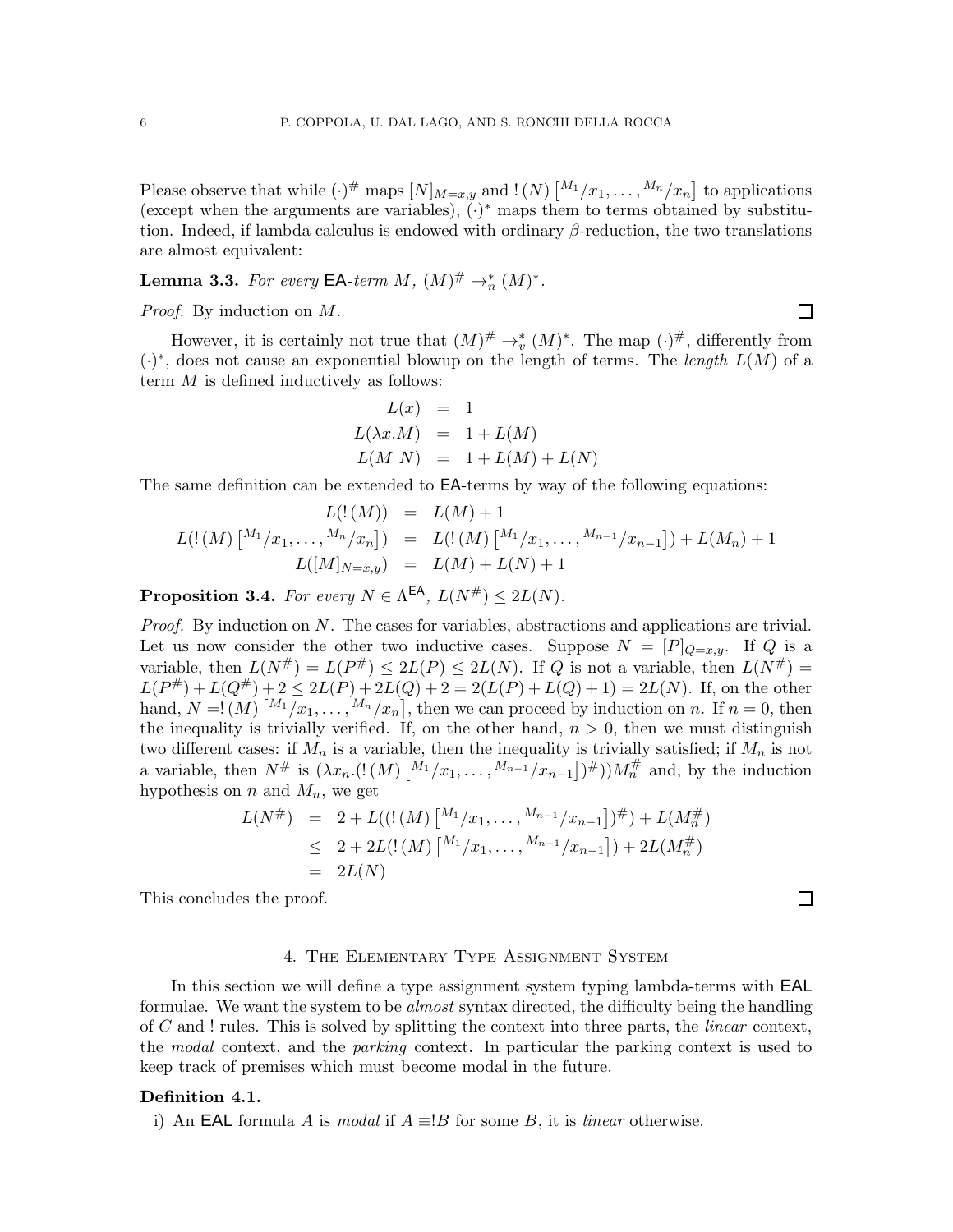$$
\frac{\Gamma, x:A \mid \Delta \mid \Theta \vdash x:A \quad A^{L}}{\Gamma \mid \Delta \mid x:A, \Theta \vdash x:A \quad A^{P}}
$$
\n
$$
\frac{\Gamma, x:A \mid \Delta \mid \Theta \vdash M:B}{\Gamma \mid \Delta \mid \Theta \vdash \lambda x.M : A \multimap B} \quad I_{\multimap}^{L} \qquad \frac{\Gamma \mid \Delta, x:A \mid \Theta \vdash M:B}{\Gamma \mid \Delta \mid \Theta \vdash \lambda x.M : A \multimap B \quad I_{\multimap}^{L}}
$$
\n
$$
\frac{\Gamma_{1} \mid \Delta \mid \Theta \vdash M:A \multimap B \quad \Gamma_{2} \mid \Delta \mid \Theta \vdash N:A}{\Gamma_{1}, \Gamma_{2} \mid \Delta \mid \Theta \vdash M N:B} \quad E_{\multimap}
$$
\n
$$
\frac{\Gamma_{1} \mid \Delta_{1} \mid \Theta_{1} \vdash M:A}{\Gamma_{2} \mid !\Gamma_{1}, !\Delta_{1}, !\Theta_{1}, \Delta_{2} \mid \Theta_{2} \vdash M:!A} \quad I_{\multimap}
$$

<span id="page-6-0"></span>Table 3: The Elementary Type Assignment System (ETAS). Contexts with different names are intended to be disjoint.

- ii) A context is a set of pairs  $x : A$  where x is a variable and A is an **EA**-type, where all variables are disjoint. A context is *linear* if it assigns linear EA-types to variables, while it is *modal* if it assigns modal **EA**-types to variables. If  $\Phi$  is a context,  $\Phi^L$  and  $\Phi^I$  denote the linear and modal sub-contexts of  $\Phi$ , respectively.
- iii) The Elementary Type Assignment System (**ETAS**) proves statements like  $\Gamma | \Delta | \Theta \vdash$  $M : A$  where  $\Gamma$  and  $\Theta$  are linear contexts and  $\Delta$  is a modal context. The contexts have disjoint variables. The rules of the system are shown in Table [3.](#page-6-0) In what follows,  $\Gamma, \Delta$ and  $\Theta$  will range over linear, modal and parking contexts respectively.
- iv) A *typing judgement* for M is a statement of the kind  $\Gamma | \Delta | \emptyset \vdash M : A$ . A term  $M \in \Lambda$ is EA*-typable* if there is a typing for it. Type derivations built according to rules in Table [3](#page-6-0) will be denoted with greek letters like  $\pi$ ,  $\rho$  and  $\sigma$ . If  $\pi$  is a type derivation with conclusion  $\Gamma | \Delta | \Theta \vdash M : A$ , we write  $\pi : \Gamma | \Delta | \Theta \vdash M : A$ .

Rules  $A<sup>L</sup>$  and  $A<sup>P</sup>$  (see Table [3\)](#page-6-0) are two variations on the classical axiom rule. Notice that a third axiom rule

$$
\Gamma \mid x : A, \Delta \mid \Theta \vdash x : A
$$

is derivable. Abstractions cannot be performed on variables in the parking context. The rule  $E_{\text{eq}}$  is the standard rule for application. Rule ! is derived from the one traditionally found in sequent calculi and is weaker than the rule induced by  $NEAL$  via  $(\cdot)^*$ . Nevertheless, it is sufficient for our purposes and (almost) syntax-directed. The definition of an EA-typable term takes into account the auxiliary role of the parking context.

<span id="page-6-1"></span>**Example 4.2.** Let us illustrate the rôles of the various **ETAS** rules by way of an example. Consider the Church's numeral  $\underline{2} \equiv \lambda x.\lambda y.x(xy)$ , let B be !( $A \rightarrow A$ ) and C be B  $\rightarrow$  B. A type derivation for  $2$  is the following:

$$
\frac{\emptyset \mid y:B \mid x:C \vdash x:C} \stackrel{P}{\longrightarrow} \frac{y:A \multimap A \mid \emptyset \mid \emptyset \vdash y:A \multimap A}{\emptyset \mid y:B \mid x:C \vdash y:B} \stackrel{A}{\longrightarrow} \frac{A^L}{E_{\multimap}}}{\emptyset \mid y:B \mid x:C \vdash xy:B} \quad \frac{\emptyset \mid y:B \mid x:C \vdash xy:B}{\emptyset \mid y:B \mid x:C \vdash x(xy):B} \quad \frac{\emptyset \mid y:B \mid x:C \vdash x(xy):B}{\emptyset \mid \emptyset \mid x:C \vdash x(xy):B \multimap B} \quad I^L_{\multimap} \quad \frac{\emptyset \mid x:[C \mid \emptyset \vdash \lambda y.x(xy):B \multimap B]}{\emptyset \mid x:[C \mid \emptyset \vdash \lambda x.\lambda y.x(xy):B \multimap B)} \quad I^L_{\multimap} \quad \frac{\emptyset \mid y:B \mid x:[C \mid \emptyset \vdash \lambda x.\lambda y.x(xy):B \multimap B)}{\emptyset \mid \emptyset \vdash \lambda x.\lambda y.x(xy):C \multimap C} \quad I^L_{\multimap}
$$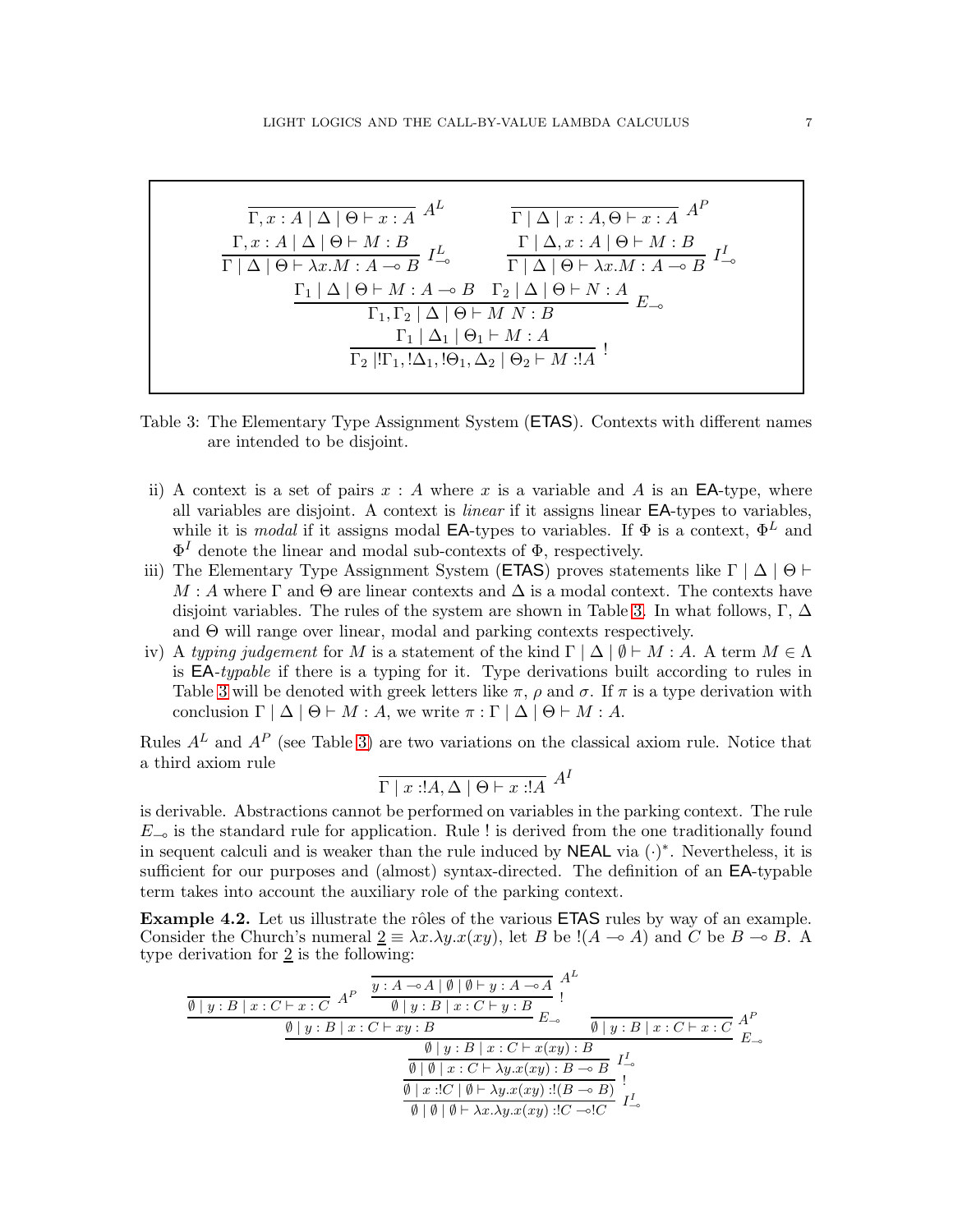Call this type derivation  $\pi(2, B)$ . But Church numerals can be typed slightly differently. Consider the term  $\underline{3} \equiv \lambda x.\lambda y.x(x(xy))$  and the following type derivation (where D stands for  $A \rightarrow A$ :

$$
\frac{\emptyset \mid \emptyset \mid x : D \vdash x : D \mid A^P \quad y : A \mid \emptyset \mid x : D \vdash y : A \mid B}{y : A \mid \emptyset \mid x : D \vdash xy : A} \xrightarrow{A^L} E_{\multimap} \quad \frac{\emptyset \mid \emptyset \mid x : D \vdash x : D}{\emptyset \mid \emptyset \mid x : D \vdash x : D} \xrightarrow{A^P} E_{\multimap} \quad \frac{\emptyset : A \mid \emptyset \mid x : D \vdash x(xy) : A}{\emptyset \mid \emptyset \mid x : D \vdash x(x(xy)) : A} \xrightarrow{I^I_{\multimap}} E_{\multimap} \quad \frac{\emptyset : A \mid \emptyset \mid x : D \vdash x(x(xy)) : A}{\emptyset \mid \emptyset \mid x : B \mid \emptyset \vdash \lambda y . x(x(xy)) : B} \xrightarrow{I^I_{\multimap}} E_{\multimap} \quad \frac{\emptyset \mid \emptyset \mid x : B \mid \emptyset \vdash \lambda y . x(x(xy)) : B}{\emptyset \mid \emptyset \mid \emptyset \vdash \lambda x . \lambda y . x(x(xy)) : C} \xrightarrow{I^I_{\multimap}}
$$

This is  $\pi(3, A)$  This way we can give the application  $\underline{2}$   $\underline{3}$  the type  $C$ .

This system does not satisfy call-by-name subject-reduction. Consider, for example, the lambda term  $M \equiv (\lambda x.yxx)(wz)$ . A typing for it is the following:

 $y: A \rightarrow A \rightarrow A, w: A \rightarrow A, z: A \mid \emptyset \mid \emptyset \vdash M: A$ 

 $M \to_n N$ , where  $N \equiv y(wz)(wz)$  and  $y : A \multimap A \to A, w : A \multimap A, z : A \mid \emptyset \mid \emptyset \not\vdash N : A$ , because rule  $E_{\multimap}$  requires the two linear contexts to be disjoint. Note that both  $\emptyset \mid \emptyset \mid y$ :  $!A \multimap A \multimap A, w : A \multimap A, z : A \vdash M : A \text{ and } \emptyset \mid \emptyset \mid y : A \multimap A \multimap A, w : A \multimap A, z : A \vdash A$  $N : A$ , but these are not **EA**-typings.

The subject reduction problem, however, disappears when switching from call-by-name to call-by-value reduction.

<span id="page-7-0"></span>**Lemma 4.3** (Weakening Lemma). *If*  $\pi : \Gamma_1 \mid \Delta_1 \mid \Theta_1 \vdash M : A$ , then there is  $\sigma : \Gamma_1, \Gamma_2 \mid$  $\Delta_1, \Delta_2 \mid \Theta_1, \Theta_2 \vdash M : A$ , for every  $\Gamma_2, \Delta_2, \Theta_2$  disjoint from each other and from  $\Gamma_1, \Delta_1, \Theta_1$ . *Moreover, the number of rule instances in* σ *is identical to the number of rule instances in* π*.*

<span id="page-7-1"></span>**Lemma 4.4** (Shifting Lemma). *If*  $\pi : \Gamma, x : A \mid \Delta \mid \Theta \vdash M : B$ , then there is  $\sigma : \Gamma \mid \Delta \mid$ x : A, Θ ⊢ M : B*. Moreover, the number of rule instances in* σ *is identical to the number of rule instances in* π*.*

<span id="page-7-2"></span>**Lemma 4.5** (Substitution Lemma). *Suppose*  $\Gamma_1$  *and*  $\Gamma_2$  *are disjoint contexts. Then:* 

- i) *If*  $\pi$  :  $\Gamma_1, x : A \mid \Delta \mid \Theta \vdash M : B$  *and*  $\sigma : \Gamma_2 \mid \Delta \mid \Theta \vdash N : A$ *, then there is*  $\rho : \Gamma_1, \Gamma_2 \mid \Delta \mid \Theta \vdash M\{N/x\} : B.$
- ii) *If*  $\pi$  :  $\Gamma$  |  $\Delta$  |  $x$  :  $A, \Theta$   $\vdash$   $M$  :  $B$  *and*  $\sigma$  :  $\emptyset$  |  $\Delta$  |  $\Theta$   $\vdash$   $N$  :  $A$ *, then there is*  $\rho$  :  $\Gamma$  |  $\Delta$  |  $\Theta$   $\vdash$  $M\{N/x\} : B.$
- iii) *If*  $\pi : \Gamma_1 \mid \Delta, x : A \mid \Theta \vdash M : B, \sigma : \Gamma_2 \mid \Delta \mid \Theta \vdash N : A \text{ and } N \in \mathcal{V}$ , then there is  $\rho : \Gamma_1, \Gamma_2 \mid \Delta \mid \Theta \vdash M\{N/x\} : B.$

*Proof.* The first point can be easily proved by induction on the derivation for  $\Gamma_1, x : A \mid \Delta$  $\Theta \vdash M : B$  using, in particular, the Weakening Lemma.

Let us prove the second point (by the same induction). The case for  $A^P$  can be proved by way of the previous lemmas.  $I_{-\infty}^L$  and  $I_{-\infty}^I$  are trivial.  $E_{-\infty}$  comes directly from the induction hypothesis and Lemma [4.3.](#page-7-0) ! is trivial since  $x$  cannot appear free in  $M$  and so  $M\{N/x\}$  is just M.

The third point can be proved by induction, too, but it is a bit more difficult. First of all, observe that  $A$  must be in the form  $\lfloor \dots \rfloor$ C, with  $n \geq 1$ . Let us focus on rules  $E_{\neg}$  and !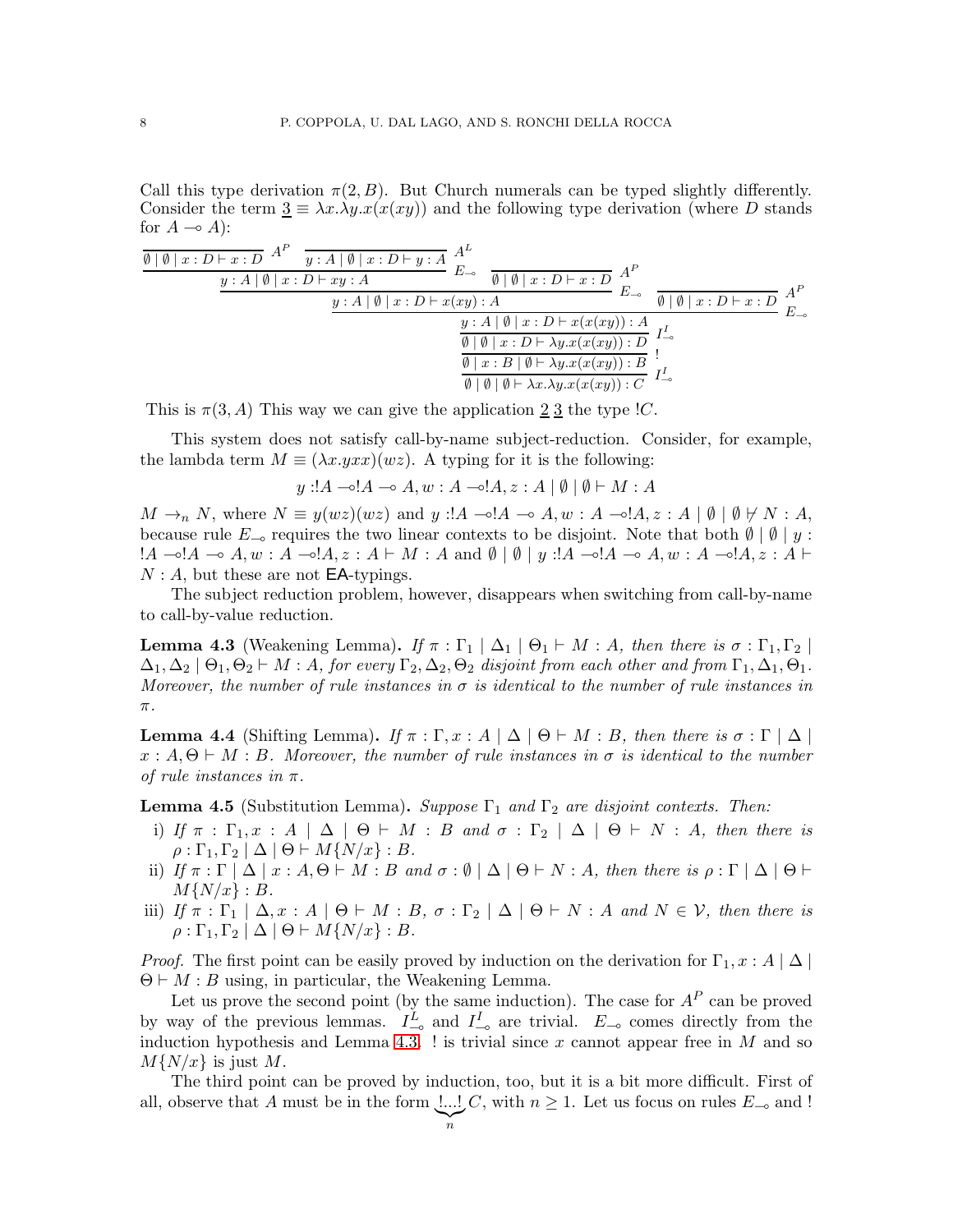(the other ones can be handled easily). Since  $N \in \mathcal{V}$ , the derivation for  $\Gamma_2 | \Delta | \Theta \vdash N : A$ must end with  $A^L$ ,  $A^P$ ,  $I^L_{\infty}$  or  $I^I_{\infty}$  (depending on the shape of N), followed by exactly n instances of the ! rule, being it the only non-syntax-directed rule. If the last rule used in  $\pi$ is  $E_{\nightharpoonup}$ , then  $\pi$  has the following shape:

$$
\frac{\phi:\Gamma_3 \mid x:A,\Delta \mid \Theta \vdash L:D \multimap B \quad \psi:\Gamma_4 \mid x:A,\Delta \mid \Theta \vdash P:D}{\Gamma_1 \mid x:A,\Delta \mid \Theta \vdash M:B}
$$

where  $\Gamma_1 \equiv \Gamma_3, \Gamma_4$  and  $M \equiv LP$ .  $\sigma$  can be written as follows:

$$
\frac{\xi : \Gamma_5 \mid \Delta_1 \mid \Theta_1 \vdash N : C}{\Gamma_2 \mid \Delta \mid \Theta \vdash N : A}
$$

where  $\Delta \equiv \Gamma_5, \Delta_1, \Theta_1, \Delta_2$  and  $A \equiv \Omega$ . From  $\xi$  we can obtain a derivation  $\chi : \emptyset \mid \Delta \mid \Theta \vdash$  $N: A$  and applying (two times) the induction hypothesis, we get  $\mu: \Gamma_3 \mid \Delta \mid \Theta \vdash L\{N/x\}$ :  $D \to B$  and  $\nu : \Gamma_4 \mid \Delta \mid \Theta \vdash P\{N/x\} : D$  from which we get the desired  $\rho$  by applying rule  $E_{\nightharpoonup}$  and Lemma [4.3.](#page-7-0) If the last rule used in  $\pi$  is !, then  $\pi$  has the following shape:

$$
\frac{\phi:\Gamma_3 \mid \Delta_1 \mid \Theta_1 \vdash M:C}{\Gamma_1 \mid x:A, \Delta \mid \Theta \vdash M:B}
$$

where  $x : A, \Delta = \Gamma_3, \Delta_1, \Theta_1, \Delta_3$  and  $B = \mathcal{C}$ .  $\sigma$  can be written as follows:

$$
\frac{\psi : \Gamma_4 | \Delta_2 | \Theta_2 \vdash N : D}{\Gamma_2 | \Delta | \Theta \vdash N : A}
$$

where  $\Delta \equiv \Gamma_4, \Delta_2, \Theta_2, \Delta_4$  and  $A \equiv D$ . We now distinguish some cases:

- If  $x \in dom(\Delta_3)$ , then  $x \notin FV(M)$  and  $\rho$  is obtained easily from  $\phi$ .
- If  $x \in dom(\Delta_1)$ , then let  $\Delta_1 \equiv x : D, \Delta_5$ . By applying several times Lemma [4.3](#page-7-0) and Lemma [4.4](#page-7-1) we can obtain type derivations

$$
\xi : \emptyset | x : D, \Delta_2 \cup \Delta_5 | \Gamma_3 \cup \Gamma_4 \cup \Theta_1 \cup \Theta_2 \vdash M : C
$$
  

$$
\chi : \emptyset | \Delta_2 \cup \Delta_5 | \Gamma_3 \cup \Gamma_4 \cup \Theta_1 \cup \Theta_2 \vdash N : D
$$

which have the same number of rule instances as  $\phi$  and  $\psi$ , respectively. By applying point ii) of this Lemma, we obtain

$$
\mu: \emptyset \mid \Delta_2 \cup \Delta_5 \mid \Gamma_3 \cup \Gamma_4 \cup \Theta_1 \cup \Theta_2 \vdash M\{N/x\} : C
$$

from which  $\rho$  can be easily obtained.

• If  $x \in dom(\Theta_1)$ , then let  $\Theta_1 \equiv x : D, \Theta_3$ . By applying several times Lemma [4.3](#page-7-0) and Lemma [4.4](#page-7-1) we can obtain type derivations

$$
\xi : \emptyset | \Delta_1 \cup \Delta_2 | x : D, \Gamma_3 \cup \Gamma_4 \cup \Theta_2 \cup \Theta_5 \vdash M : C
$$
  

$$
\chi : \emptyset | \Delta_1 \cup \Delta_2 | \Gamma_3 \cup \Gamma_4 \cup \Theta_2 \cup \Theta_5 \vdash N : D
$$

which have the same number of rule instances as  $\phi$  and  $\psi$ , respectively. By applying the inductive hypothesis, we obtain

$$
\mu: \emptyset \mid \Delta_1 \cup \Delta_2 \mid \Gamma_3 \cup \Gamma_4 \cup \Theta_2 \cup \Theta_5 \vdash M\{N/x\} : C
$$

from which  $\rho$  can be easily obtained.

• If  $x \in dom(\Gamma_3)$ , then let  $\Gamma_3 \equiv x : D, \Gamma_5$ . By applying several times Lemma [4.3](#page-7-0) and Lemma [4.4](#page-7-1) we can obtain type derivations

$$
\xi : \emptyset | \Delta_1 \cup \Delta_2 | x : D, \Gamma_4 \cup \Gamma_5 \cup \Theta_1 \cup \Theta_2 \vdash M : C
$$
  

$$
\chi : \emptyset | \Delta_1 \cup \Delta_2 | \Gamma_4 \cup \Gamma_5 \cup \Theta_1 \cup \Theta_2 \vdash N : D
$$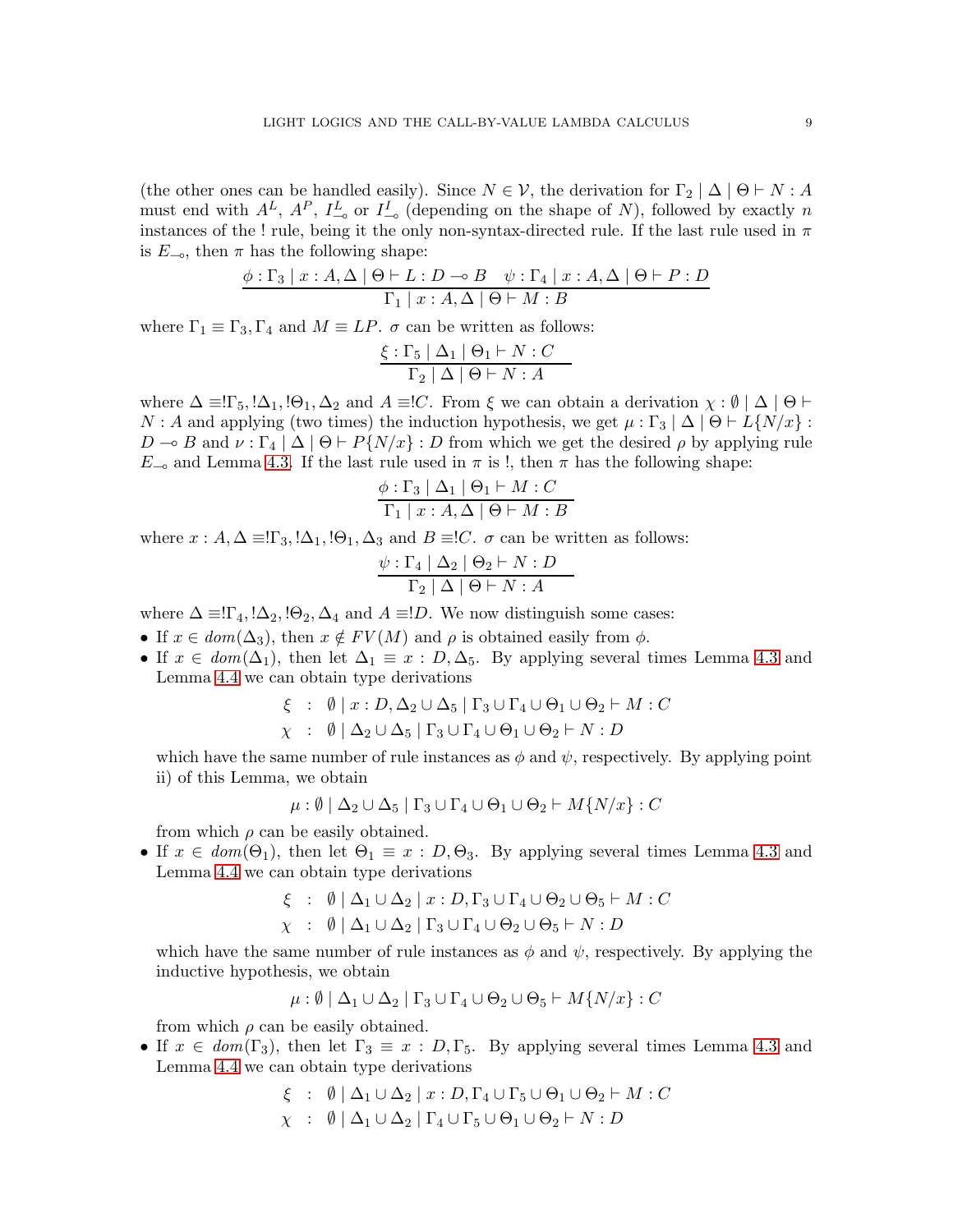which have the same number of rule instances as  $\phi$  and  $\psi$ , respectively. By applying the inductive hypothesis, we obtain

$$
\mu: \emptyset \mid \Delta_1 \cup \Delta_2 \mid \Gamma_4 \cup \Gamma_5 \cup \Theta_1 \cup \Theta_2 \vdash M\{N/x\} : C
$$

from which  $\rho$  can be easily obtained.

This concludes the proof.

<span id="page-9-0"></span>**Theorem 4.6** (Call-by-Value Subject Reduction). Γ  $\mid \Delta \mid \Theta \vdash M : A$  *and*  $M \rightarrow_v N$  *implies*  $\Gamma | \Delta | \Theta \vdash N : A.$ 

 $\Box$ 

*Proof.* A redex is a term of the shape  $(\lambda x.M')N'$ , where  $N' \in \mathcal{V}$ . Then it can be the subject of a subderivation ending by an application of the rule  $(E_{-o})$  immediately preceded by an application of rule  $(I_{\nightharpoonup})$ . So the result follows by the Substitution Lemma. П

We are now going to prove that the set of typable  $\lambda$ -terms coincides with  $(\mathsf{NEAL})^{\#}$ . To do this we need the following lemma.

#### Lemma 4.7 (Contraction Lemma).

- i) *If*  $\Gamma | \Delta | x : A, y : A, \Theta \vdash M : B$ *, then*  $\Gamma | \Delta | z : A, \Theta \vdash M\{z/x, z/y\} : B$
- ii) *If*  $\Gamma | x : A, y : A, \Delta | \Theta \vdash M : B$ *, then*  $\Gamma | z : A, \Delta | \Theta \vdash M \{z/x, z/y\} : B$

# Theorem 4.8.

- i) *If*  $\Phi \vdash_{\mathsf{NEAL}} M : A \text{ then } \Phi^L \mid \Phi^I \mid \emptyset \vdash (M)^\# : A$ .
- ii) *If*  $\Gamma | \Delta | \emptyset \vdash M : A$ *, there is*  $N \in \Lambda^{\text{EA}}$  *such that*  $(N)^{\#} = M$  *and*  $\Gamma, \Delta \vdash_{\text{NEAL}} N : A$ *.*

#### *Proof.*

and

i) By induction on the structure of the derivation for  $\Phi \vdash_{\mathsf{NEAL}} M : A$ . Let us focus on nontrivial cases.

If the last used rule is  $E_{\nightharpoonup}$ , the two premises are  $\Phi \vdash_{\mathsf{NEAL}} N : B \multimap C$  and  $\Phi_2 \vdash_{\mathsf{NEAL}}$  $P: B$ , and  $M \equiv NP$ . By induction hypothesis,  $\Phi_1^L \downharpoonright \Phi_1^L \downharpoonright \emptyset \vdash (N)^{\#}: B \to C$ , and  $\Phi_2^L \mid \Phi_2^I \mid \emptyset \vdash (P)^\# : B$  and, by Weakening Lemma,  $\Phi_1^L \mid \Phi_1^I, \Phi_2^I \mid \emptyset \vdash (N)^\# : B \multimap C$ ,  $\Phi_2^L \mid \Phi_1^I, \Phi_2^I \mid \emptyset \vdash (P)^{\#} : B$  Rule  $E_{\neg}$  leads to the thesis.

If the last used rule is C, the two premises are  $\Phi_1 \vdash_{\mathsf{NEAL}} N$  :!A and  $\Phi_2$ , x :!A, y :  $!A \vdash_{\mathsf{NEAL}} P : B.$  By induction hypothesis,  $\Phi_1^L \mid \Phi_1^I \mid \emptyset \vdash (N)^\# : A, \Phi_2^L \mid \Phi_2^I, x : A, y : A$  $!A \mid \emptyset \vdash (P)^\# : B.$  By Contraction Lemma,  $\Phi_2^L \mid \Phi_2^I, z : A \mid \emptyset \vdash (P)^\# \{z/x, z/y\} : B$  and so  $\Phi_2^L \mid \Phi_2^L \mid \emptyset \vdash \lambda z.(P) \# \{z/x, z/y\} : A \multimap B$  By rule  $E_{\multimap}$  and Weakening Lemma, we finally get  $\Phi_1^L, \Phi_2^L \mid \Phi_1^L, \Phi_2^I \mid \emptyset \vdash (\lambda z.(P) \# \{z/x, z/y\})(N) \# : B$ .

ii) The following, stronger, statement can be proved by induction on  $\pi$ : if  $\pi$ : Γ |  $\Delta$  |  $x_1$ :  $A_1, \ldots, x_n : A_n \vdash M : A$ , then there is  $N \in \Lambda^{\text{EA}}$  such that

$$
M = (N)^{\#} \{x_1^1/y_1, \dots, x_1^{m_1}/y_1, \dots, x_n^1/y_n, \dots, x_n^{m_n}/y_n\}
$$
  

$$
\Gamma, \Delta, y_1^1 : A_1, \dots, y_1^{m_1} : A_1, \dots, y_n^1 : A_n, \dots, y_n^{m_n} : A_n \vdash_{\mathsf{NEAL}} N : A.
$$

We have just established a deep *static* correspondence between NEAL and the class of typable lambda terms. But what about *dynamics*? Unfortunately, the two systems are not bisimilar. Nevertheless, every call-by-value reduction-step in the lambda calculus corresponds to at least one normalization step in  $\Lambda^{\text{EA}}$ . A normalization step in  $\Lambda^{\text{EA}}$  is denoted by  $\rightarrow$ ;  $\rightarrow$ <sup>+</sup> denotes the transitive closure of  $\rightarrow$ .

An *expansion* is a term in  $\Lambda^{\text{EA}}$  that can be written either as  $! (M) \binom{x_1}{y_1}, \ldots, \binom{x_n}{y_n}$  or as  $[N]_{z=x,y}$ , where N is itself an expansion.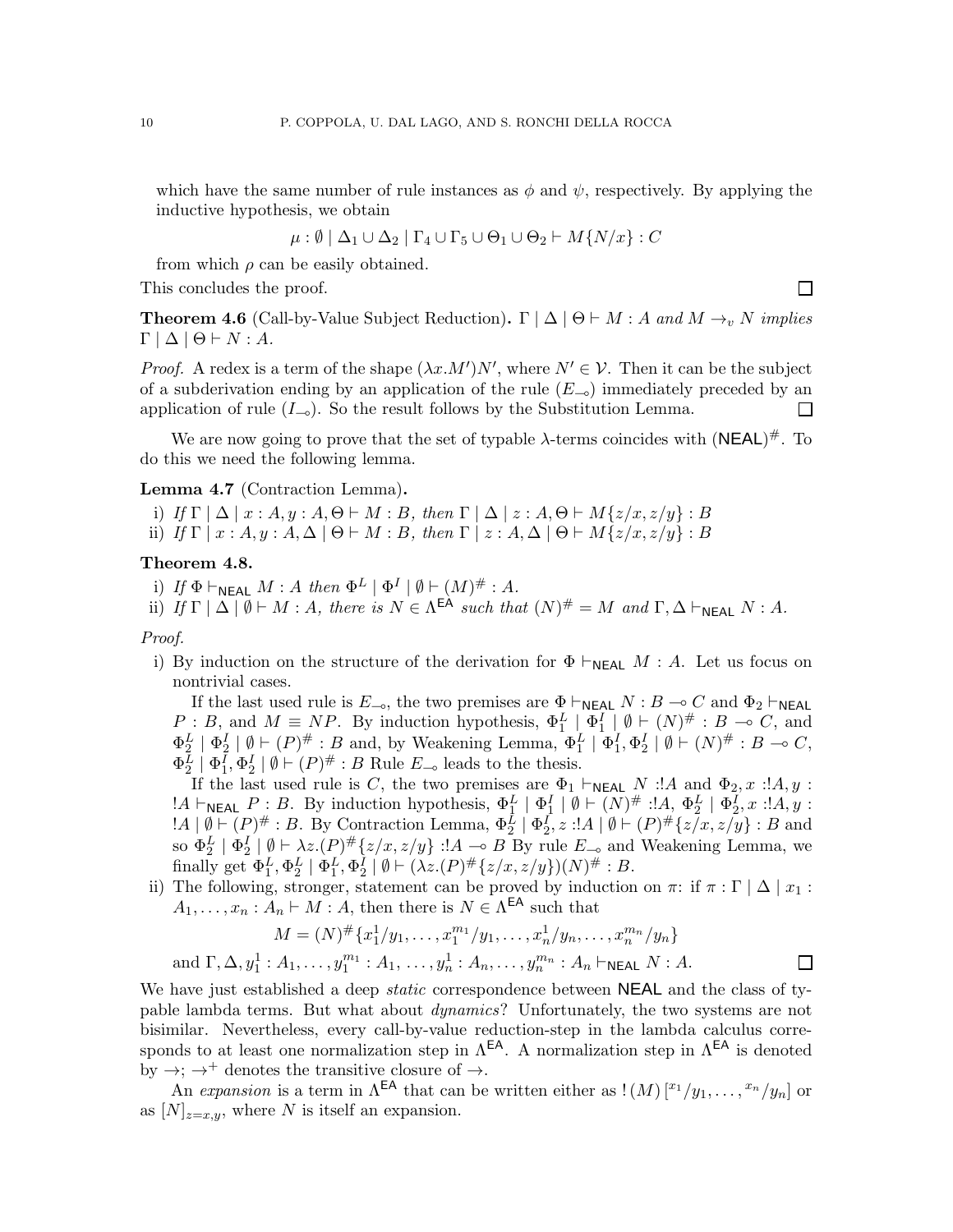<span id="page-10-1"></span>Lemma 4.9. *If* M *is an expansion, then*

- $[L]_{M=x,y} \to^* P$ *, where*  $P^{\#} \equiv L\{M^{\#}/x, M^{\#}/y\}$ *;*
- If  $M \equiv P_i$ , then  $!(L)$   $\left[ \begin{array}{c} P_1/x_1, \ldots, P_n/x_n \end{array} \right] \rightarrow^* Q$  where  $Q^{\#}\equiv (!(L)\left[{}^{P_1}/x_1,\ldots,{}^{P_{i-1}}/x_{i-1},{}^{P_{i+1}}/x_{i+1},\ldots,{}^{P_n}/x_n\right])^{\#}\{M^{\#}/x_i\}.$

<span id="page-10-2"></span>**Proposition 4.10.** For every  $M \in \Lambda^{\text{EA}}$ , if  $\Gamma \vdash_{\text{NEAL}} M : A$  and  $(M)^\# \rightarrow_v N$ , then there is  $L \in \Lambda^{\textsf{EA}}$  such that  $(L)^{\#} = N$  and  $M \to^+ L$ .

*Proof.* We can proceed by induction on the structure of M. If M is a variable, then  $M^{\#}$ is a variable, too, and so the premise is false. If  $M$  is an abstraction, then the thesis follows from the inductive hypothesis. If  $M$  is an application  $P$   $Q$ , then we can assume P to be an abstraction  $\lambda x.R$  and N to be  $R^{\#}{Q^{\#}/x}$  (in all the other cases the thesis easily follows by induction hypothesis). It is easy to see that  $R^{\#}\{Q^{\#}/x\} \equiv (R\{Q/x\})^{\#}$ and so we can take  $R{Q/x}$  as our L. If M is  $[P]_{Q=x,y}$  and Q is not a variable (otherwise the thesis easily follows by inductive hypothesis), then  $M^{\#} = (\lambda z.P^{\#}\{z/x, z/y\})Q^{\#}$  and we can restrict to the case where N is  $P^{\#}{Q^{\#}/x,Q^{\#}/y}$ . First of all, we can observe that  $Q^{\#}$  must be an abstraction. This means that  $Q$  is an abstraction itself enclosed in one or more  $! \cdot (\cdot) \left[ {x_1/y_1, \ldots, x_n/y_n} \right]$  contexts and zero or more  $[\cdot]_{z=x,y}$  otherwise M cannot be typed in **EAL**. This means  $Q$  is an expansion and so, by Lemma [4.9,](#page-10-1) we know there must be a term R such that  $R# \equiv P^{\#}\{Q^{\#}/x, Q^{\#}/y\}$ , and  $M \to^* R$ , that is the thesis.  $\mathbb{P}(P)$   $[^{Q_1}/x_1, \ldots, ^{Q_n}/x_n]$  can be managed in a similar way.  $\Box$ 

Remark 4.11. Notice that Proposition [4.10](#page-10-2) is not a bisimulation result. In particular, there are normalization steps in NEAL that do not correspond to anything in ETAS. An example is the term  $(\lambda x.x)(yz)$ , which rewrites to yz in **NEAL** but is a (call-by-value) normal form as a pure lambda-term.

#### 5. Bounds on Normalization Time

<span id="page-10-0"></span>In order to prove elementary bounds on reduction sequences, we need to define a refined measure on lambda terms. We can look at a type derivation  $\pi : \Gamma | \Delta | \Theta \vdash M : A$  as a labelled tree, where every node is labelled by a rule instance. We can give the following definition:

Definition 5.1. Let  $\pi : \Gamma \mid \Delta \mid \Theta \vdash M : A$ .

- i) An occurrence of a subderivation  $\rho$  of  $\pi$  has *level* i if there are i applications of the rule ! in the path from the root of  $\rho$  to the root of  $\pi$ .
- ii) An occurrence of a subterm N of M has *level* i in  $\pi$  if i is the maximum level of a subderivation of  $\pi$  corresponding to the particular occurrence of N under consideration (and thus having  $N$  as subject).
- iii) The level  $\partial(\pi)$  of  $\pi$  is the maximum level of subderivations of  $\pi$ .

Notice that the so defined level corresponds to the notion of box-nesting depth in proofnets [\[1\]](#page-26-1).

**Example 5.2.** Consider the derivation  $\pi(2, B)$  from Example [4.2.](#page-6-1) All the occurrences of rules  $A^P$  inside  $\pi(2, B)$  have level 1, since there is one instance of ! in the path joining the root of  $\pi(2, B)$  to them. The occurrence of rule  $A<sup>L</sup>$ , on the other hand, has level 2. As a consequence all occurrence of variables in  $2$  have either level 1 or level 2 in  $\pi(2, B)$ . Now,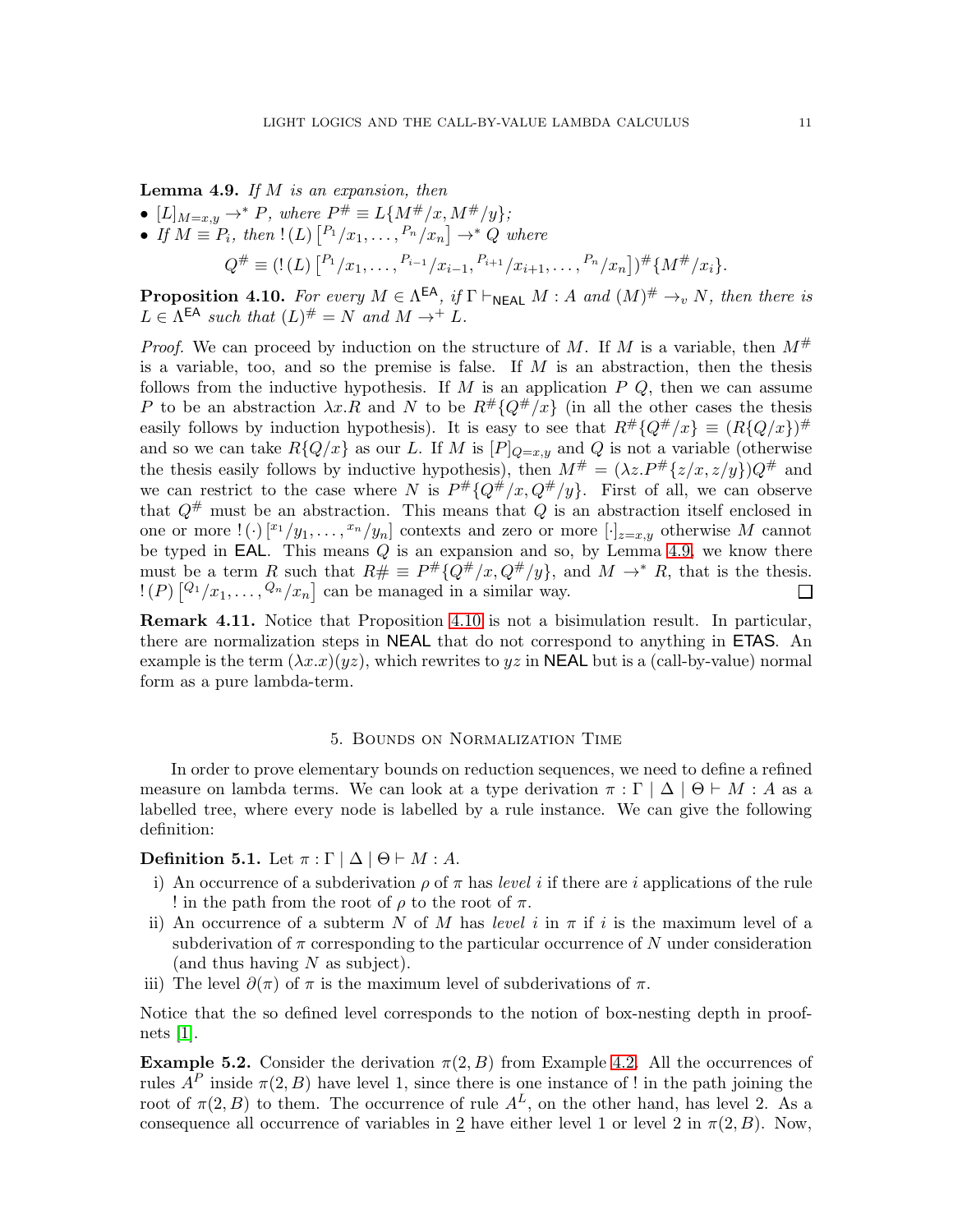consider the (unique) occurrence of  $\lambda y.x(xy)$  in 2. There are two distinct subderivations corresponding to it, one with level 0, the other with level 1. As a consequence, the level of  $\lambda y.x(xy)$  in  $\pi(2, B)$  is 1. Since the maximum level of subderivations of  $\pi(2, B)$  is 2,  $\partial(\pi(2,B))=2.$ 

The length  $L(M)$  of a typable lambda term M does not take into account levels as we have just defined them. The following definitions reconcile them, allowing  $L(M)$  to be "split" on different levels.

Definition 5.3. Let  $\pi : \Gamma \mid \Delta \mid \Theta \vdash M : A$ .

- i)  $S(\pi, i)$  is defined by induction on  $\pi$  as follows:
	- If  $\pi$  consists of an axiom, then  $S(\pi, 0) = 1$  and  $S(\pi, i) = 0$  for every  $i \geq 1$ ;
	- If the last rule in  $\pi$  is  $I_{-\infty}^I$  or  $I_{-\infty}^L$ , then  $S(\pi,0) = S(\rho,0) + 1$  and  $S(\pi,i) = S(\rho,i)$  for every  $i \geq 1$ , where  $\rho$  is the immediate subderivation of  $\pi$ ;
	- If the last rule in  $\pi$  is  $E_{\infty}$  then  $S(\pi, 0) = S(\rho, 0) + S(\sigma, 0) + 1$  and  $S(\pi, i) = S(\rho, i) +$  $S(\sigma, i)$  for every  $i \geq 1$ , where  $\rho$  and  $\sigma$  are the immediate subderivations of  $\pi$ ;
	- If the last rule in  $\pi$  is !, then  $S(\pi, 0) = 0$  and  $S(\pi, i) = S(\rho, i 1)$  for every  $i \geq 1$ , where  $\rho$  is the immediate subderivation of  $\pi$ .
- ii) Let *n* be the level of  $\pi$ . The *size* of  $\pi$  is  $S(\pi) = \sum_{i \leq n} S(\pi, i)$ .

**Example 5.4.** Consider again  $\pi(2, B)$ . By definition,  $S(\pi(2, B), 2) = 1$ ,  $S(\pi(2, B), 1) = 5$ and  $S(\pi(2, B), 0) = 1$ .

The following relates  $S(\pi)$  to the size of the term  $\pi$  types:

**Lemma 5.5.** *Let*  $\pi : \Gamma | \Delta | \Theta \vdash M : A$ *. Then,*  $S(\pi) = L(M)$ *.* 

Substitution Lemma can be restated in the following way:

<span id="page-11-0"></span>**Lemma 5.6** (Weakening Lemma, revisited). *If*  $\pi : \Gamma_1 \mid \Delta_1 \mid \Theta_1 \vdash M : A$ , then there is  $\rho: \Gamma_1, \Gamma_2 \mid \Delta_1, \Delta_2 \mid \Theta_1, \Theta_2 \vdash M : A$ *. such that*  $S(\pi, i) = S(\rho, i)$  *for every i.* 

<span id="page-11-1"></span>**Lemma 5.7** (Shifting Lemma,revisited). *If*  $\pi : \Gamma, x : A \mid \Delta \mid \Theta \vdash M : B$ , then there is  $\rho: \Gamma \mid \Delta \mid x: A, \Theta \vdash M: B$  *such that*  $S(\pi, i) = S(\rho, i)$  *for every i.* 

<span id="page-11-2"></span>Lemma 5.8 (Substitution Lemma, revisited).

- i) If  $\pi : \Gamma_1, x : A \mid \Delta \mid \Theta \vdash M : B, \rho : \Gamma_2 \mid \Delta \mid \Theta \vdash N : A \text{ and } N \in \mathcal{V}$ , then there is  $\sigma : \Gamma_1, \Gamma_2 \mid \Delta \mid \Theta \vdash M\{N/x\} : B$  such that  $S(\sigma, i) \leq S(\rho, i) + S(\pi, i)$  for every *i*.
- ii) *If*  $\pi : \Gamma \mid \Delta \mid x : A, \Theta \vdash M : B, \rho : \emptyset \mid \Delta \mid \Theta \vdash N : A \text{ and } N \in \mathcal{V}$ , then there is  $\sigma : \Gamma \mid \Delta \mid \Theta \vdash M\{N/x\} : B$  such that  $S(\sigma, i) \leq S(\pi, 0)S(\rho, i) + S(\pi, i)$  for every i.
- iii) *If*  $\pi : \Gamma_1 \mid \Delta, x : A \mid \Theta \vdash M : B, \rho : \Gamma_2 \mid \Delta \mid \Theta \vdash N : A \text{ and } N \in \mathcal{V}, \text{ then}$ *there is*  $\sigma : \Gamma_1, \Gamma_2 \mid \Delta \mid \Theta \vdash M\{N/x\} : B$  *such that*  $S(\sigma, 0) \leq S(\pi, 0)$  *and*  $S(\sigma, i) \leq$  $(\sum_{j\leq i} S(\pi, j))S(\rho, i) + S(\pi, i)$  *for every*  $i \geq 1$ *.*

*Proof.* For each of the three claims, we can go by induction on the structure of  $\pi$ . Here, we do not concentrate on proving the existence of  $\sigma$  (it follows from lemma [4.5\)](#page-7-2) but on proving that  $\sigma$  satisfies the given bounds. We implicitly use Lemma [5.6](#page-11-0) and Lemma [5.7](#page-11-1) without explicitly citing them. Let us first analyze the claim i). We will prove by induction on  $\pi$  that  $S(\sigma, i) \leq S(\rho, i) \min\{1, S(\pi, 0)\} + S(\pi, i)$  for every i (observe that  $S(\rho, i) \min\{1, S(\pi, 0)\}$  +  $S(\pi, i) \leq S(\rho, i) + S(\pi, i)$ . If  $\pi$  is just an axiom, then  $\sigma$  is obtained from  $\rho$  by the weakening lemma and the bound holds. If the last rule in  $\pi$  is  $I_{\infty}^L(I_{\infty}^I)$ , then  $\sigma$  is obtained by using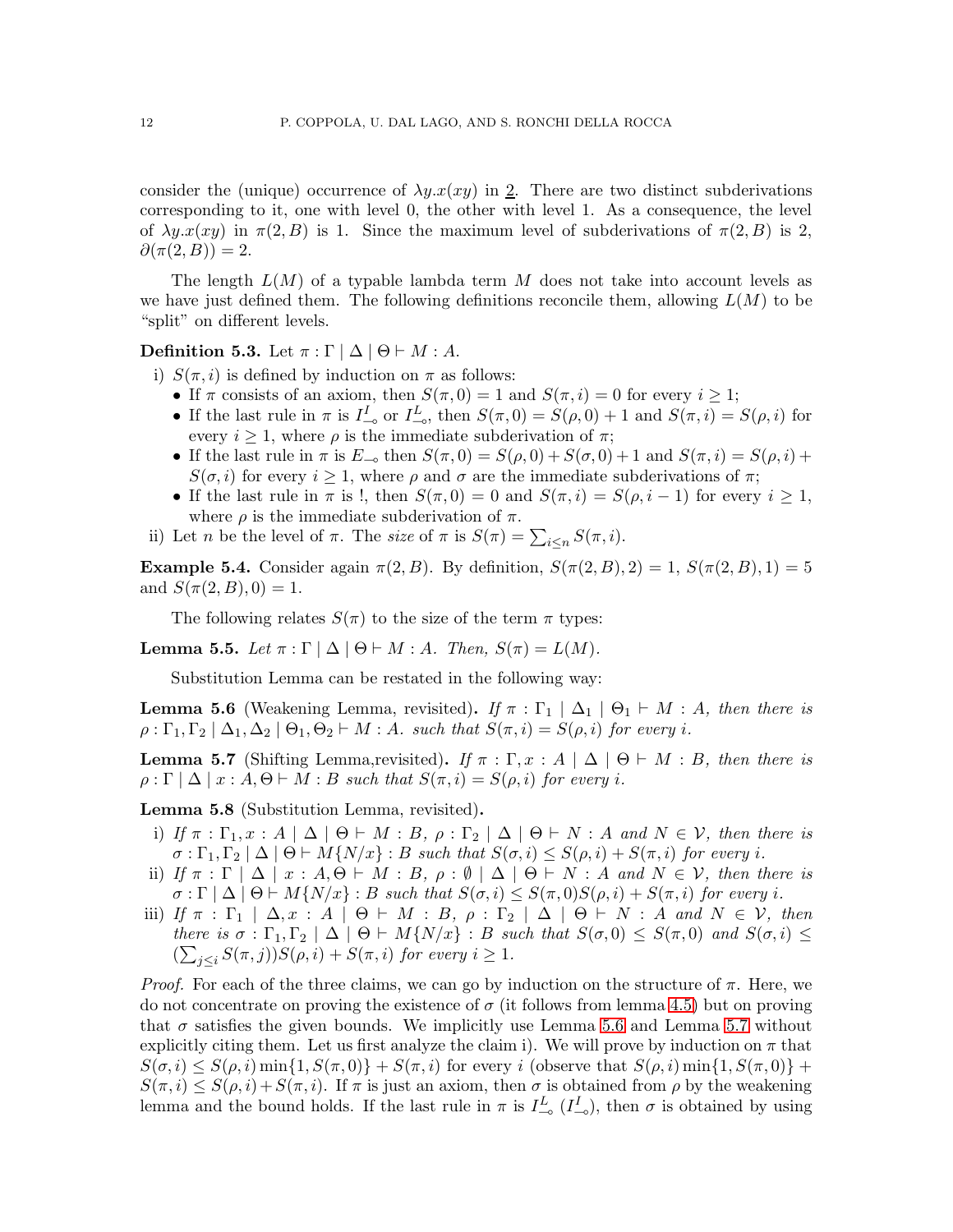the inductive hypothesis on the immediate premise  $\phi$  of  $\pi$  obtaining  $\psi$  and then applying  $I_{\infty}^L$  ( $I_{\infty}^I$ ) to  $\psi$ . In both cases

$$
S(\sigma, 0) = S(\psi, 0) + 1 \le S(\rho, 0) \min\{1, S(\phi, 0)\} + S(\phi, 0) + 1
$$
  
\n
$$
\le S(\rho, 0) \min\{1, S(\pi, 0)\} + S(\pi, 0)
$$
  
\n
$$
\forall i \ge 1. S(\sigma, i) = S(\psi, i) \le S(\rho, i) \min\{1, S(\phi, i)\} + S(\phi, i)
$$
  
\n
$$
\le S(\rho, 0) \min\{1, S(\pi, i)\} + S(\pi, i)
$$

If the last rule in  $\pi$  is  $E_{\infty}$ , then  $\sigma$  is obtained by using the inductive hypothesis on one of the immediate premises  $\phi$  of  $\pi$  obtaining  $\psi$ , applying  $E_{-\infty}$  to  $\psi$  and the other premise  $\xi$  of  $\pi$ . We have:

$$
S(\sigma, 0) = S(\psi, 0) + S(\xi, 0) + 1
$$
  
\n
$$
\leq S(\rho, 0) \min\{1, S(\phi, 0)\} + S(\phi, 0) + S(\xi, 0) + 1
$$
  
\n
$$
\leq S(\rho, 0) \min\{1, S(\pi, 0)\} + S(\pi, 0)
$$
  
\n
$$
\forall i \geq 1. S(\sigma, i) = S(\psi, i) + S(\xi, i)
$$
  
\n
$$
\leq S(\rho, i) \min\{1, S(\phi, i)\} + S(\phi, i) + S(\xi, i)
$$
  
\n
$$
\leq S(\rho, i) \min\{1, S(\pi, i)\} + S(\pi, i)
$$

If the last rule in  $\pi$  is !, then  $\sigma$  is just obtained from  $\pi$  by weakening lemma, because x cannot appear free in  $M$ . The inequality easily follows.

Let us now prove point ii). If  $\pi$  is just an axiom, we can proceed as previously. If the last rule in  $\pi$  is  $I_{-\infty}^L(I_{-\infty}^I)$ , then  $\rho$  is obtained as in point i) and, in both cases:

$$
S(\sigma, 0) = S(\psi, 0) + 1 \le S(\rho, 0)S(\phi, 0) + S(\phi, 0) + 1
$$
  
\n
$$
\le S(\rho, 0)S(\pi, 0) + S(\pi, 0)
$$
  
\n
$$
\forall i \ge 1.S(\sigma, i) = S(\psi, i) \le S(\rho, i)S(\phi, 0) + S(\phi, i)
$$
  
\n
$$
\le S(\rho, i)S(\pi, 0) + S(\pi, i)
$$

If the last rule in  $\pi$  is  $E_{\infty}$ , then  $\sigma$  is obtained by using the inductive hypothesis on both the immediate premises  $\phi$  and  $\psi$  of  $\pi$  obtaining  $\xi$  and  $\chi$  and applying  $E_{-\phi}$  to them. We obtain:

$$
S(\sigma,0) = S(\xi,0) + S(\chi,0) + 1
$$
  
\n
$$
\leq (S(\rho,0)S(\phi,0) + S(\phi,0)) + (S(\rho,0)S(\psi,0) + S(\psi,0)) + 1
$$
  
\n
$$
\leq S(\rho,0)(S(\phi,0) + S(\psi,0) + 1) + (S(\phi,0) + S(\psi,0) + 1)
$$
  
\n
$$
= S(\rho,0)S(\pi,0) + S(\pi,0)
$$
  
\n
$$
\forall i \geq 1.S(\sigma,i) = S(\xi,i) + S(\chi,i)
$$
  
\n
$$
\leq (S(\rho,i)S(\phi,0) + S(\phi,i)) + (S(\rho,i)S(\psi,0) + S(\psi,i))
$$
  
\n
$$
= S(\rho,i)(S(\phi,0) + S(\psi,0) + 1) + (S(\phi,i) + S(\psi,i))
$$
  
\n
$$
= S(\rho,i)S(\pi,0) + S(\pi,i)
$$

If the last rule in  $\pi$  is !, the  $\sigma$  is again obtained by  $\pi$  and the inequality follows.

Let us now prove claim iii). Notice that the last rule in  $\rho$  must be ! rule, because A is modal and N is a value. If the last rule in  $\pi$  is  $I_{\infty}^L(I_{\infty}^I)$ , then  $\sigma$  is obtained in the usual way and: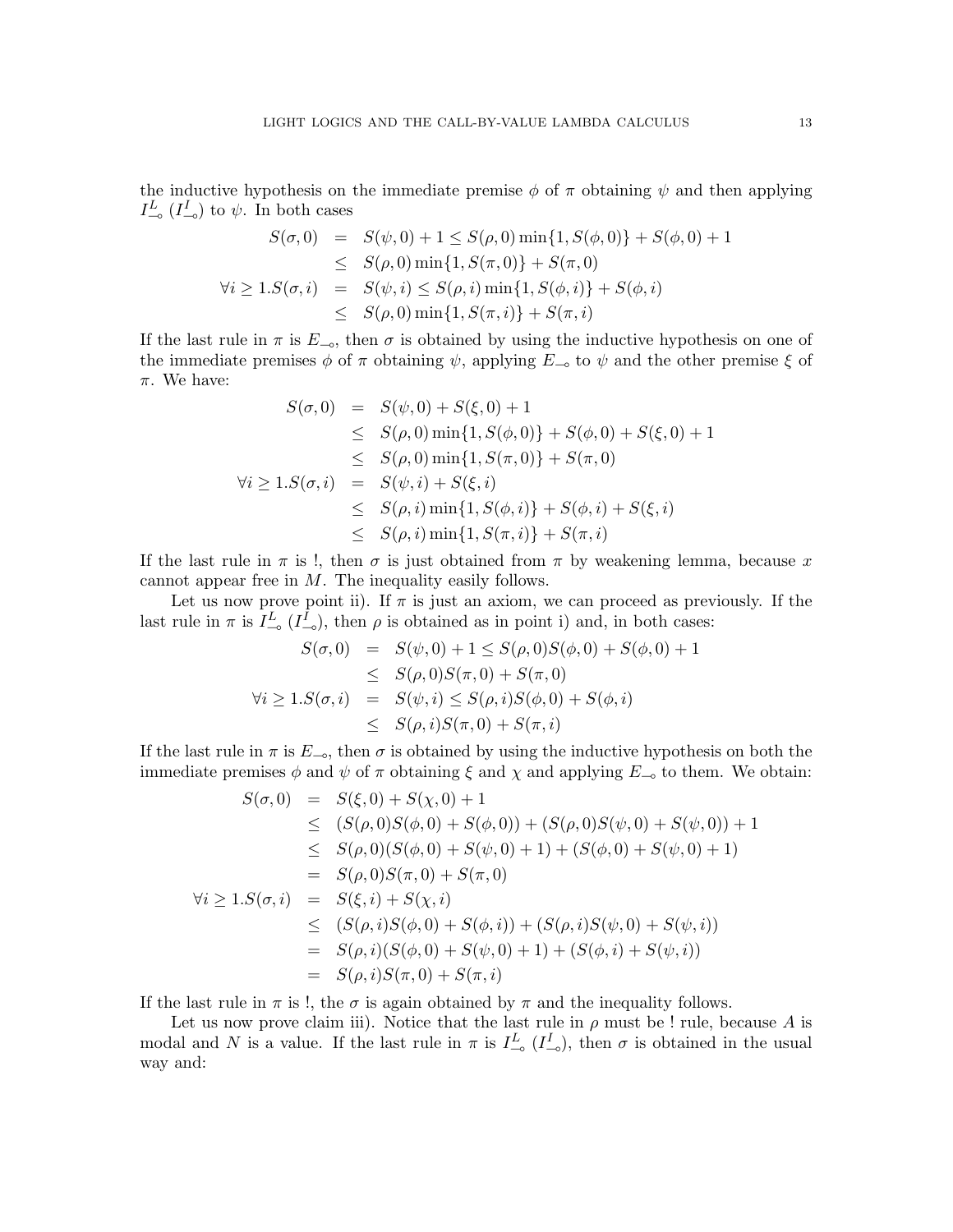$$
S(\sigma, 0) = S(\psi, 0) + 1 \le S(\phi, 0) + 1 = S(\pi, 0)
$$
  
\n
$$
\forall i \ge 1. S(\sigma, i) = S(\psi, i) \le S(\rho, i) (\sum_{j \le i} S(\phi, j)) + S(\phi, i)
$$
  
\n
$$
= S(\phi, i) (\sum_{j \le i} S(\pi, j)) + S(\pi, i) \quad \forall i \ge 1
$$

If the last rule in  $\pi$  is  $E_{\infty}$ , then we apply the inductive hypothesis to the immediate premises φ and  $\psi$  of  $\pi$  and to a type derivation which is structurally equivalent to  $\rho$ . We obtain  $\xi$ and  $\chi$  and apply  $E_{\infty}$  to them, obtaining a type derivation which is structurally equivalent to the desired  $\sigma$ . Now we have:

$$
S(\sigma, 0) = S(\xi, 0) + S(\chi, 0) + 1 \le S(\phi, 0) + S(\psi, 0) + 1 = S(\pi, 0)
$$
  
\n
$$
\forall i \ge 1. S(\sigma, i) = S(\xi, i) + S(\chi, i)
$$
  
\n
$$
\le S(\rho, i) (\sum_{j \le i} S(\phi, j)) + S(\phi, i) + S(\rho, i) (\sum_{j \le i} S(\psi, j)) + S(\psi, i)
$$
  
\n
$$
= S(\rho, i) (\sum_{j \le i} (S(\phi, j) + S(\psi, j))) + S(\phi, i) + S(\psi, i)
$$
  
\n
$$
= S(\rho, i) (\sum_{j \le i} S(\pi, j)) + S(\pi, i)
$$

If the last rule in  $\pi$  is !, then we can suppose the last rule in  $\rho$  to be a ! and let  $\psi$  be the immediate premise of  $\rho$ . We first apply the induction hypothesis (or one of the other two claims) to the immediate premise  $\phi$  of  $\pi$  and to  $\psi$  obtaining  $\xi$ ; then, we apply rule ! to  $\xi$ and we get  $\sigma$ . Clearly,  $S(\sigma, 0) = 0$  by definition. For every  $i \geq 0$ , we have that

$$
S(\xi, i) \leq (\sum_{j \leq i} S(\phi, j)) S(\psi, i) + S(\phi, i)
$$

independently on the way we get  $\xi$ . Indeed,

$$
\min\{1, \S(\phi, i)\} S(\psi, i) + S(\phi, i) \leq \left(\sum_{j \leq i} S(\phi, j)\right) S(\psi, i) + S(\phi, i);
$$
  

$$
S(\phi, 0) S(\psi, i) + S(\phi, i) \leq \left(\sum_{j \leq i} S(\phi, j)\right) S(\psi, i) + S(\phi, i).
$$

As a consequence, for every  $i \geq 1$ ,

$$
S(\sigma, i) = S(\xi, i - 1) \leq (\sum_{j \leq i-1} S(\phi, j)) S(\psi, i - 1) + S(\phi, i - 1)
$$
  

$$
\leq (\sum_{j \leq i} S(\pi, j)) S(\rho, i) + S(\pi, i)
$$

 $\Box$ 

This concludes the proof.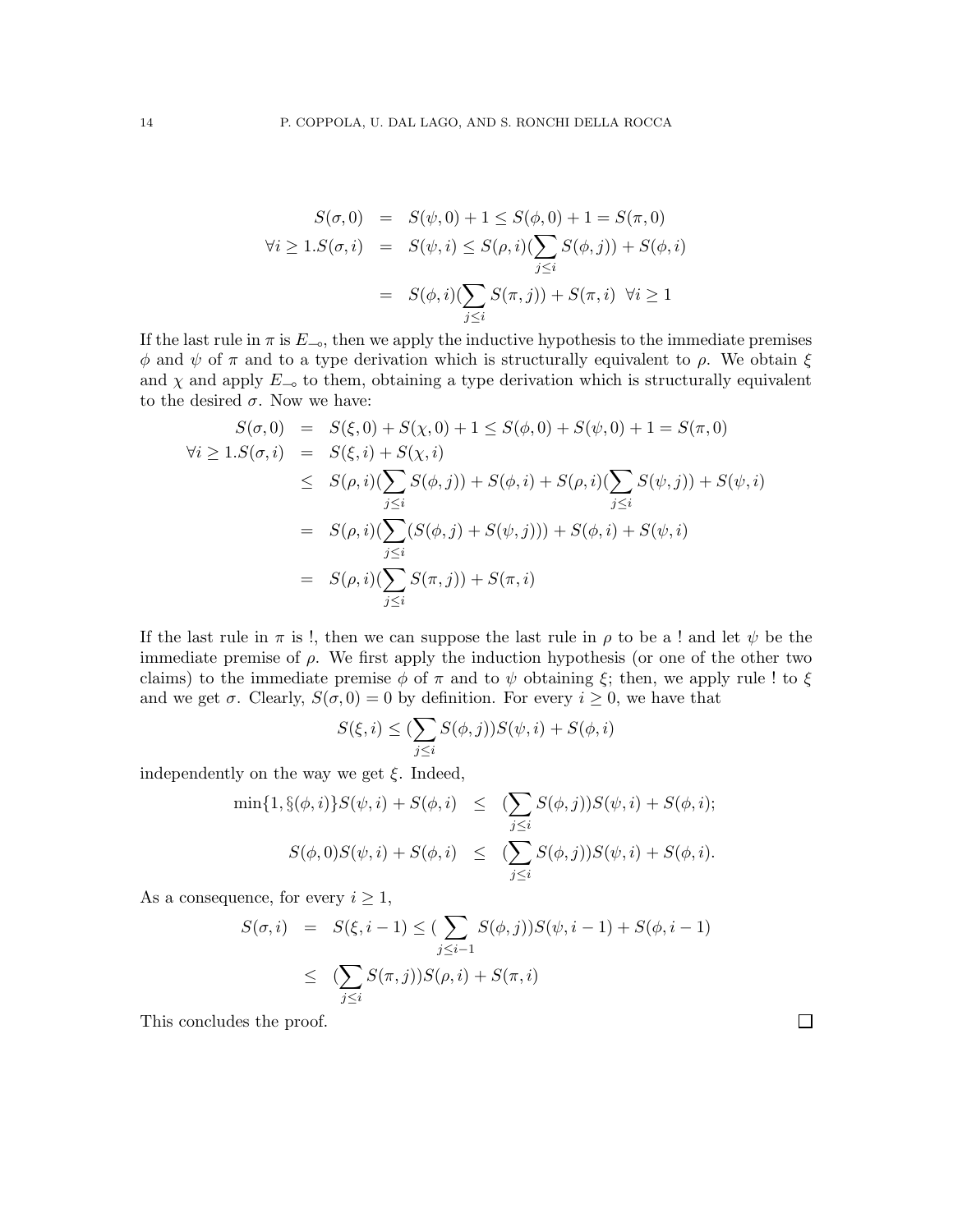The following can be thought of as a strengthening of subject reduction and is a corollary of Lemma [5.8.](#page-11-2)

<span id="page-14-0"></span>**Proposition 5.9.** *If*  $\pi$ : Γ |  $\Delta$  |  $\Theta \vdash M$  : A, and  $M \rightarrow_{v} N$  by reducing a redex at level i in π*, then there is* ρ : Γ | ∆ | Θ ⊢ N : A *such that*

$$
\forall j < i. S(\rho, j) = S(\pi, j) S(\rho, i) < S(\pi, i) \n\forall j > i. S(\rho, j) \leq S(\pi, j) (\sum_{k \leq j} S(\pi, k))
$$

*Proof.* Type derivation  $\rho$  is identical to  $\pi$  up to level i, so the equality  $S(\rho, j) = S(\pi, j)$ holds for all levels  $j \leq i$ . At levels  $j \geq i$ , the only differences between  $\rho$  and  $\pi$  are due to the replacement of a type derivation  $\phi$  for  $(\lambda x.L)P$  with another type derivation  $\psi$  for  $L\{P/x\}$ .  $\psi$  is obtained by Lemma [5.8.](#page-11-2) The needed inequalities follow from the ones in Lemma 5.8.  $\Box$ 

If  $\pi$  is obtained from  $\rho$  by reducing a redex at level i as in Proposition [5.9,](#page-14-0) then we will write  $\pi \to_{v}^{i} \rho$ . Consider now a term M and a derivation  $\pi : \Gamma | \Delta | \Theta \vdash M$ : A. By Proposition [5.9,](#page-14-0) every reduction sequence  $M \to_v N \to_v L \to_v \ldots$  can be put in correspondence with a sequence  $\pi \to_v^i \rho \to_v^j \sigma \to_v^k \ldots$  (where  $\rho$  types N,  $\sigma$  types L, etc.). The following result give bounds on the lengths of these sequences and on the possible growth during normalization.

<span id="page-14-1"></span>**Proposition 5.10.** For every  $d \in \mathbb{N}$ , there are elementary functions  $f_d, g_d : \mathbb{N} \to \mathbb{N}$  such *that, for every sequence*

$$
\pi_0 \rightarrow_v^{i_0} \pi_1 \rightarrow_v^{i_1} \pi_2 \rightarrow_v^{i_2} \dots
$$

*it holds that*

- For every  $i \in \mathbb{N}$ ,  $\sum_{e \leq d} S(\pi_i, e) \leq f_d(S(\pi_0))$ ;
- There are at most  $g_d(S(\pi_0))$  reduction steps with indices  $e \leq d$ .

*Proof.* We go by induction on d and define  $f_d$  and  $g_d$  such that the given inequalities hold and, additionally,  $f_d(n) \geq n$  for each  $n \in \mathbb{N}$ .  $f_0$  and  $g_0$  are both the identity on natural numbers, because  $S(\pi_0, 0)$  can only decrease during reduction and it can do that at most  $S(\pi_0,0)$  times. Consider now  $d \geq 1$ . Each time  $S(\pi_i,d)$  grows, its value goes from  $S(\pi_i,d)$ to at most  $S(\pi_i, d)(S(\pi_i, d) + f_{d-1}(S(\pi_0)))$ , because by Proposition [5.9](#page-14-0) it can grow to, at most  $S(\pi_i, d)(\sum_{k \le d} S(\pi_i, k))$  and, by inductive hypothesis

$$
\sum_{k\leq d} S(\pi_i,k)=S(\pi_i,d)+\sum_{k\leq d-1} S(\pi_i,k)\leq S(\pi_i,d)+f_{d-1}(S(\pi_0)).
$$

We claim that after having increased n times,  $S(\pi_i, d)$  is at most  $(f_{d-1}(S(\pi_0)) + n)^{2^{n+1}}$ . Indeed, initially

$$
S(\pi_i, d) \le S(\pi_0, d) \le S(\pi_0) \le (f_{d-1}(S(\pi_0)))^2
$$

And, after  $n \geq 1$  increases,

$$
S(\pi_i, d) \le (f_{d-1}(S(\pi_0)) + n - 1)^{2^n} ((f_{d-1}(S(\pi_0)) + n - 1)^{2^n} + f_{d-1}(S(\pi_0)))
$$
  
\n
$$
\le (f_{d-1}(S(\pi_0)) + n)^{2^n} ((f_{d-1}(S(\pi_0)) + n - 1)^{2^n} + (f_{d-1}(S(\pi_0)) + n - 1)^{2^{n-1}})
$$
  
\n
$$
\le (f_{d-1}(S(\pi_0)) + n)^{2^n} ((f_{d-1}(S(\pi_0)) + n - 1 + 1)^{2^{n-1}})^2
$$
  
\n
$$
= (f_{d-1}(S(\pi_0)) + n)^{2^{n+1}}
$$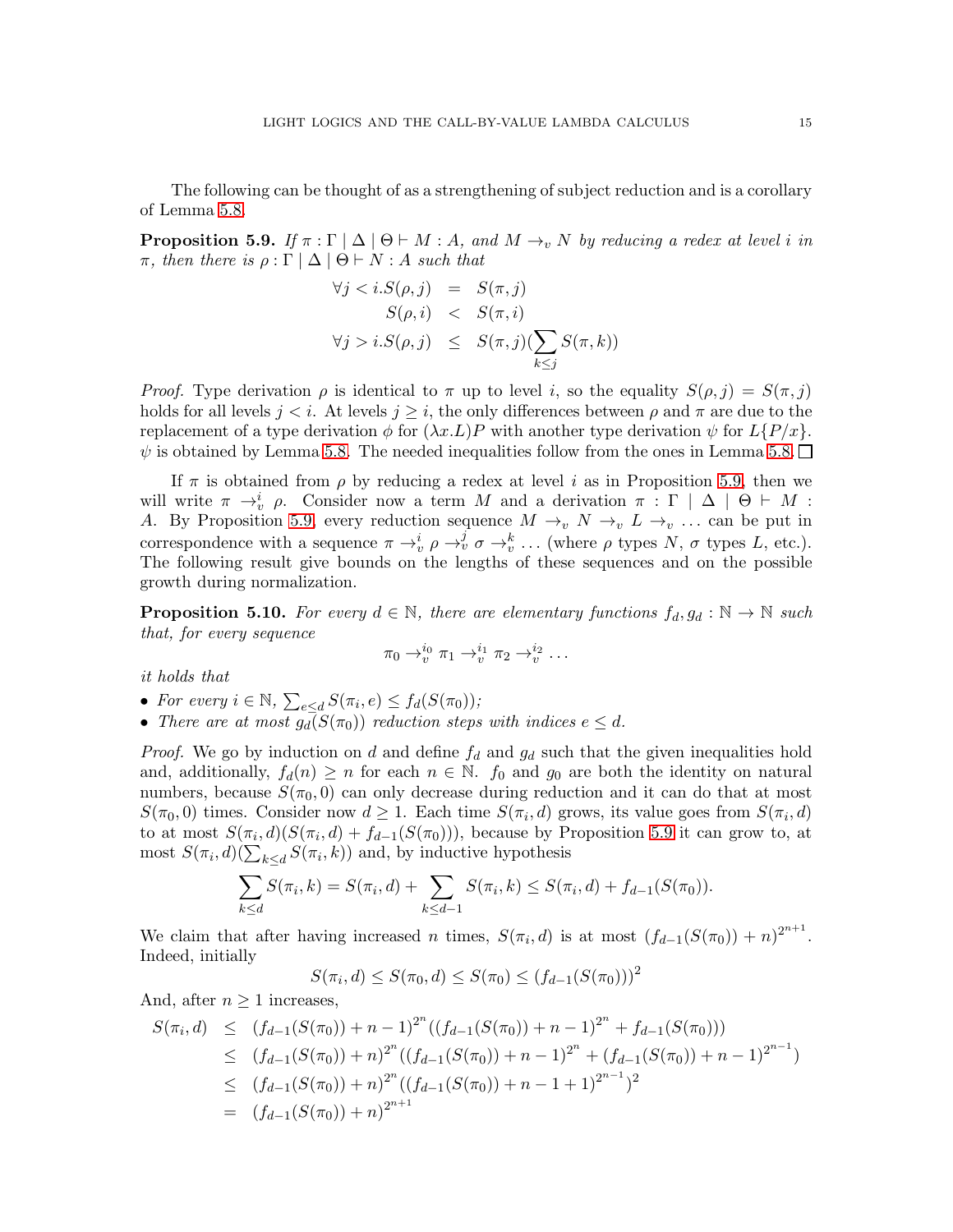From the above discussion, it follows that the functions

$$
f_d(n) = f_{d-1}(n) + (f_{d-1}(S(\pi_0)) + g_{d-1}(n))^{2^{g_{d-1}(n)+1}}
$$
  
\n
$$
g_d(n) = g_{d-1}(n) + \sum_{i=0}^{g_{d-1}(n)} (f_{d-1}(S(\pi_0)) + i)^{2^{i+1}}
$$

are elementary and satisfy the conditions above. This concludes the proof.

<span id="page-15-1"></span>**Theorem 5.11.** For every  $d \in \mathbb{N}$  there are elementary functions  $p_d, q_d : \mathbb{N} \to \mathbb{N}$  such that *whenever*  $\pi : \Gamma \mid \Delta \mid \Theta \vdash M : A$ *, the length of call-by-value reduction sequences starting from M is at most*  $p_{\partial(\pi)}(L(M))$  *and the length of any reduct of M is at most*  $q_{\partial(\pi)}(L(M))$ *.* 

 $\Box$ 

 $\Box$ 

<span id="page-15-0"></span>*Proof.* This is immediate from Proposition [5.10.](#page-14-1)

#### 6. Type Inference

We prove, in a constructive way, that the type inference problem for **ETAS** is decidable. Namely a type inference algorithm is designed such that, for every lambda term M it produces a *principal typing* from which all and only its typings can be obtained by a suitable substitution. The substitution is a partial function, defined if it satisfies a set of linear constraints. If there is not a substitution defined on its principal typing, then M is not typable. We will also prove that the computational complexity of the type inference procedure is of the same order as the type inference for simple type assignment system.

The design of the algorithm is based on the following Generation Lemma.

**Lemma 6.1** (Generation Lemma). Let  $\Gamma | \Delta | \Theta \vdash M : A$ .

- i) *Let*  $M \equiv x$ . *If* A *is linear, then either*  $\{x : A\} \subseteq \Gamma$  *or*  $\{x : A\} \subseteq \Theta$ . *Otherwise,* {x : A} ∈ ∆*.*
- ii) Let  $M \equiv \lambda x.N$ . Then A is of the shape  $\lfloor ... \rfloor (B \multimap C)$   $(n \ge 0)$ .
	- Let  $n = 0$ . If B is linear then  $\Gamma, x : B \mid \Delta \mid \Theta \vdash N : C$ , else  $\Gamma \mid \Delta, x : B \mid \Theta \vdash N : C$ .
	- Let  $n > 0$ . Then  $\emptyset \mid \Delta \mid \emptyset \vdash M : A$  and  $\Gamma' \mid \Delta' \mid \Theta' \vdash N : C$ , where  $\Delta =$ !...!  $((\Gamma' \cup \Delta' \cup \Theta') - \{x : B\}).$

iii) Let 
$$
M \equiv PQ
$$
. Then A is of the shape  $\underline{\underline{\underline{\phantom{A}}\underline{\phantom{A}}}}_n$   $B \quad (n \ge 0)$ ,  $\Gamma_1 | \Delta' | \Theta' \vdash P : C \multimap \underline{\underline{\phantom{A}}\underline{\phantom{A}}\underline{\phantom{A}}}}_m$   
and  $\Gamma_2 | \Delta' | \Theta' \vdash Q : C$ , for some  $m \le n$ .  
(a) If  $n - m = 0$ , then  $\Gamma = \Gamma_1 \cup \Gamma_2$ ,  $\Delta = \Delta'$  and  $\Theta = \Theta'$ .  
(b) If  $n - m > 0$ , then  $\emptyset | \Delta | \emptyset \vdash M : A$ , where  $\Delta = \underline{\underline{\phantom{A}}\underline{\phantom{A}}\underline{\phantom{A}}}\underline{\phantom{A}}\underline{\phantom{A}}\underline{\phantom{A}}\underline{\phantom{A}}\underline{\phantom{A}}\underline{\phantom{A}}\underline{\phantom{A}}\underline{\phantom{A}}\underline{\phantom{A}}\underline{\phantom{A}}\underline{\phantom{A}}\underline{\phantom{A}}\underline{\phantom{A}}\underline{\phantom{A}}\underline{\phantom{A}}\underline{\phantom{A}}\underline{\phantom{A}}\underline{\phantom{A}}\underline{\phantom{A}}\underline{\phantom{A}}\underline{\phantom{A}}\underline{\phantom{A}}\underline{\phantom{A}}\underline{\phantom{A}}\underline{\phantom{A}}\underline{\phantom{A}}\underline{\phantom{A}}\underline{\phantom{A}}\underline{\phantom{A}}\underline{\phantom{A}}\underline{\phantom{A}}\underline{\phantom{A}}\underline{\phantom{A}}\underline{\phantom{A}}\underline{\phantom{A}}\underline{\phantom{A}}\underline{\phantom{A}}\underline{\phantom{A}}\underline{\phantom{A}}\underline{\phantom{A}}\underline{\phantom{A}}\underline{\phantom{A}}\underline{\phantom{A}}\underline{\phantom{A}}\underline{\phantom{A}}\underline{\phantom{A}}\underline{\phantom{A}}\underline{\phantom{A}}\underline{\phantom{A}}\underline{\phantom{A}}\underline{\phantom{A}}\underline{\phantom{A}}\underline{\phantom{A}}\underline{\phantom{A}}\underline{\phantom{A}}\underline{\phantom{A}}\underline{\phantom{A}}\underline{\phantom{A}}\underline{\phantom{A}}\underline{\phantom{A}}\underline{\phantom$ 

The principal typing is described through the notion of a *type scheme*, which is an extension of that one used in [\[11\]](#page-26-5) in the context of  $\Lambda^{EA}$  and **NEAL**. Roughly speaking, a type scheme describes a class of types, i.e. it can be transformed into a type through a suitable notion of a substitution.

#### Definition 6.2.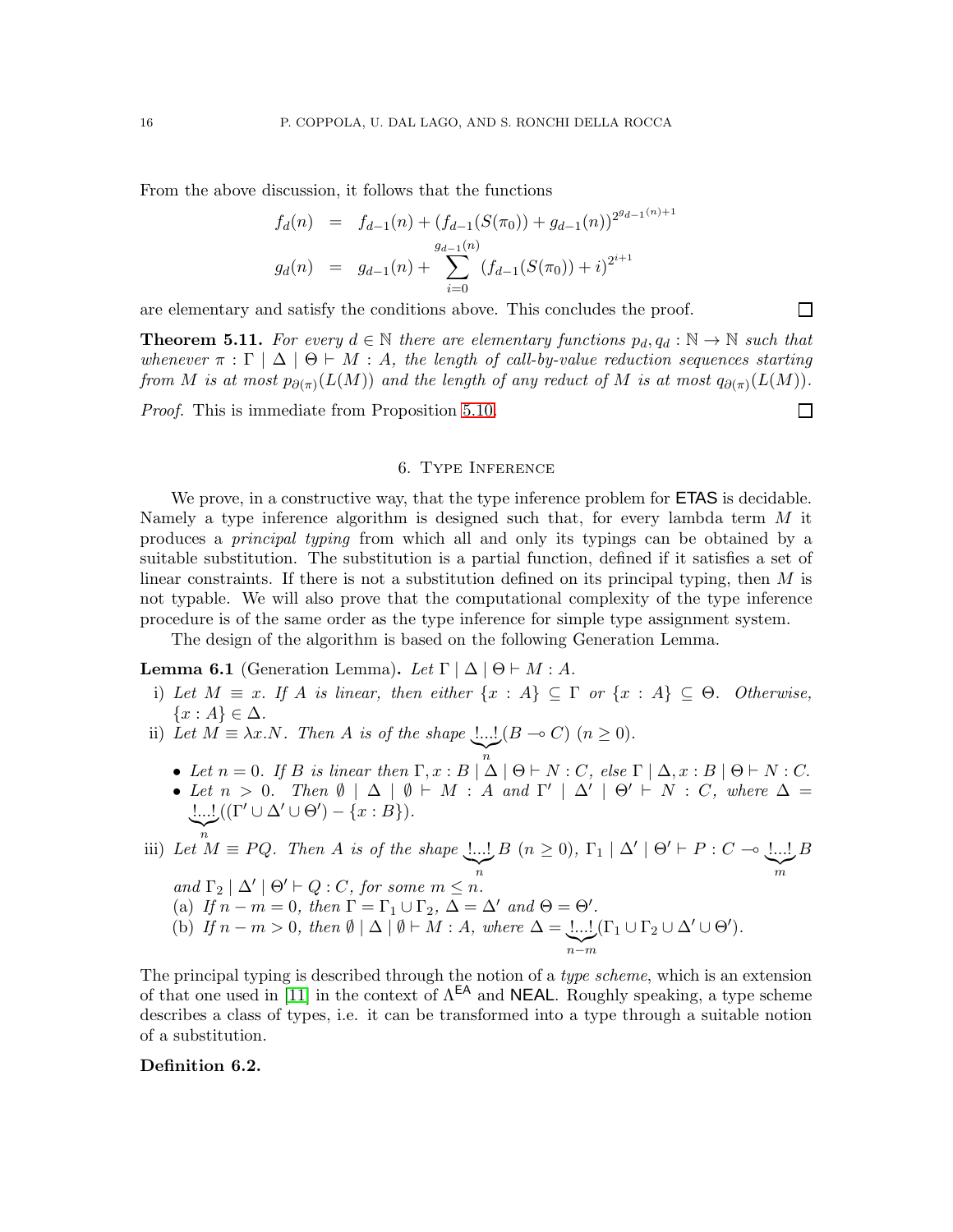i) *Linear schemes* and *schemes* are respectively defined by the grammars

$$
\mu ::= \alpha \mid \sigma \multimap \sigma
$$

$$
\sigma ::= \mu \mid !^{p} \mu.
$$

where  $\alpha$  belongs to a countable set of scheme variables and the *exponential* p is defined by the grammar

$$
p ::= a \mid p + p
$$

where a ranges over a countable set of *literals*. Linear schemes are ranged over by  $\mu, \nu$ , schemes are ranged over by  $\sigma, \tau, \rho$ , exponentials are ranged over by  $p, q, r$  and literals are ranged over by  $a, b$ .

Note that the grammar does not generate nesting exponentials, i.e.,  $\mathcal{P}^{q} \alpha$  is not a correct scheme, while  $!^{p+q}\alpha$  is correct.

- ii) A *modality set* is a set of linear constraints in the form either  $p = q$  or  $p > 0$  or  $p = 0$ , where  $p$  and  $q$  are exponentials. Modality sets are ranged over by C.
- iii) A *type scheme* is denoted by  $\sigma \restriction_C$ , where  $\sigma$  is a scheme and C is a modality set. Type schemes will be ranged over by  $\zeta, \theta$ . Let  $\mathcal T$  denote the set of type schemes.
- iv)  $\sigma \restriction_C$  denotes the simple type skeleton underlying the type scheme  $\sigma \restriction_C$ , and it is defined as follows:

$$
\overline{\sigma \rightarrow \tau} \upharpoonright_C = \overline{\sigma} \upharpoonright_C \rightarrow \overline{\tau} \upharpoonright_C
$$

$$
\overline{\sigma \rightarrow \tau} \upharpoonright_C = \overline{\sigma} \upharpoonright_C \rightarrow \overline{\tau} \upharpoonright_C
$$

$$
\overline{\phi} \upharpoonright_C = \overline{\sigma} \upharpoonright_C
$$

v) A *scheme substitution* S is a partial function from type schemes to types, replacing scheme variables by types and literals by natural numbers, in such a way that constraints in C are satisfied. If p is an exponential, let  $S(p)$  be the result of applying the scheme substitution S on all the literals in p, e.g. if p coincides with  $a_1 + ... + a_n$ , then  $S(p)$  is  $S(a_1) + ... + S(a_n)$ . C is satisfied by S if, for every constraint  $p = q$  $(p > 0, p = 0)$  in C,  $S(p) = S(q)$   $(S(p) > 0, S(p) = 0)$  Clearly the solvability of a set of linear constraints is a decidable problem. The application of a substitution  $S$  satisfying C to a type scheme  $\sigma \restriction_C$  is defined inductively as follows:

$$
S(\alpha \upharpoonright_C) = A \qquad \text{if } [\alpha \mapsto A] \in S;
$$
  
\n
$$
S(\sigma \multimap \tau \upharpoonright_C) = S(\sigma \upharpoonright_C) \multimap S(\tau \upharpoonright_C) \qquad \qquad ;
$$
  
\n
$$
S({}^{p}\mu \upharpoonright_C) = \underbrace{!...!}_{n} S(\mu \upharpoonright_C) \qquad \qquad \text{if } p = a_1 + ... + a_m
$$
  
\n
$$
n = S(a_1) + ... + S(a_m).
$$

If C is not satisfied by S, then  $S(\sigma \restriction_C)$  is undefined.

Binary relation  $\equiv$  is extended to denote the syntactical identity between both types, schemes and type schemes. Making clear what we said before, a type scheme can be seen as a description of the set of all types that can be obtained from it through a scheme substitution defined on it.

A substitution is a total function from type schemes to type schemes mapping scheme variables to schemes, and generating some constraints. A substitution is denoted by a pair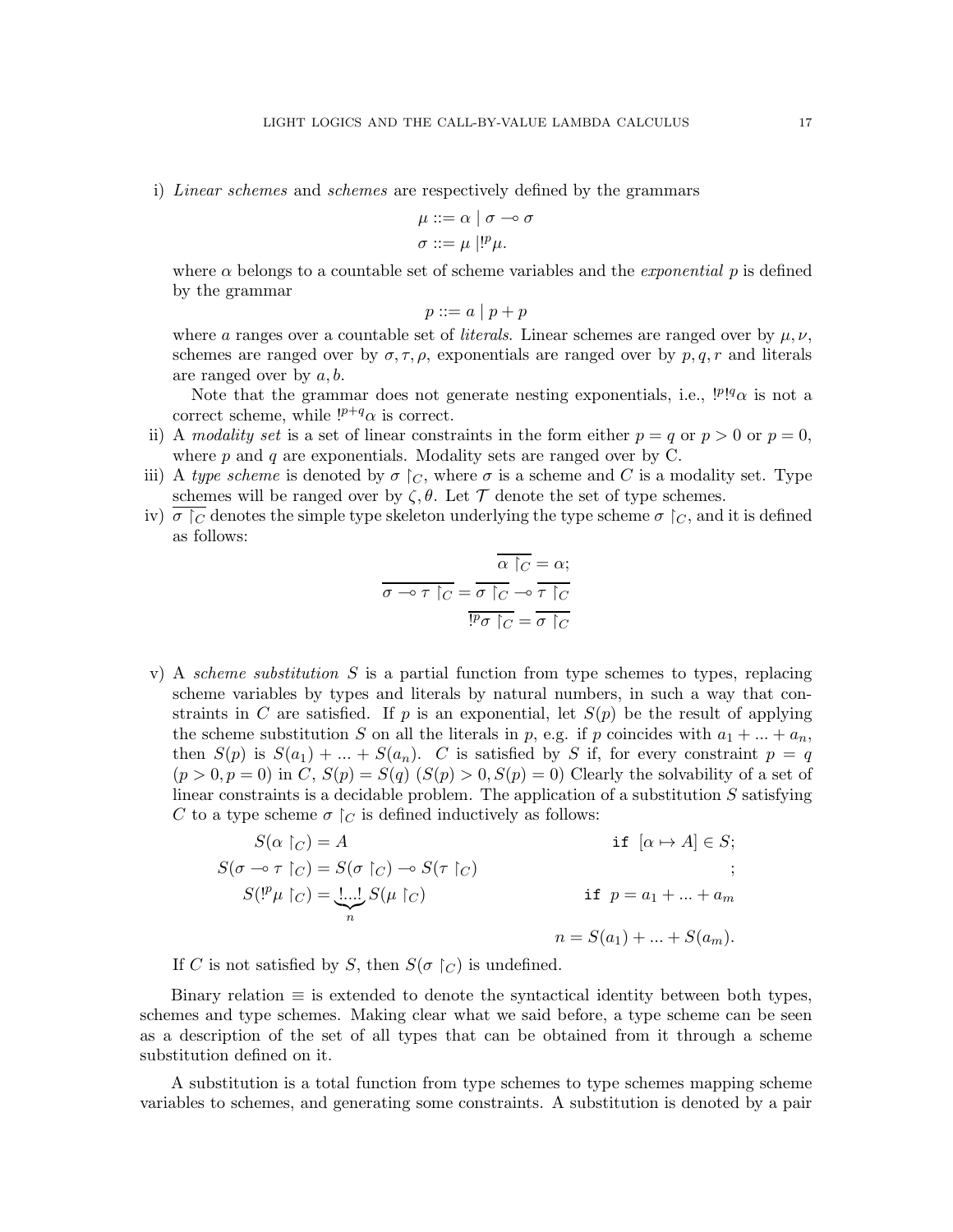$$
\overline{U(\alpha |_{C}, \alpha |_{C'})} = \langle |, \emptyset \rangle (U1)
$$
\n
$$
\frac{\alpha \text{ does not occur in } \sigma}{U(\alpha |_{C}, \sigma |_{C'})} = \langle [\alpha \mapsto \sigma], \emptyset \rangle (U2)
$$
\n
$$
\frac{\alpha \text{ does not occur in } \sigma}{U(\sigma |_{C}, \alpha |_{C'})} = \langle [\alpha \mapsto \sigma], \emptyset \rangle (U3)
$$
\n
$$
\frac{U(\sigma \multimap \tau |_{C}, \nu |_{C'})}{U(\sigma \multimap \tau |_{C}, \emptyset |_{C'})} = \langle s, C'' \rangle}
$$
\n
$$
\frac{U(\sigma \multimap \tau |_{C}, \emptyset |_{C'})}{U(\sigma \multimap \tau |_{C}, \emptyset |_{C'})} = \langle s, C'' \cup \{q = 0\}, \rangle (U4)
$$
\n
$$
\frac{U(\mu |_{C}, \sigma \multimap \tau |_{C'})}{U(\mu |_{C}, \sigma \multimap \tau |_{C'})} = \langle s, C'' \rangle}
$$
\n
$$
\frac{U(\mu |_{C}, \nu |_{C'})}{U(\mu |_{C}, \emptyset |_{C'})} = \langle s, C'' \cup \{p = 0\} \rangle (U6)
$$
\n
$$
\frac{U(\mu |_{C}, \emptyset |_{C'})}{U(\mu |_{C}, \emptyset |_{C'})} = \langle s, C'' \cup \{p = q\} \rangle (U6)
$$
\n
$$
\frac{U(\sigma_1 |_{C}, \tau_1 |_{C'})}{U(\sigma_1 |_{C}, \sigma_1 |_{C'})} = \langle s_1, C_1 \rangle
$$
\n
$$
\frac{U(\langle s_1, C_1 \rangle(\sigma_2 |_{C}), \langle s_1, C_1 \rangle(\tau_2 |_{C'})) = \langle s_2, C_2 \rangle}{U(\sigma_1 \multimap \sigma_2 |_{C}, \tau_1 \multimap \tau_2 |_{C'})} = \langle s_1, C_1 \rangle \circ \langle s_2, C_2 \rangle (U7)
$$
\n
$$
\langle s_1, C_1 \rangle \circ \langle s_2, C_2 \rangle \langle \sigma |_{C}) = \langle s_2, C_2 \rangle (\langle s_1, C_1 \rangle(\sigma |_{C})).
$$

<span id="page-17-0"></span>Table 4: The unification algorithm U

 $\langle s, C \rangle$ , where s is a function from scheme variables to schemes and C is a modality set. Substitutions will be ranged over by t. The behaviour of  $\langle s, C \rangle$  is defined as follows.

 $\langle s, C \rangle(\alpha \upharpoonright_{C'}) = \sigma \upharpoonright_{C \cup C'}$  if  $[\alpha \mapsto \sigma] \in s;$  $\langle s, C \rangle (\sigma \multimap \tau \restriction_{C'}) = \sigma' \multimap \tau'$  $\int_{C''}$  if  $\langle s, C \rangle (\sigma \upharpoonright_{C'}) = \sigma' \upharpoonright_{C'''}$ and  $\langle s, C''' \rangle(\tau \upharpoonright_{C'}) = \tau' \upharpoonright_{C''};$  $\langle s, C \rangle (!^p \mu \restriction_{C'}) = !^p \nu \restriction_{C''}$ if  $\langle s, C \rangle (\mu \upharpoonright_{C'}) = \nu \upharpoonright_{C''};$  $\langle s, C \rangle (l^p \mu \restriction_{C'}) = !^r \nu \restriction_{C'' \cup \{r = p + q\}}$ if  $\langle s, C \rangle (\mu \restriction_{C'}) = !^q \nu \restriction_{C''}.$ 

Note that the last rule is necessary in order to preserve the correct syntax of schemes, where the nesting of exponentials is not allowed.

In order to define the principal typing, we will use a unification algorithm for type schemes, which is a variant of that defined in [\[11\]](#page-26-5). Let  $=$ <sub>e</sub> be the relation between type schemes such that  $\sigma \upharpoonright_C =_e \tau \upharpoonright_C'$  if  $\sigma \upharpoonright_C \equiv \overline{\tau \upharpoonright_C}$ .

The unification algorithm, which we will present in Table [4,](#page-17-0) in Structured Operational Semantics style, is a function U from  $\mathcal{T} \times \mathcal{T}$  to substitutions.

The following lemma proves that the function  $U$  supplies a more general unifier for two type schemes, in two steps: the substitution it generates is the most general unifier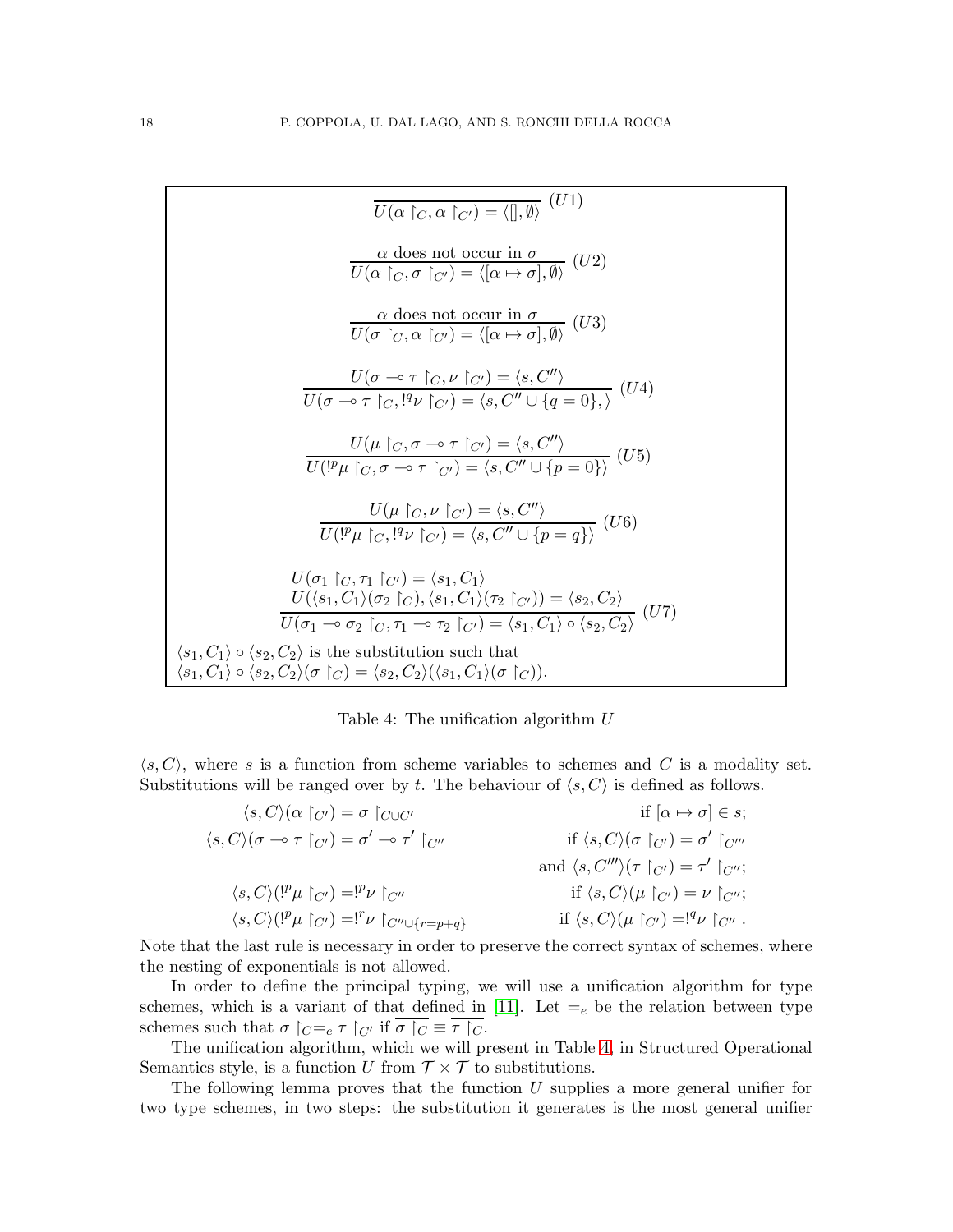with respect to the relation  $=$ <sub>e</sub>, and moreover there is a most general scheme substitution unifying the two type schemes modulo the syntactic equivalence  $\equiv$ .

# <span id="page-18-0"></span>Lemma 6.3.

- i) *(correctness)*  $U(\sigma \restriction_C, \tau \restriction_{C'}) = \langle s, C'' \rangle$  *implies*  $\langle s, C'' \rangle(\sigma \restriction_C) = \sigma' \restriction_{C'''}$ ,  $\langle s, C'' \rangle(\tau \restriction_{C'}) =$  $\tau'$   $\restriction_{C}$   $\ldots$  where  $\sigma'$   $\restriction_{C}$   $\ldots$   $\vdots$   $\tau'$   $\restriction_{C}$   $\ldots$   $\ldots$  Moreover for every scheme substitution S, defined on *both the type schemes,*  $S(\sigma' \restriction_{C'''}) \equiv S(\tau' \restriction_{C''''})$ *.*
- ii) *(completeness)*  $S(\sigma \restriction_C) \equiv S(\tau \restriction_{C'})$  *implies*  $U(\sigma \restriction_C, \tau \restriction_{C'}) = \langle s, C'' \rangle$  *and there is* S' such that, for every type scheme  $\zeta$ ,  $S(\zeta) = S'(\langle s, C'' \rangle(\zeta))$ , for some S'.

#### *Proof.*

- i) Easy, by induction on the rules defining  $U(\sigma \restriction_C, \tau \restriction_{C'})$ .
- ii) By induction on the pair  $(n, m)$ , where n and m are respectively the number of scheme variables occurring in both  $\sigma$  and  $\tau$  and the total number of symbols of  $\sigma$  and  $\tau$ .

Let  $\sigma \equiv \alpha$ , and let  $S(\sigma \upharpoonright_C) \equiv S(\tau \upharpoonright_{C'}) \equiv A$ ; clearly either  $\tau \equiv \alpha$  or  $\alpha$  cannot occur as proper subterm of  $\tau$ . In the first case  $U(\alpha \restriction_C, \alpha \restriction_{C'}) = \langle [ \, , \emptyset \rangle, \text{ and } S = S'$ . In the second case  $U(\sigma \restriction_C, \tau \restriction_{C'}) = \langle [\alpha \mapsto \tau], \emptyset \rangle$ . Then every scheme substitution S', solving both C and C' and acting as S on all the scheme variables occurring in  $\sigma$  and  $\tau$  but  $\alpha$ does the desired job.

Let  $\sigma \equiv \sigma_1 \multimap \sigma_2$  and  $\tau \equiv \tau_1 \multimap \tau_2$ . So  $S(\sigma_1 \multimap \sigma_2 |_{C}) \equiv S(\sigma_1 |_{C}) \multimap S(\sigma_2 |_{C})$ , and  $S(\tau_1 \multimap \tau_2 |_{C'}) \equiv S(\tau_1 |_{C'}) \multimap S(\tau_2 |_{C'})$ . So by induction  $U(\sigma_1 |_{C}, \tau_1 |_{C'}) = \langle s_1, C_1 \rangle$ ,  $\langle s_1, C_1 \rangle (\sigma_1 \upharpoonright_C) = \sigma' \upharpoonright_{C'_1}$  and  $\langle s_1, C_1 \rangle (\tau_1 \upharpoonright_{C'}) = \tau' \upharpoonright_{C''_1}$  where  $\sigma' \upharpoonright_{C''_1} = e \tau' \upharpoonright_{C''_1}$ . Moreover there is  $S_1$  such that  $S(\sigma_2 \upharpoonright_C) \equiv S_1(\langle s_1, C_1 \rangle (\sigma_2 \upharpoonright_C))$  and  $S(\tau_2 \upharpoonright_{C'}) \equiv S_1(\langle s_1, C_1 \rangle (\tau_2 \upharpoonright_{C'}$ )). In case  $s_1$  is not empty, the number of scheme variables in both the type schemes is less than in  $\sigma$  and  $\tau$ ; otherwise their total number of symbols is less than the one in  $\sigma$  and  $\tau$ . In both cases we can apply the induction hypothesis and conclude the proof. All the other cases follow directly from the induction hypothesis. П

The principal type scheme of a term is a pair in the form  $\langle \Sigma; \zeta \rangle$ , where  $\Sigma$  is a scheme context (i.e., a set of assignments of the shape  $x : \theta$ , where no variable is repeated), and  $\zeta$ is a type scheme.

In order to simplify the text of the algorithm, we will use the following conventions:

- Let  $\sigma$  be a scheme.  $l^p \sigma$  denotes  $l^p \mu$  in case  $\sigma \equiv \mu$ ,  $l^r \mu$ , where  $r = p + q$  in case  $\sigma \equiv l^q \mu$ ; if  $\zeta \equiv \sigma \restriction_C$ , then  ${}^{1p}\zeta$  denotes  ${}^{1p}\sigma \restriction_C$ ;
- Let  $\Sigma$  be a scheme context.  ${}^{1p}\Sigma$  denotes the scheme context  $\{x: {}^{1p}\zeta \mid x : \zeta \in \Sigma\}$ . The principal type scheme algorithm is defined in Table [5.](#page-19-0)

### Theorem 6.4 (Type Inference).

- i) *(correctness)* If  $PT(M) = \langle \Sigma, \zeta \rangle$  *then for every scheme substitution* S *defined on all the type schemes occurring in*  $PT(M)$ ,  $\exists \Gamma, \Delta, \Theta$  *partitioning*  $S(\Sigma)$  *s.t.*  $\Gamma | \Delta | \Theta \vdash M$ :  $S(\zeta)$ .
- ii) *(completeness)* If  $\Gamma | \Delta | \Theta \vdash M : A$  then  $PT(M) = \langle \Sigma, \zeta \rangle$  and there exists a scheme *substitution* S *defined on all the type schemes occurring in*  $PT(M)$  *such that*  $S(\Sigma) \subseteq$  $\Gamma \cup \Delta \cup \Theta$  *and*  $A = S(\zeta)$ .

# *Proof.*

- i) By induction on M.
	- $M \equiv x$ . Then  $PT(M) = \langle \{x : !^a \alpha \upharpoonright_{\emptyset} \} ; !^a \alpha \upharpoonright_{\emptyset} \rangle$ . Every scheme substitution S satisfies the empty set of constraints.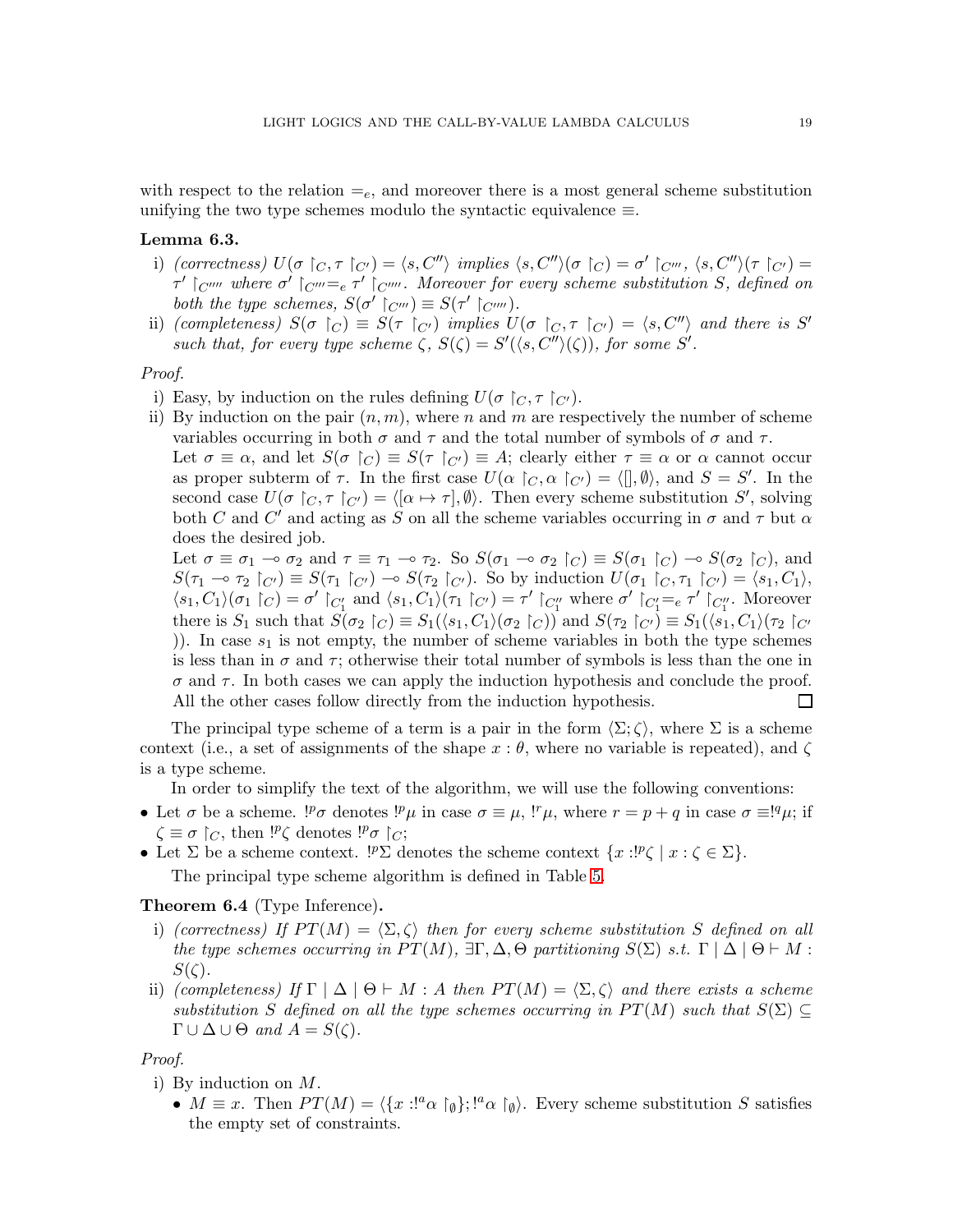```
• PT(x) = \langle \{x : !^a \alpha \upharpoonright_{\emptyset} \}, !^a \alpha \upharpoonright_{\emptyset} \rangle• PT(\lambda x.M) = let PT(M) = \langle \Sigma, \sigma | \rangle in
                                            if x doesn't occur free in M
                                             \langle!<sup>b</sup>\Sigma, !<sup>b</sup>(|^a \alpha - \sigma \sigma|) |c\rangleelse
                                                    let \Sigma = \{x : \tau \restriction_{C'}\} \cup \Sigma' in
                                                             if x occurs multiple times in Mlet U(\tau\restriction_{C'}, !^a\alpha\restriction_{\{a>0\}})=\langle s_1, C_1\rangle in
                                                                              let \langle s_1, C_1\rangle (\tau^{\hat{}}\restriction_{C'})= \tau'\restriction_{C''} and
                                                                                        \langle s_1, C_1\rangle (\sigma\restriction_C) = \sigma'\restriction_{C'''} \mathtt{in}\langle \langle s_1, C_1\rangle ({}^{!b}\Sigma'), {}^{!b}(\tau' \multimap \sigma') {\upharpoonright_{C'' \cup C'''}} \rangleelse
                                                                     \langle!^a\Sigma',!^a(\tau \multimap \sigma) \upharpoonright_{C\cup C'}• PT(M_1 M_2) = \texttt{let } PT(M_1) = \langle \Sigma_1, \sigma_1 \upharpoonright_{C_1} \rangle , PT(M_2) = \langle \Sigma_2, \sigma_2 \upharpoonright_{C_2} \rangleand let they are disjoint in
                                                let \{x_1, \ldots, x_k\} = dom(\Sigma_1) \cap dom(\Sigma_2) and
                                                          \forall 1 \leq i \leq k \; \forall 1 \leq j \leq 2 \; x_i : \zeta^i_j \in \Sigma_j and
                                                          U(\sigma_1\restriction_{C_1},(\sigma_2\rightharpoonup^{!a}\alpha)\restriction_{C_2})=\langle s',C'\rangle and
                                                          U(\zeta^1_1,\zeta^1_2)=t_1 and
                                                          U(t_{i-1}(\zeta_1^i),t_{i-1}(\zeta_2^i))=t_i and
                                                         let t = t_1 \circ t_2 \circ ... \circ t_k in
                                                          \langle !^b(t(\Sigma_1) \cup t(\Sigma_2)), !^b(t(!^a\alpha) \restriction_{C'}) \rangle\alpha, a, b are fresh variables.
```
<span id="page-19-0"></span>Table 5: The type inference algorithm *PT*.

If  $S(!\alpha \upharpoonright_{\emptyset})$  is linear, then take  $\Delta = \emptyset$  and either  $\Gamma = \{x : S(!\alpha \upharpoonright_{\emptyset})\}$  and  $\Theta = \emptyset$  or  $\Theta = \{x : S(!\^a \alpha \restriction_{\emptyset})\}$  and  $\Gamma = \emptyset$ . Otherwise choose  $\Gamma = \Theta = \emptyset$ , and  $\Delta = \{x : S(!\^a \alpha \restriction_{\emptyset} \mathbb{R})\}$ )}.

- $M \equiv \lambda x.P$ . This case follows directly by induction.
- $M \equiv M_1 M_2$ . Then  $PT(M_1) = \langle \Sigma_1, \theta_1 \rangle$ ,  $PT(M_2) = \langle \Sigma_2, \theta_2 \rangle$ , and  $PT(M) = \langle \Sigma', \theta' \rangle$ , where  $\theta'$  is defined as in Table [5.](#page-19-0) Let S be a scheme substitution defined on all the type schemes occurring in  $PT(M)$ : note that, by the definition of the function  $U$  this implies that  $S$  is defined on both  $PT(M_1)$  and  $PT(M_2)$ . Moreover, by construction of PT,  $x : \zeta_i \in \Sigma_i$   $(1 \leq i \leq 2)$ implies  $U(\zeta_1, \zeta_2)$  is defined, and  $S(\zeta_1) \equiv S(\zeta_2)$ , by Lemma [6.3.](#page-18-0) By induction  $\Gamma_i | \Delta_i | \Theta_i \vdash M_i : S(\theta_i)$   $(1 \leq i \leq 2)$ . Note that every type derivation for M ends with an application of the rule  $(E^{-\circ})$ , followed by a sequence, may be be empty, of rule (!). Since in rule  $(E^{-\circ})$  the two linear contexts are disjoint, we can build the partition of the contexts in the following way:  $\Gamma_1 = \{x : S(\zeta) \mid (\{x : S(\zeta)\}\subseteq S(\Sigma_1)) \wedge (x \in FV(M_1) \wedge x \notin FV(M_2)) \wedge$  $(S(\zeta)$  is linear  $),$  $\Gamma_2 = \{x : S(\zeta) \mid \{x : S(\zeta)\}\subseteq S(\Sigma_2) \wedge (x \in FV(M_2) \wedge x \notin FV(M_1)) \wedge (S(\zeta))$  is linear  $)\},$  $\Delta_i = \{x : S(\zeta) \mid (\{x : S(\zeta)\}\subseteq S(\Sigma_i)) \wedge (S(\zeta))$  is modal  $)\}$  and  $\Theta_i = \Sigma_i - (\Gamma_i \cup \Delta_i)$   $(1 \leq i \leq 2)$ . By the weakening Lemma, we have that  $\Gamma_i | \Delta_1, \Delta_2 | \Theta_1, \Theta_2 \vdash M_i : S(\theta_i)$   $(1 \leq i \leq 2)$ .
- Since  $S(\theta_1) \equiv S(\theta_2) \multimap S({}^{a} \alpha \upharpoonright_{C_2})$  (by Lemma [6.3.](#page-18-0)i), the proof follows by rule  $(E_{\multimap})$ . ii) By induction on the derivation proving  $\Gamma | \Delta | \Theta \vdash M : A$ .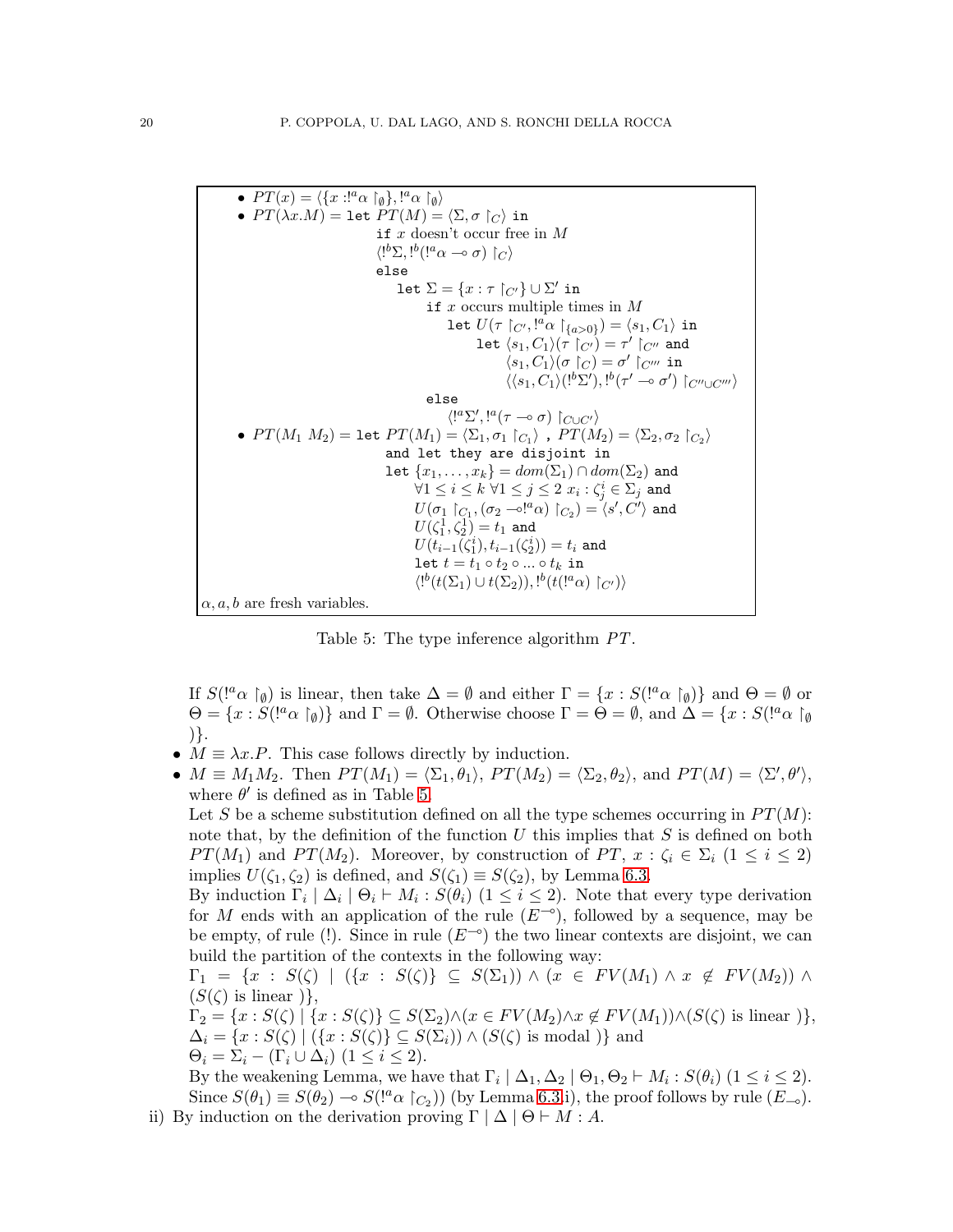Let the last used rule be  $(A^L)$ . Then  $M \equiv x$ , and  $\{x : A\} \subseteq \Gamma$ . By definition,  $PT(x) = \langle \{x : !_{\alpha}^{a} \cap \mathfrak{g} \} ; !^{a} \alpha \cap \mathfrak{g} \rangle$ , and the proof follows easily.

The case  $(A^P)$  is similar.

The cases  $(I_{\multimap}^{L})$  and  $(I_{\multimap}^{I})$  both follow by induction and weakening lemma.

Let us consider the case when the last used rule is  $(E_{\neg \circ})$ . Then  $M \equiv M_1 M_2$ , and  $\Gamma_1 | \Delta | \Theta \vdash M_1 : B \multimap A$  and  $\Gamma_2 | \Delta | \Theta \vdash M_2 : B$ , for some B, where  $\Gamma_1$  and  $\Gamma_2$  are disjoint. By induction  $PT(M_i) = \langle \Sigma_i, \zeta_i \rangle$  and there is  $S_i$  defined on all type schemes in  $PT(M_i)$  such that  $S_1(\zeta_1) \equiv B \multimap A$ , and  $S_2(\zeta_2) \equiv B$ .

Moreover  $S_i(\Sigma_i) \subseteq \Gamma_i \cup \Delta \cup \Theta$  ( $1 \leq i \leq 2$ ). Since by construction  $PT(M_1)$  and  $PT(M_2)$ are disjoint, there is a well defined scheme substitution S acting as both  $S_1$  and  $S_2$ and such that  $S(!\^a \alpha \upharpoonright_{\emptyset}) \equiv A$ , for  $\alpha, a$  fresh. So if  $\zeta_2 \equiv \sigma \upharpoonright_C$ ,  $S(\zeta_1) \equiv S(\sigma \neg \circ !^{p_1} \alpha \upharpoonright_C)$ , and S is defined on all the type schemes in  $PT(M_i)$  ( $1 \leq i \leq 2$ ). Then by Lemma [6.3.](#page-18-0)ii),  $U(\zeta_1, \sigma \setminus \mathbb{S}^n | \alpha \rangle = \langle s', C' \rangle$ . Since S satisfies all the constraints in  $PT(M_i)$  $(1 \leq i \leq 2)$ , if  $x : \theta_1$  and  $x : \theta_2$  belong to  $\Sigma_1$  and  $\Sigma_2$  respectively, then  $S(\theta_1) \equiv S(\theta_2)$ , and so, by Lemma [6.3.](#page-18-0)ii), they can be unified. So  $PT(M_1M_2)$  is defined, and by induction it enjoys the desired properties.

Let the last used rule be (!). Then  $A \equiv A'$  and the premise of the rule is  $\Gamma' | \Delta' |$  $\Theta' \vdash M : A'$ , where  $!\Gamma' \cup !\Delta' \cup !\Theta' \subseteq \Delta$ . By induction  $PT(M) = \langle \Sigma, \zeta \rangle$  and there is a scheme substitution S' such that  $S'(\Sigma) \subseteq \Gamma' \cup \Delta' \cup \Theta'$ . Let S be such that S is defined on all the type schemes in  $PT(M)$ , and such that  $S(\zeta) \equiv S'(\zeta)$ , for all type scheme  $\zeta$ : it is easy to check that, if S' is defined, i.e., it satisfies all the constraints in  $PT(M)$ , than S is well defined too, and so it does the right job.  $\Box$ 

The complexity of the type inference algorithm  $PT$  is of the same order as the type inference algorithm for simple types. In order to prove this, we need some notations. If  $A(n)$  is an algorithm running on a datum n, let us denote by  $|A(n)|$  its asymptotic complexity. Moreover, if  $\sigma$  is a scheme, let  $|\sigma|$  be the number of symbols in it. Let  $TA(M)$  be the type inference algorithm for simple types running on a term  $M$ . By abuse of notation, we assume that, for every type scheme  $\sigma$ ,  $\overline{\sigma}$  denotes a simple type: in fact the syntax of type schemes, when erasing exponentials and constraints, coincides with that of simple types.

# **Theorem 6.5** (Complexity).  $PT(M) \in O(L(M) + |TA(M)|)$ .

*Proof.* First of all, let us observe that the the unification algorithm U coincide with the Robinson unification, when it is applied to two type schemes whose set of constraints is empty, so, if RU denotes the Robinson's unification,  $|U(\sigma |_{\emptyset}, \tau |_{\emptyset})| = |RU(\overline{\sigma}, \overline{\tau})|$ . Then  $|U(\sigma \upharpoonright_{C}, \tau \upharpoonright_{C'})| \leq |RU(\overline{\sigma}, \overline{\tau})| + |\sigma| + |\tau|$ . Remember that Robinson unification is equivalent to the principal simple type assignment. Moreover it is easy to see that, if  $PT(M) = \langle \Sigma, \sigma \rangle$ , then  $TA(M) = \langle \overline{\Sigma}, \overline{\sigma} \rangle$ , when  $\overline{\Sigma}$  denotes the context obtained from  $\Sigma$  by applying the function [.] to all types in it.

The proof is by induction on M. If M is a constant the proof is trivial. If  $M \equiv \lambda x.N$ , then  $|PT(M)| = |PT(N)| + |U(\tau) \circ_{\mathcal{C}} N^a \circ_{a>0}| = |PT(N)| + k$ , for a constant k, since  $\alpha$  is a scheme variable. Then the result follows by induction. Let  $M \equiv PQ$ . Then  $|PT(PQ)| =$  $|PT(P)|+|PT(Q)|+|U(\sigma \upharpoonright_C, (\tau \multimap !^a \alpha) \upharpoonright_{C'})|+|U(\Sigma_1, \Sigma_2)|$  if  $PT(P)|=\langle \Sigma_1, \sigma \upharpoonright_C \rangle$  and  $PT(Q) = \langle \Sigma_2, \tau \rangle$ :  $U(\Sigma_1, \Sigma_2)$  is an abbreviation for the unification of the two scheme contexts  $\Sigma_1$  and  $\Sigma_2$ , as specified in the algorithm. By induction  $PT(PQ) = |TA(P)| +$  $k_1 + |TA(Q)| + k_2 + |RU(\overline{\sigma}, \overline{\tau})| + |\sigma| + |\tau| + |RU(\overline{\Sigma_1}, \overline{\Sigma_2}) + |\Sigma_1| + |\Sigma_2|$ . Remembering that  $|TA(PQ)| = |TA(P)| + |TA(Q)| + |RU(\overline{\sigma}, \overline{\tau})| + |RU(\overline{\Sigma_1}, \overline{\Sigma_2})|$ , the result follows.  $\Box$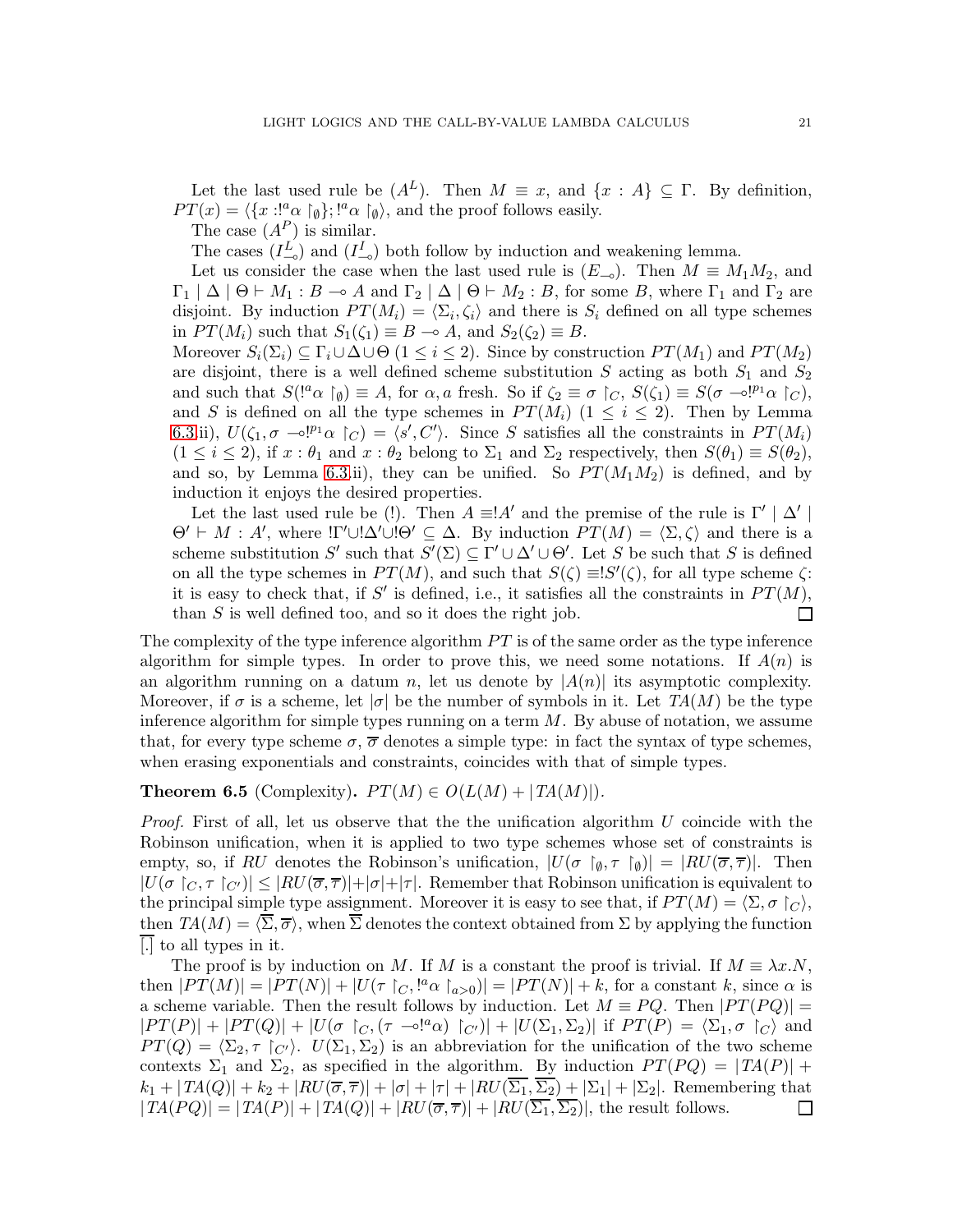Example 6.6. Let us illustrate the application of the type inference algorithm to the term:

$$
\underline{2} \underline{3} \equiv (\lambda xy. x(xy)) \lambda xy. x(x(xy)).
$$

Let  $a, b, c, d, e, f, g, h, k, i, m, n, p, q, r$  be literals and  $\alpha, \beta, \gamma, \delta, \epsilon$  be scheme variables. First we will build  $PT(2)$ . Starting from

$$
PT(x) = \langle \{x : f^a \alpha \upharpoonright_{\emptyset} \}, f^a \alpha \upharpoonright_{\emptyset} \rangle \text{ and } PT(y) = \langle \{y : f^b \beta \upharpoonright_{\emptyset} \}, f^b \beta \upharpoonright_{\emptyset} \rangle,
$$

due to  $U({}^{a} \alpha \upharpoonright_{\emptyset} , {}^{b} \beta \multimap {}^{c} \gamma \upharpoonright_{\emptyset}) = \langle [\alpha \mapsto {}^{b} \beta \multimap {}^{c} \gamma], \{a = 0\} \rangle$ , we obtain:

$$
PT(xy) = \langle \{x : x^{d+a}(\cdot^b \beta - \circ x^{c}) \mid C_0, y : x^{d+b} \beta \mid C_0 \}, x^{d+d} \gamma \mid C_0 \rangle
$$

where  $C_0 = \{a = 0\}.$ 

Now a fresh version of  $PT(x)$  is needed, so consider  $\langle \{x : !^{a_1}\alpha_1 \upharpoonright_{\emptyset} \}, !^{a_1}\alpha_1 \upharpoonright_{\emptyset} \rangle$ . The rule for application allows us to perform certain unifications. First we obtain

$$
U(!^{a_1}\alpha_1 \upharpoonright_{\emptyset}, (!^{c+d}\gamma \multimap !^{e}\delta) \upharpoonright_{C_0}) = \langle [\alpha_1 \mapsto !^{c+d}\gamma \multimap !^{e}\delta], C_1 \rangle
$$

where  $C_1 = \{a_1 = 0\}$ . A second unification is necessary for unifying the two premises on x in the first component of  $PT(xy)$  and  $PT(x)$ , respectively:

$$
U(!^{a_1}\alpha_1 \upharpoonright_{\emptyset},!^{d+a} (!^{b}\beta \multimap !^{c}\gamma) \upharpoonright_{C_0}) = \langle [\alpha_1 \mapsto !^{b}\beta \multimap !^{c}\gamma], C_2 \rangle
$$

where  $C_2 = \{a_1 = a + d\}$ . By composing the two substitutions, we have  $\langle \gamma \mapsto \beta, \gamma \mapsto \gamma \rangle$  $\delta$ ,  $\{c + d = b, e = c\}$ . So

$$
PT(x(xy)) = \langle \{x : !^{h+a_1}({!}^b \beta \multimap !^e \beta) \upharpoonright_{C_3}, y : !^{h+b+d} \beta \upharpoonright_{C_3} \}, !^{h+e} \beta \upharpoonright_{C_3} \rangle
$$

where  $C_3 = C_0 \cup C_1 \cup C_2 \cup \{c + d = b, c = e\}$ . By applying the rule for the abstraction, we obtain:

$$
PT(\lambda y.x(xy)) = \langle \{x : !^f(1^b \beta \multimap !^e \beta) \upharpoonright_{C_3}\}, !^k(1^{h+b+d} \beta \multimap !^{h+e} \beta) \upharpoonright_{C_3}\rangle
$$

and

$$
PT(\lambda xy.x(xy)) = \langle \emptyset; !^{i} (!^{f} (!^{b} \beta - \circ !^{e} \beta) - \circ !^{k} (!^{h+b+d} \beta - \circ !^{h+e} \beta)) \upharpoonright_{C_4} \rangle
$$
  
where  $C_4 = C_3 \cup \{f = k + h + a_1, f > 0\}.$ 

Due to the particular form of  $PT(\lambda xy.x(xy))$ , we can deduce that the term  $\lambda xy.x(xy)$ can be assigned, among others, the following types

$$
!(A \multimap A) \multimap!(A \multimap A), \cdot | (A \multimap A) \multimap! A \multimap! A, \cdot || (A \multimap A) \multimap! (A \multimap! A).
$$

In particular, the scheme substitution that replaces  $\beta$  by !(A – $\alpha$  A), furthermore b, e, h, d and  $a_1$  by 0, and both k and f by 1, satisfies the constraints and generates the typing  $\emptyset | \emptyset | \emptyset | \emptyset \vdash \underline{2} : !(A \multimap A) \multimap !(A \multimap A),$  whose derivation is shown in Example [4.2.](#page-6-1)

In order to build the principal type scheme of  $\frac{3}{2}$ , we need to start from two fresh copies of  $PT(x)$  and  $PT(x(xy))$ , let

$$
\langle \{x : !^{n_{\varepsilon}} \upharpoonright_{\emptyset} \}, !^{n_{\varepsilon}} \upharpoonright_{\emptyset} \rangle \text{ and } \langle \{x : !^{h'+a'_{1}}(!^{b'}\alpha \multimap !^{e'}\alpha) \upharpoonright_{C'_{3}}, y : !^{h'+b'+d'}\alpha \upharpoonright_{C'_{3}} \}, !^{h'+e'}\alpha \upharpoonright_{C'_{3}} \rangle
$$

where  $C'_3 = \{a' = 0, a'_1 = 0, a'_1 = d' + a', b' = c' + d', e' = c'\}.$ 

By applying the rule for application, we obtain, for the first unification:

$$
U({}^{n}\epsilon \upharpoonright_{\emptyset}, {}^{h'+e'}\alpha - \circ {}^{p}\eta \upharpoonright_{C'_3}) = \langle [\epsilon \mapsto {}^{h'+e'}\alpha - \circ {}^{p}\eta], C_5 \rangle
$$

where  $C_5 = \{n = 0\}$ . By unifying the two premises on x, we have

$$
U(
$$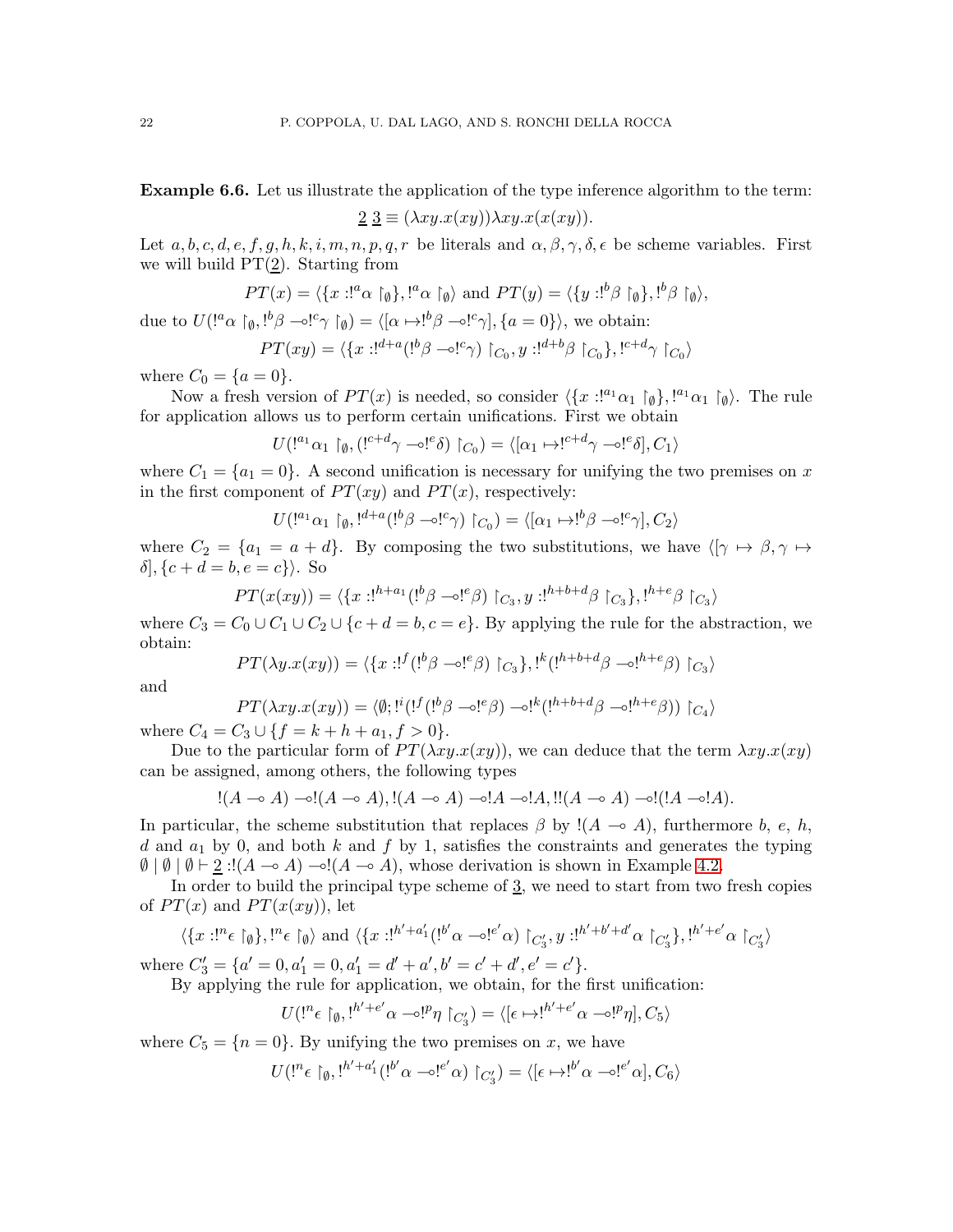where  $C_6 = \{n = h' + a'_1\}$ . So, composing the two substitutions:

$$
PT(x(x(xy))) = \langle \{x : 1^{q+h'+a'_1}(1^{b'}\alpha \multimap !^{e'}\alpha) \upharpoonright_{C_7}, y : 1^{q+h'+b'+d'}\alpha \upharpoonright_{C_7}\}, 1^{p+q}\alpha \upharpoonright_{C_7}\rangle
$$

where  $C_7 = C'_3 \cup C_5 \cup C_6 \cup \{b' = h' + e', e' = p\}$ . So, by applying the rules for abstraction, we have:

$$
PT(\lambda y. x(x(xy))) = \langle \{x : !^{r+q+h'+a'_1} (!^{b'}\alpha \multimap !^{e'}\alpha) \upharpoonright_{C_7} \}, !^r (!^{q+h'+b'+d'}\alpha \multimap !^{p+q}\alpha) \upharpoonright_{C_7} \rangle
$$

and

$$
PT(\lambda xy. x(x(xy))) = \langle \emptyset, !^s (!^g (!^{b'} \alpha \multimap !^{e'} \alpha) \multimap !^r (!^{q+h'+b'+d'} \alpha \multimap !^{p+q} \alpha)) \upharpoonright_{C_8} \rangle
$$
  
where  $C_8 = C_7 \cup \{ g = r + q + h' + a'_1, g > 0 \}.$ 

It is easy, but boring, to check that the typings for  $\underline{3}$  are the same that the ones for  $\underline{2}$ , by inspecting the modality set. Now, in order to build  $PT(2\,3)$ , we need to unify the two type schemes:

$$
\sigma \equiv !^{i} (!^{k+h+a_1} (!^{b} \beta \multimap !^{e} \beta) \multimap !^{k} (!^{h+b+d} \beta \multimap !^{h+e} \beta)) \upharpoonright_{C_4}
$$

and

$$
\tau \equiv !^{s} (!^{g} (!^{b'} \alpha - \circ !^{e'} \alpha) - \circ !^{r} (!^{q+h'+b'+d'} \alpha - \circ !^{p+q} \alpha)) - \circ !^{t} \gamma) \upharpoonright_{C_{8}}
$$

obtaining:

$$
U(\sigma, \tau) = \langle [\beta \mapsto !^{b'} \alpha - \circ !^{e'} \alpha, \gamma \mapsto !^{h+b+d} \beta - \circ !^{h+e} \beta], C_9 \rangle
$$

where  $C_9 = \{i = 0, k + h + a_1 = s, t = k, s = k + h + a_1, b = g, e = r, b' = q + h' + b' + d', e =$  $p+q$ . So

$$
PT(\underline{2}\ \underline{3}) = \langle \emptyset, !^t(!^{h+b+d}({!^{b'}\alpha - \circ !^{e'}\alpha}) - \circ !^{h+e}(!^{b'}\alpha - \circ !^{e'}\alpha)) \upharpoonright_{C_{10}} \rangle
$$

where  $C_{10} = C_8 \cup C_9$ .

Finally, the scheme substitution that replaces  $\alpha$  by A, furthermore b, e, b' and e' by 0, and both t and h by 1, satisfies the constraints and generates the typing  $\emptyset$  |  $\emptyset$  |  $\emptyset$  |  $\emptyset$  |  $\emptyset$  |  $\emptyset$  |  $\emptyset$  |  $\emptyset$  |  $\emptyset$  |  $\emptyset$  |  $\emptyset$  |  $\emptyset$  |  $\emptyset$  |  $\emptyset$  |  $\emptyset$  |  $\emptyset$  |  $\emptyset$  |  $\emptyset$  |  $\empty$  $!([A \multimap A) \multimap (A \multimap A)),$  whose derivation is shown in Example [4.2.](#page-6-1)

### 7. Achieving completeness

<span id="page-22-0"></span>The type-system we introduced in this paper is not complete for the class of elementary time functions, at least if we restrict to uniform encodings. Indeed, simply typed lambdacalculus *without constants* is itself incomplete with respect to any reasonable complexity class (see, for example, [\[12\]](#page-26-13)). In order to achieve completeness, two different extensions of the system can be built, one adjoining basic types and constants, and the other adjoining second order types. In this section we will briefly discuss these two solutions.

7.1. Basic Types and Constants. Let us fix a finite set of free algebras  $A = \{A_1, \ldots, A_n\}$ . The constructors of  $\mathbb{A}_i$  will be denoted as  $c^1_{\mathbb{A}_i}, \ldots, c^{k(\mathbb{A}_i)}_{\mathbb{A}_i}$  $k_{\mathbb{A}_i}^{(A_i)}$ . The arity of constructor  $c_{\mathbb{A}_i}^j$  will be denoted as  $\mathcal{R}_{\mathbb{A}_i}^j$ . The algebra U of unary integers has two constructors  $c^1_{\mathbb{U}}, c^2_{\mathbb{U}},$  where  $\mathcal{R}_{\mathbb{U}}^1 = 1$  and  $\mathcal{R}_{\mathbb{U}}^2 = 0$ . The languages of types, terms and values are extended by the the following productions

$$
A ::= A_j
$$
  
\n
$$
M ::= iter_{A_j} | cond_{A_j} | c_{A_j}^i
$$
  
\n
$$
V ::= iter_{A_j} \underbrace{V...V}_{k \text{ times}} | cond_{A_j} \underbrace{V...V}_{k \text{ times}} | c_{A_j}^i \underbrace{V...V}_{l \text{ times}}
$$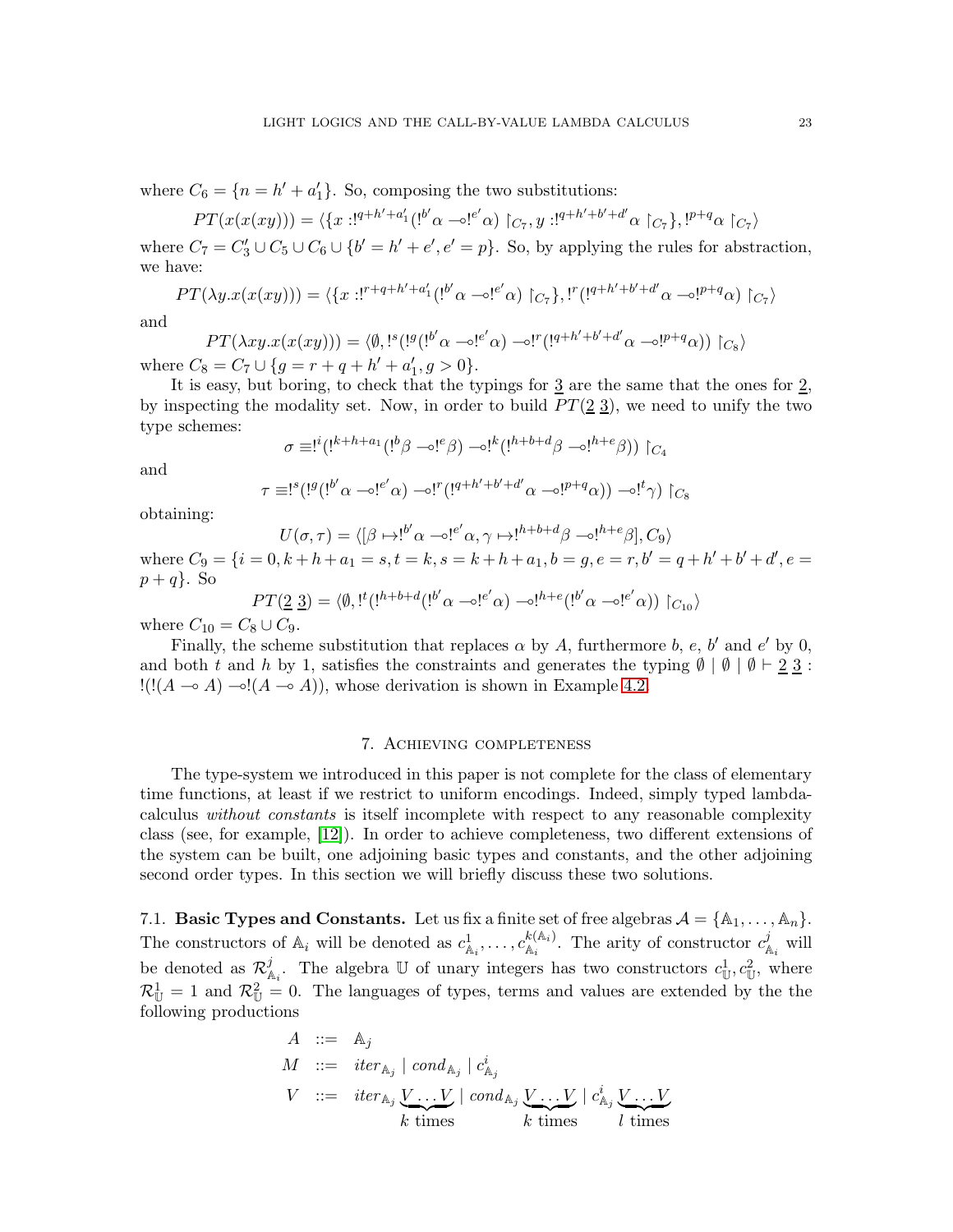where  $\mathbb{A}_j$  ranges over  $\mathcal{A}_j$ , i ranges over  $\{1, \ldots, k(\mathbb{A}_j)\}\$  and k ranges over  $\{0, \ldots, k(\mathbb{A}_j)\}\$  and l ranges over  $\{0,\ldots,\mathcal{R}_{\mathbb{A}_{j}}^{i}\}$ . If t is a term of the free algebra A and  $M_1,\ldots,M_{k(\mathbb{A})}$  are terms, then  $t\{M_1,\ldots,M_{k(\mathbb{A})}\}\)$  is defined by induction on  $t: (c^i_{\mathbb{A}}t_1 \ldots t_{\mathcal{R}^i_{\mathbb{A}}})\{M_1,\ldots,M_{k(\mathbb{A})}\}\$  will be

 $M_i(t_1\{M_1, \ldots, M_{k({\mathbb A})}\}) \ldots (t_{\mathcal{R}^i_{{\mathbb A}}}\{M_1, \ldots, M_{k({\mathbb A})}\}).$ 

The new constants receive the following types in any context:

$$
iter_{\mathbb{A}} : \mathbb{A} \rightarrow !(\underbrace{A \rightarrow \dots \rightarrow A}_{\mathcal{R}_{\mathbb{A}}^1 \text{ times}} \rightarrow A) \rightarrow \dots \rightarrow !(\underbrace{A \rightarrow \dots \rightarrow A}_{\mathcal{R}_{\mathbb{A}}^k \text{ times}} \rightarrow A) \rightarrow !A
$$
\n
$$
cond_{\mathbb{A}} : \mathbb{A} \rightarrow (\underbrace{\mathbb{A} \rightarrow \dots \rightarrow \mathbb{A}}_{\mathcal{R}_{\mathbb{A}}^1 \text{ times}} \rightarrow A) \rightarrow \dots \rightarrow (\underbrace{\mathbb{A} \rightarrow \dots \rightarrow \mathbb{A}}_{\mathcal{R}_{\mathbb{A}}^k \text{ times}} \rightarrow A) \rightarrow A
$$
\n
$$
c_{\mathbb{A}}^i : \underbrace{\mathbb{A} \rightarrow \dots \rightarrow \mathbb{A}}_{\mathcal{R}_{\mathbb{A}}^i \text{ times}} \rightarrow \mathbb{A}
$$

New (call-by-value) reduction rules are the following ones:

$$
iter_{\mathbb{A}} tV_1 \dots V_{k(\mathbb{A})} \rightarrow_v t\{V_1 \dots V_{k(\mathbb{A})}\}
$$

$$
cond_{\mathbb{A}} c_{\mathbb{A}}^i(t_1 \dots t_{\mathcal{R}_{\mathbb{A}}^i}) V_1 \dots V_{k(\mathbb{A})} \rightarrow_v V_i t_1 \dots t_{\mathcal{R}_{\mathbb{A}}^i}
$$

It is easy to check that Lemma [5.8](#page-11-2) holds in the presence of the new constants. Moreover:

Proposition 7.1. *Every typable closed normal form is a value.*

*Proof.* By induction on the structure of a normal form M:

- A variable is not closed.
- If  $M$  is an abstraction, then it is a value by definition.
- If  $M$  is a constant, then it is a value by definition.
- If M is an application  $NL$ , then  $\vdash N : A \multimap B$  and  $\vdash L : A$ . By induction, N and L are both values and, as a consequence, N cannot be a variable nor an abstraction. So, N must be obtained from one of the new productions for values; let us distinguish some cases:
	- $-$  If  $N \equiv iter_{\mathbb{A}_j} V_1 \ldots V_k$  with  $k < k(\mathbb{A}_j)$ , then M is a value itself.
	- $-$  If  $N \equiv iter_{\mathbb{A}_j} V_1 \dots V_{k(\mathbb{A}_j)}$ , then M is a redex, because  $V_1$  is a closed value with type  $\mathbb{A}_i$ .
	- $-I \in \overline{N} \equiv cond_{\mathbb{A}_j} V_1 \ldots V_k$  with  $k < k(\mathbb{A}_j)$ , then M is a value itself.
	- $-$  If  $N \equiv cond_{\mathbb{A}_j} V_1 \ldots V_{k(\mathbb{A}_j)}$ , then M is a redex, because  $V_1$  is a closed value with type  $\mathbb{A}_j$ .
	- $-I$  if  $N \equiv c_{\mathbb{A}_j}^i V_1 \ldots V_k$ , then  $k < \mathcal{R}_{\mathbb{A}_j}^i$  because N has an arrow type. As a consequence,  $M$  is a value.

This concludes the proof.

We can prove the following theorem:

Theorem 7.2. *There is a finite set of free algebras* A *including the algebra* U *of unary integers such that for every elementary function*  $f : \mathbb{N} \to \mathbb{N}$ *, there is a term*  $M_f : \mathbb{U} \to \mathbb{N}$ such that  $M_f[u] \to_{v}^{*} [f(u)]$  (where  $[n]$  is the term in U corresponding to the natural number n*).*

 $\Box$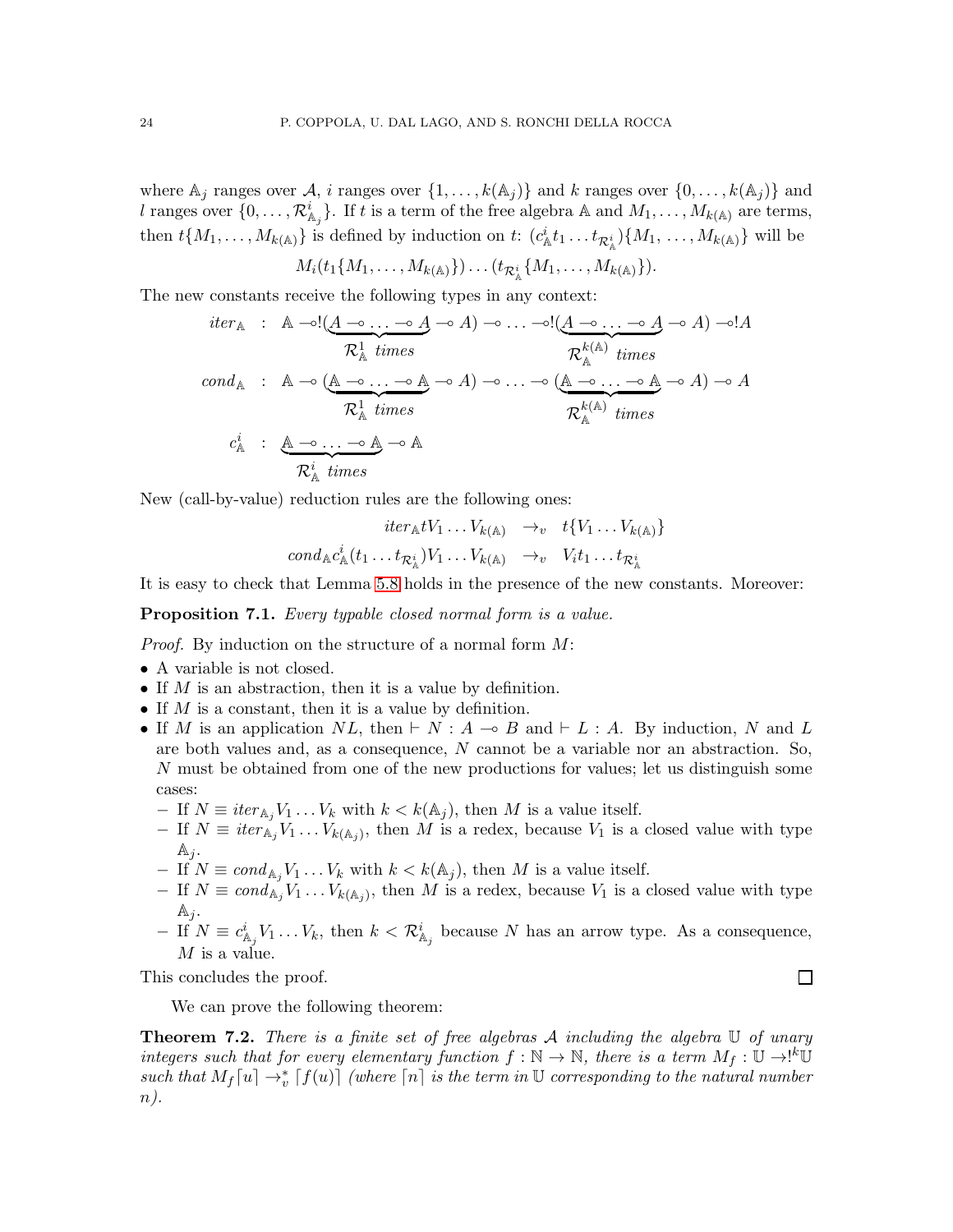$\Box$ 

*Proof.* We will show that if  $f : \mathbb{N} \to \mathbb{N}$  is computable by a Turing Machine M running in elementary time, then there is a term  $M_f$  representing that same function. First of all,  $\mathscr A$  will contain a free algebra  $\mathbb C$  with four constructors  $c^1_{\mathbb C}, c^2_{\mathbb C}, c^3_{\mathbb C}, c^4_{\mathbb C}$  having arities  $\mathcal{R}_{\mathbb{C}}^1 = 4, \mathcal{R}_{\mathbb{C}}^2 = 1, \mathcal{R}_{\mathbb{C}}^3 = 1, \mathcal{R}_{\mathbb{C}}^4 = 0.$  Constructors  $,c_{\mathbb{C}}^2, c_{\mathbb{C}}^3, c_{\mathbb{C}}^4$  can be used to build binary strings and a configuration will correspond to a term  $c_{\mathbb{C}}^1 t_1 t_2 t_3 t_4$  where  $t_1$  represent the current state,  $t_2$  represents the current symbol,  $t_3$  represents the left-hand side of the tape and  $t_4$  represents the right-hand side of the tape. A closed term  $trans : \mathbb{C} \to \mathbb{C}$  encoding the transition function can be built using, in particular, the new constant  $cond_{\mathbb{C}}$ . Iteration, on the other hand, helps when writing *init* : U ⊸!C (whose purpose is to translate a unary integer t into the initial configuration of M for t) and  $\text{final} : \mathbb{C} \rightarrow \mathbb{U}$  (which extracts a unary integer from the final configuration of  $M$ ). In this way, the so-called qualitative part of the encoding can be done. The quantitative part, on the other hand, can be encoded as follows. We will show there are terms  $tower^n : \mathbb{U} \rightarrow !^{2n} \mathbb{U}$  such that  $tower^n[m] \rightarrow_v^* [2_n(m)]$ where  $2_0(m) = m$  and  $2_{n+1}(m) = 2^{2_n(m)}$  for every  $n \geq 0$ . We will prove the existence of such terms by induction on n.  $tower^0: \mathbb{U} \to \mathbb{U}$  is simply the identity  $\lambda x.x$ . Consider now the term

 $exp \equiv \lambda x. iter_{\mathbb{U}} x(\lambda y \lambda z. y(yz))(\lambda y. c_{\mathbb{U}}^1 y) : \mathbb{U} \rightarrow \mathbb{U}(\mathbb{U} \rightarrow \mathbb{U})$ 

We now prove that for every  $m \in \mathbb{N}$ ,  $exp[m] \rightarrow_v^* V_m$  where  $V_m$  is a value such that  $V_m[p] \to_v^* [2^m + p]$  for every  $p \in \mathbb{N}$ . We go by induction on m. If  $m = 0$ , then

$$
exp[m] \rightarrow_v^* (\lambda x.c_{\mathbb{U}}^1 x)
$$
  
and  $(\lambda x.c_{\mathbb{U}}^1 x)[p] \rightarrow_v^* [1+p] \equiv [2^m + p]$ . If  $m > 0$ , then  

$$
exp[m] \rightarrow_v^* (\lambda x.\lambda y.x(xy))V_{m-1} \rightarrow_v \lambda y.V_{m-1}(V_{m-1}y)
$$

and

$$
\lambda y. V_{m-1}(V_{m-1}y)[p] \to_v^* V_{m-1}[2^{m-1} + p] \to_v^* [2^{m-1} + 2^{m-1} + p] \equiv [2^m + p]
$$

 $tower^n$  is

$$
\lambda x.(\lambda y. tower^{n-1}y)((\lambda z. z[0])(exp\ x))
$$

Finally, we need terms  $coerc^n : \mathbb{U} \to \infty^{\{n\}}$  such that  $coerc^n[m] \to_{v}^{\{n\}}[m]$ .  $coerc^0$  is simply the identity, while  $coerc^n$  is  $\lambda x. iter_{\mathbb{U}} x c_{\mathbb{U}}^1(\lambda x. c_{\mathbb{U}}^2 x)$  for every  $n \geq 1$ . We can suppose there is d such that M performs at most  $2_d(n)$  steps processing any input of length n. The term  $M_f$ encoding  $f$  will then be:

$$
\lambda x.(\lambda y. \text{final } y)((\lambda z. \lambda v. \text{iter}_{\mathbb{U}} z \text{ trans } (\text{init } v))(\text{coerc}^{2d} x)(\text{lower}^d x))
$$

This concludes the proof.

For the extended system a principal type property can be proved, extending the algorithm defined in Table [5](#page-19-0) in order to take into account the new constants. Clearly, the system can further be extended with other constants without losing its nice properties, provided Lemma [5.8](#page-11-2) is satisfied.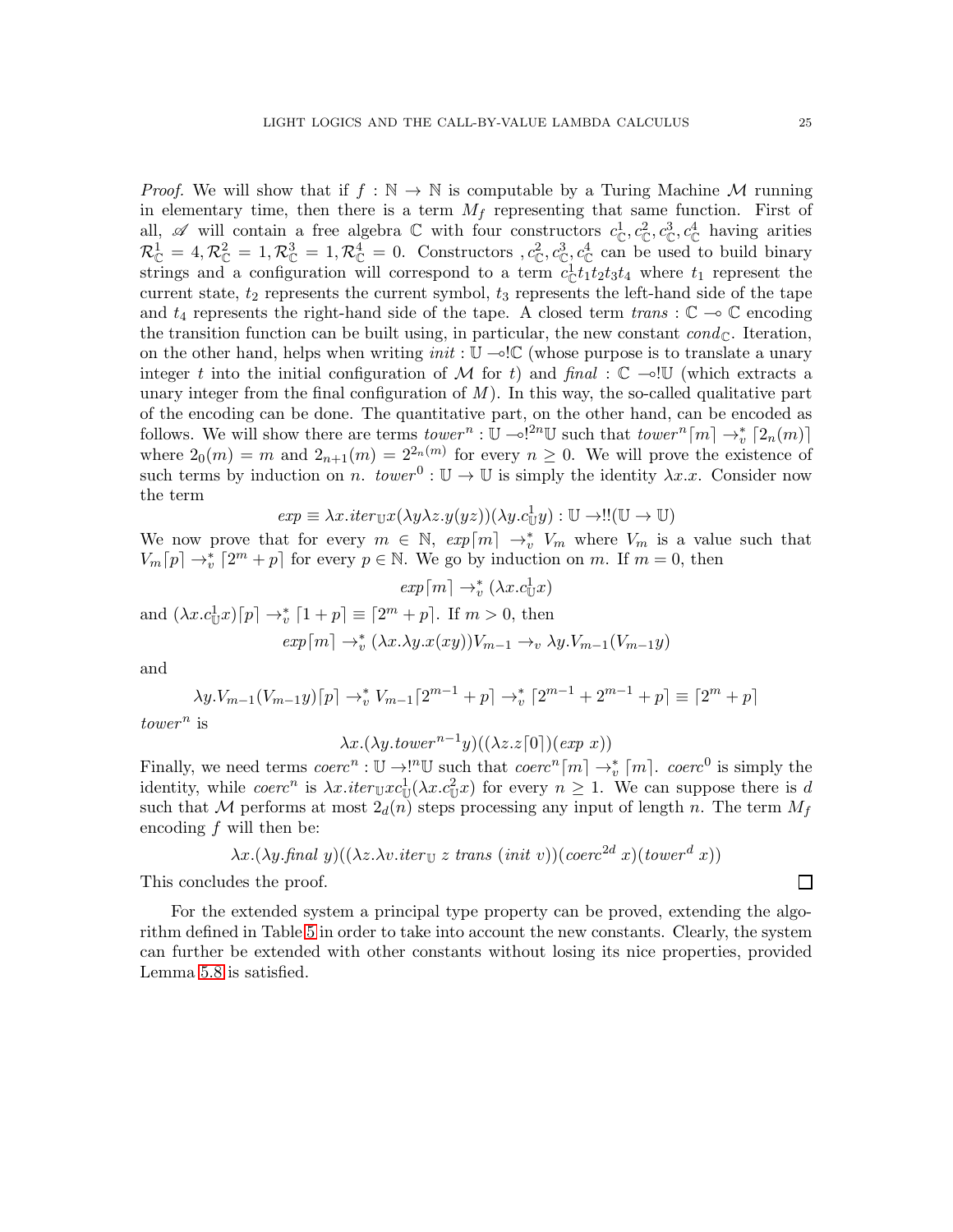7.2. Restricted Second Order Quantification. If we had the full power of second-order quantification in ETAS, we would easily found a counterexample to Substitution Lemma and, as a consequence, to Subject Reduction. Consider the following type derivation:

| $x : \forall \alpha \ldotp \alpha \mid \emptyset \mid \emptyset \vdash x : \forall \alpha \ldotp \alpha$ |  |  |
|----------------------------------------------------------------------------------------------------------|--|--|
| $x : \forall \alpha \ldotp \alpha \mid \emptyset \mid \emptyset \vdash x : !\beta$                       |  |  |

This shows we would be able to give type  $\beta$  to the variable x, but without using any instance of rule !. This undermines any hope to prove subject reduction in presence of types like  $\forall \alpha \ldotp \alpha$ . The same holds when we have types in the form  $\forall \alpha \ldotp \ldotp A$ . Restricting second order quantification to arrow types (and, recursively, to second-order types) allows us to preserve all results we proved in sections [4](#page-5-0) and [5.](#page-10-0)

Formally, a subclass of formulae can be defined by the following two productions

$$
S \ ::= \ A \multimap A \mid \ \forall \alpha . S
$$

and the following rules are added to the type system:

$$
\frac{\Gamma | \Delta | \Theta \vdash M : S \quad \alpha \notin FV(\Gamma) \cup FV(\Delta) \cup FV(\Theta)}{\Gamma | \Delta | \Theta \vdash M : \forall \alpha . S} I_{\forall} \qquad \frac{\Gamma | \Delta | \Theta \vdash M : \forall \alpha . S}{\Gamma | \Delta | \Theta \vdash M : S\{A/\alpha\}} E_{\forall}
$$

As can be easily checked, Theorem [4.6](#page-9-0) and Theorem [5.11](#page-15-1) still hold.

Type inference in presence of second order is at least problematic [\[17\]](#page-27-3). We conjecture that, even if second order quantification is the restricted one described here, decidability of the type inference is lost.

#### 8. Extensions to other Logics

<span id="page-25-0"></span>We believe the approach described in this paper to be applicable to other logics besides Elementary Affine Logic. Two examples are Light Affine Logic [\[1\]](#page-26-1) and Soft Affine Logic [\[5\]](#page-26-8). Light Affine Logic needs an additional modality, denoted with §. So, there will be two modal rules:

$$
\frac{\Gamma_1 | \Delta_1 | \emptyset \vdash M : A \quad |\Gamma_1| + |\Delta_1| \le 1}{\Gamma_2 |!\Gamma_1,!\Delta_1,\Delta_2 | \Theta_2 \vdash M :!A}
$$
\n
$$
\frac{\Gamma_1, \Gamma_2 | \Delta_1, \Delta_2\Delta_3 | \Theta_1\Theta_2 \vdash M : A}{\S\Gamma_1, \S\Delta_1, \Gamma_4 |!\Gamma_2,!\Delta_2,!\Theta_1, \Delta_4 | \S\Theta_2, \S\Delta_3, \Theta_4 \vdash M : \S A} \S
$$

Notice that we do not need an additional context for the new paragraph modality, since contraction on formulae like §A is not allowed.

Soft Affine Logic is even simpler than elementary affine logic: there is just one modality and the context is split into just two sub-contexts. The ! rule becomes:

$$
\frac{\Gamma_1 \mid \Delta_1 \vdash M : A}{\left(\Gamma_1, \Gamma_2 \mid \Delta_1, \Delta_2 \vdash M : A\right)} :
$$

However, the contraction in SAL is deeply different from the one in EAL and LAL. In particular the formula ! $A \rightarrow A \otimes A$  is not provable anymore and is "replaced" by

$$
\mathop{!A\rightarrow\infty}\frac{A\otimes\cdots\otimes A}{n\text{ times}}.
$$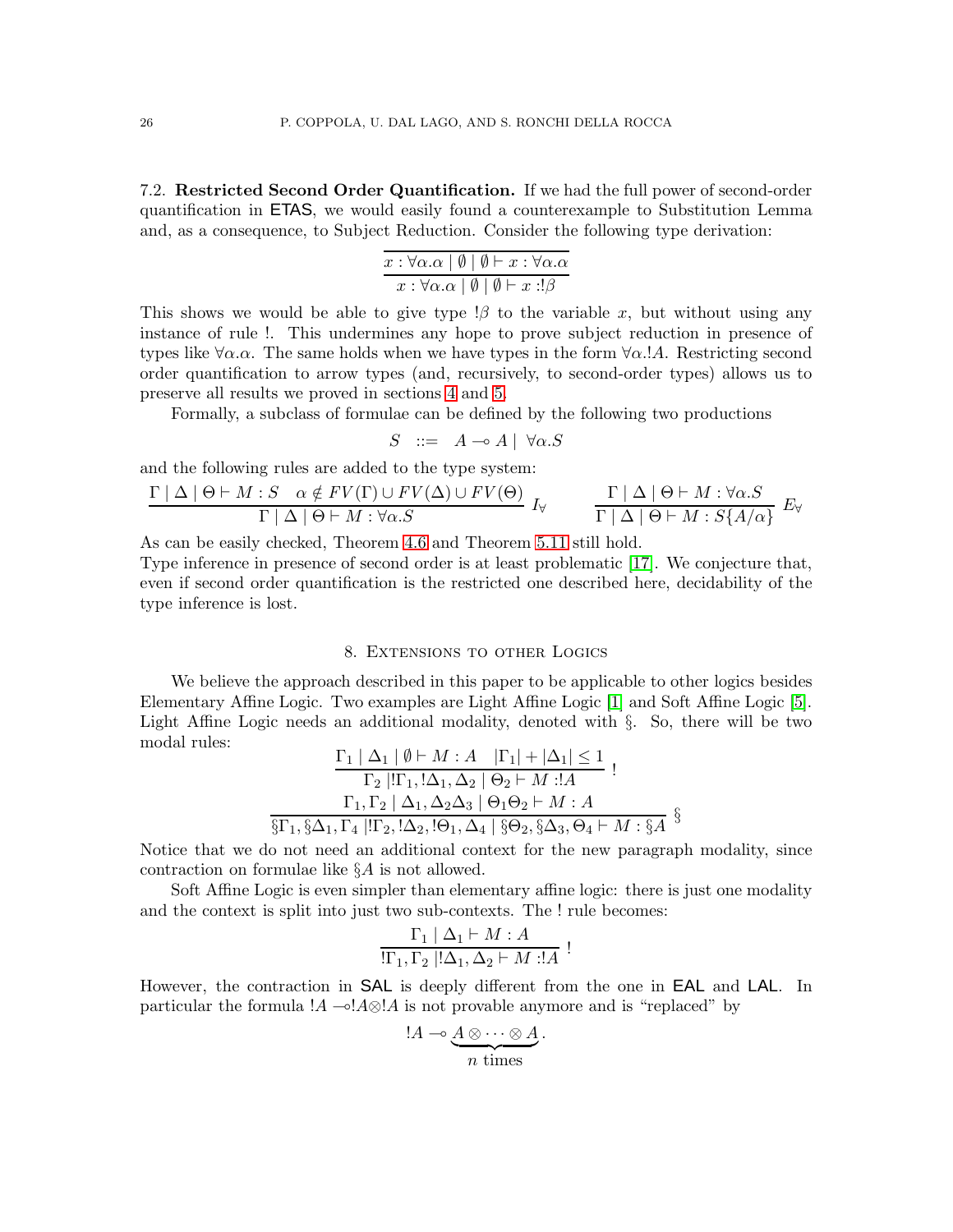In the type system the axiom above is reflected by the following two rules:

$$
\frac{\Gamma | \Delta, x:A \vdash M:B}{\Gamma | \Delta, x:!A \vdash M:B} \epsilon_1 \qquad \frac{\Gamma | x:A,\Delta \vdash M:B}{\Gamma, x:!A \mid \Delta \vdash M:B} \epsilon_2
$$

<span id="page-26-10"></span>Notice that the analogous of Shifting Lemma (Lemma [4.4](#page-7-1) of Section [4\)](#page-5-0) stating that every formula in left context can be shifted to the right one holds in this case too.

### 9. CONCLUSIONS

We presented a type system for the call-by-value lambda-calculus, called **ETAS**, designed from Elementary Affine Logic and enjoying subject reduction and elementary time normalization. Inference of principal types can be done in polynomial time thanks to the fact that the type system is *almost* syntax directed. We believe the approach to be extendible to other systems besides EAL, in particular to Light Affine Logic and Soft Affine Logic (as sketched in Section [8\)](#page-25-0). Moreover, we show that adding constants for iteration makes the system (extensionally) complete for elementary time, without altering its good properties. We briefly discuss also the problem of extending the system with second order.

### **REFERENCES**

- <span id="page-26-1"></span>[1] Andrea Asperti. Light affine logic. In Proceedings of the 13th IEEE Symposium on Logic in Computer Science, pages 300–308, 1998.
- <span id="page-26-2"></span>[2] Andrea Asperti and Luca Roversi. Intuitionistic light affine logic. ACM Transactions on Computational Logic, 3(1):137–175, 2002.
- <span id="page-26-11"></span>[3] Vincent Atassi, Patrick Baillot, and Kazushige Terui. Verification of Ptime reducibility for system F terms via dual light affine logic. Logical Methods in Computer Science, 3(4), 2007.
- <span id="page-26-7"></span>[4] Patrick Baillot. Checking polynomial time complexity with types. In Proceedings of the 2nd IFIP International Conference on Theoretical Computer Science, pages 370–382, 2002.
- <span id="page-26-8"></span>[5] Patrick Baillot and Virgile Mogbil. Soft lambda-calculus: a language for polynomial time computation. In Proceedings of the 7th International Conference on Foundations of Software Science and Computational Structures, pages 27–41, 2004.
- <span id="page-26-3"></span>[6] Patrick Baillot and Kazushige Terui. Light types for polynomial time computation in lambda-calculus. In Proceedings of the 19th IEEE Syposium on Logic in Computer Science, pages 266–275, 2004.
- <span id="page-26-6"></span>[7] Patrick Baillot and Kazushige Terui. A feasible algorithm for typing in elementary affine logic. In Proceedings of the 8th International Conference on Typed Lambda-Calculi and Applications, pages 55– 70, 2005.
- <span id="page-26-12"></span>[8] Corrado Böhm and Alessandro Berarducci. Automatic synthesis of typed lambda-programs on term algebras. Theoretical Computer Science, 39:135–154, 1985.
- <span id="page-26-9"></span>[9] Paolo Coppola, Ugo Dal Lago, and Simona Ronchi Della Rocca. Elementary affine logic and the call by value lambda calculus. In Pawel Urzyczyn, editor, TLCA'05, volume 3461 of Lecture Notes in Computer Science, pages 131–145. Springer, 2005.
- <span id="page-26-4"></span>[10] Paolo Coppola and Simone Martini. Typing lambda terms in elementary logic with linear constraints. In Proceedings of the 6th International Conference on Typed Lambda-Calculi and Applications, pages 76–90, 2001.
- <span id="page-26-5"></span>[11] Paolo Coppola and Simona Ronchi della Rocca. Principal typing in elementary affine logic. In Proceedings of the 6th International Conference on Typed Lambda-Calculi and Applications, pages 90–104, 2003.
- <span id="page-26-13"></span>[12] Ugo Dal Lago and Patrick Baillot. Light affine logic, uniform encodings and polynomial time. Mathematical Structures in Computer Science, 16(4):713–733, 2006.
- <span id="page-26-0"></span>[13] Jean-Yves Girard. Light linear logic. Information and Computation, 143(2):175–204, 1998.